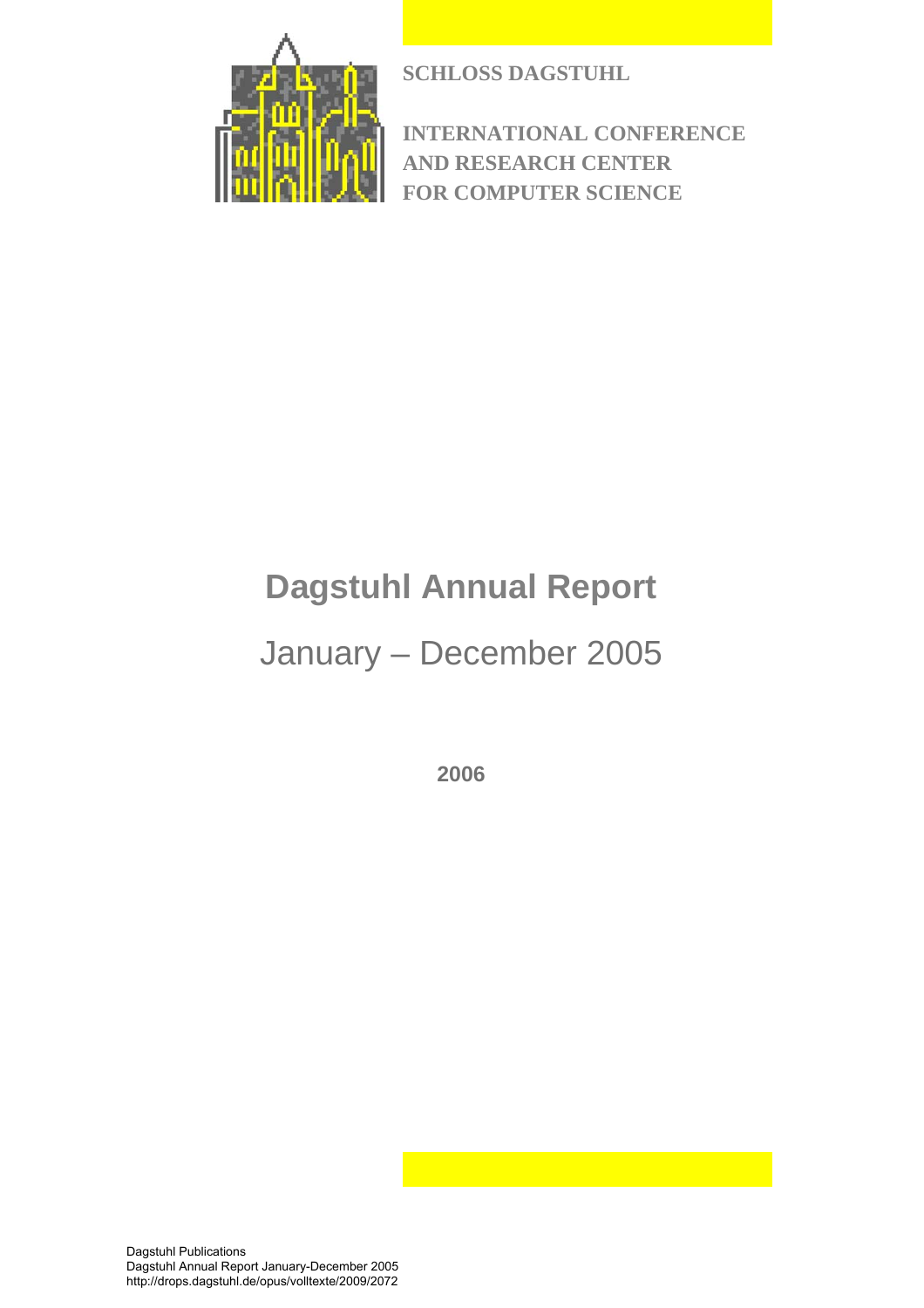| Copyright © 2005 | IBFI gGmbH, Schloss Dagstuhl, 66687 Wadern, Germany<br>Phone: +49-6871 - 9050, Fax: +49-6871 - 905133<br>No. of copies: 200                                                                                                                                                                                                                                                                                                                                                        |
|------------------|------------------------------------------------------------------------------------------------------------------------------------------------------------------------------------------------------------------------------------------------------------------------------------------------------------------------------------------------------------------------------------------------------------------------------------------------------------------------------------|
| Web version:     | http://www.dagstuhl.de/files/Reports/AnnualReports/                                                                                                                                                                                                                                                                                                                                                                                                                                |
| Associates:      | Gesellschaft für Informatik e.V. (GI), Bonn<br><b>Technical University of Darmstadt</b><br>Johann Wolfgang Goethe University of Frankfurt<br><b>Technical University of Kaiserslautern</b><br>University of Karlsruhe (TH)<br>University of Stuttgart<br>University of Trier<br><b>Saarland University</b><br>French National Institute for Research in Informatics and<br>Automatic Control (INRIA)<br>Dutch National Research Institute for Mathematics and<br>Informatics (CWI) |
| Membership:      | The Center is a member of the Leibniz Association.                                                                                                                                                                                                                                                                                                                                                                                                                                 |
| Information:     | <b>Schloss Dagstuhl Office</b><br><b>Saarland University</b><br>P.O. Box 15 11 50<br>66041 Saarbrücken, Germany<br>Phone: +49-681-302-4396<br>Fax: +49-681-302-4397<br>E-mail: service@dagstuhl.de<br>http://www.dagstuhl.de/                                                                                                                                                                                                                                                      |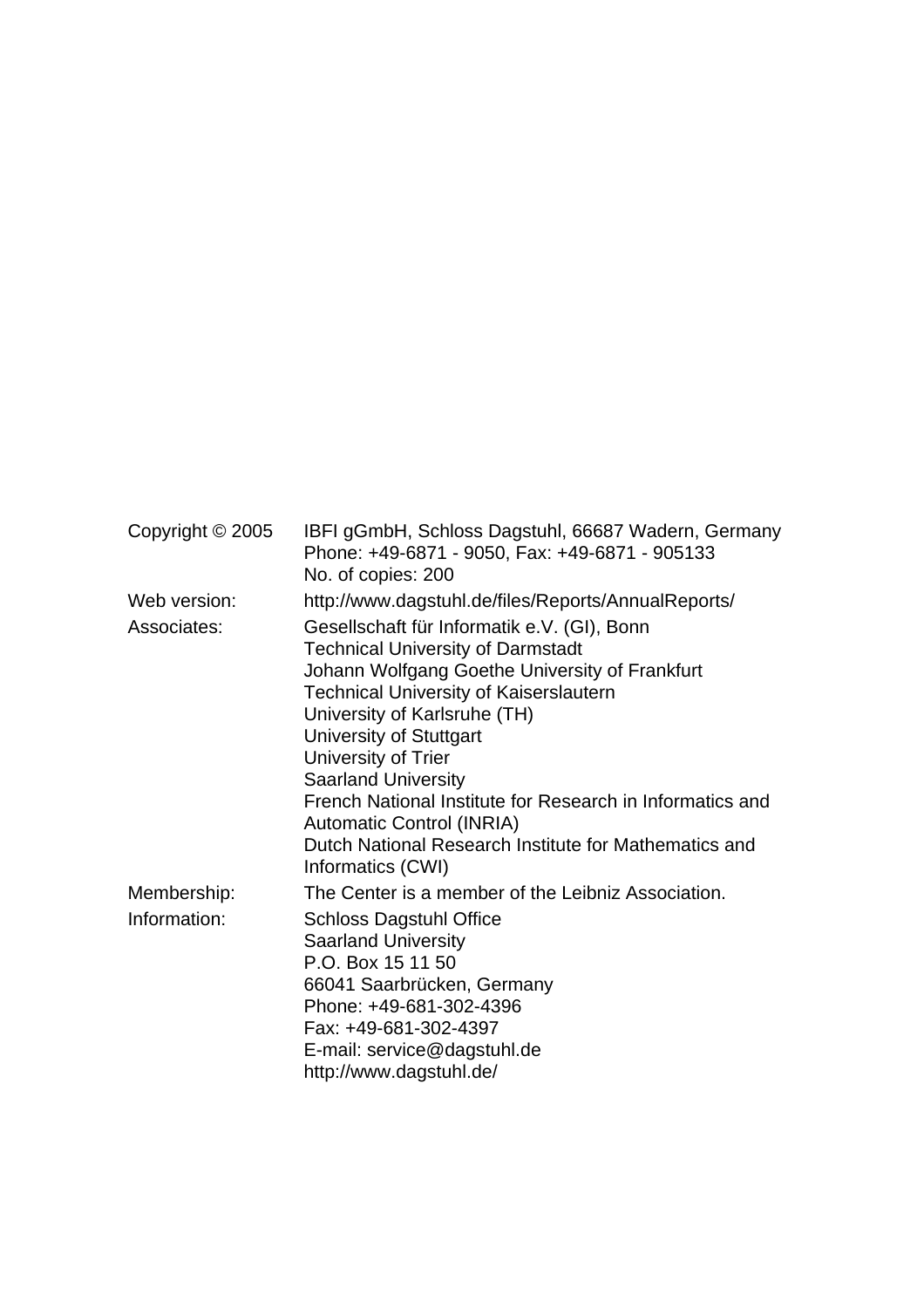### **Dagstuhl Annual Report January – December 2005**

| $\mathbf{1}$   | The International Conference and Research Center for Computer Science, |                                                                       |  |  |
|----------------|------------------------------------------------------------------------|-----------------------------------------------------------------------|--|--|
|                |                                                                        | <b>Schloss Dagstuhl</b>                                               |  |  |
|                | 1.1                                                                    |                                                                       |  |  |
|                | 1.2                                                                    |                                                                       |  |  |
|                | 1.3                                                                    |                                                                       |  |  |
|                | 1.4                                                                    |                                                                       |  |  |
|                | 1.5                                                                    |                                                                       |  |  |
|                | 1.6                                                                    |                                                                       |  |  |
|                | 1.7                                                                    |                                                                       |  |  |
| $\overline{2}$ | Events at the International Conference and Research Center             |                                                                       |  |  |
|                | 2.1                                                                    |                                                                       |  |  |
|                | 2.2                                                                    |                                                                       |  |  |
|                | 2.3                                                                    |                                                                       |  |  |
|                | 2.4                                                                    |                                                                       |  |  |
|                | 2.5                                                                    |                                                                       |  |  |
|                | 2.6                                                                    |                                                                       |  |  |
| 3              |                                                                        | <b>Offerings for Dagstuhl's Guests</b>                                |  |  |
|                | 3.1                                                                    |                                                                       |  |  |
|                | 3.2                                                                    |                                                                       |  |  |
|                | 3.3                                                                    |                                                                       |  |  |
|                | 3.4                                                                    |                                                                       |  |  |
|                | 3.5                                                                    |                                                                       |  |  |
|                | 3.5                                                                    |                                                                       |  |  |
|                | 3.6                                                                    |                                                                       |  |  |
|                | 3.7                                                                    |                                                                       |  |  |
| Annex          |                                                                        |                                                                       |  |  |
|                |                                                                        |                                                                       |  |  |
|                |                                                                        |                                                                       |  |  |
| $\overline{2}$ |                                                                        | Schedule of Events 2005 -2007                                         |  |  |
|                | 2.1                                                                    |                                                                       |  |  |
|                | 2.2                                                                    |                                                                       |  |  |
|                | 2.3                                                                    | Continuing Education/Continuing Professional Development  41          |  |  |
|                | 2.4                                                                    |                                                                       |  |  |
| 3              |                                                                        |                                                                       |  |  |
| 4              | Comments                                                               |                                                                       |  |  |
|                | 4.1                                                                    |                                                                       |  |  |
|                | 4.2                                                                    |                                                                       |  |  |
| 5              |                                                                        | Articles of Incorporation of Schloss Dagstuhl Computer Science Center |  |  |
|                |                                                                        |                                                                       |  |  |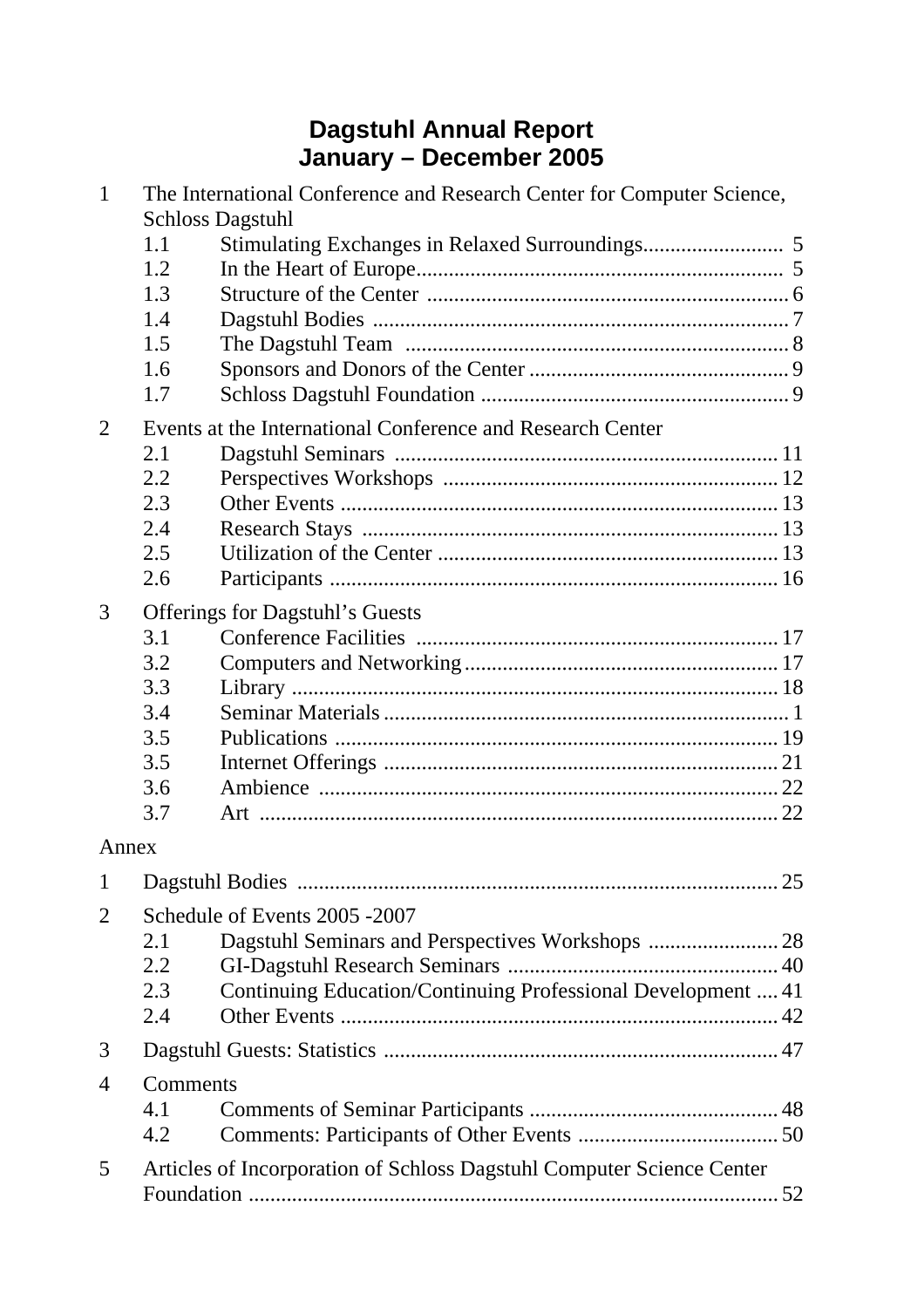

**Hans-Olaf Henkel, President of the Leibniz Association, visited Dagstuhl on 22 November 2005**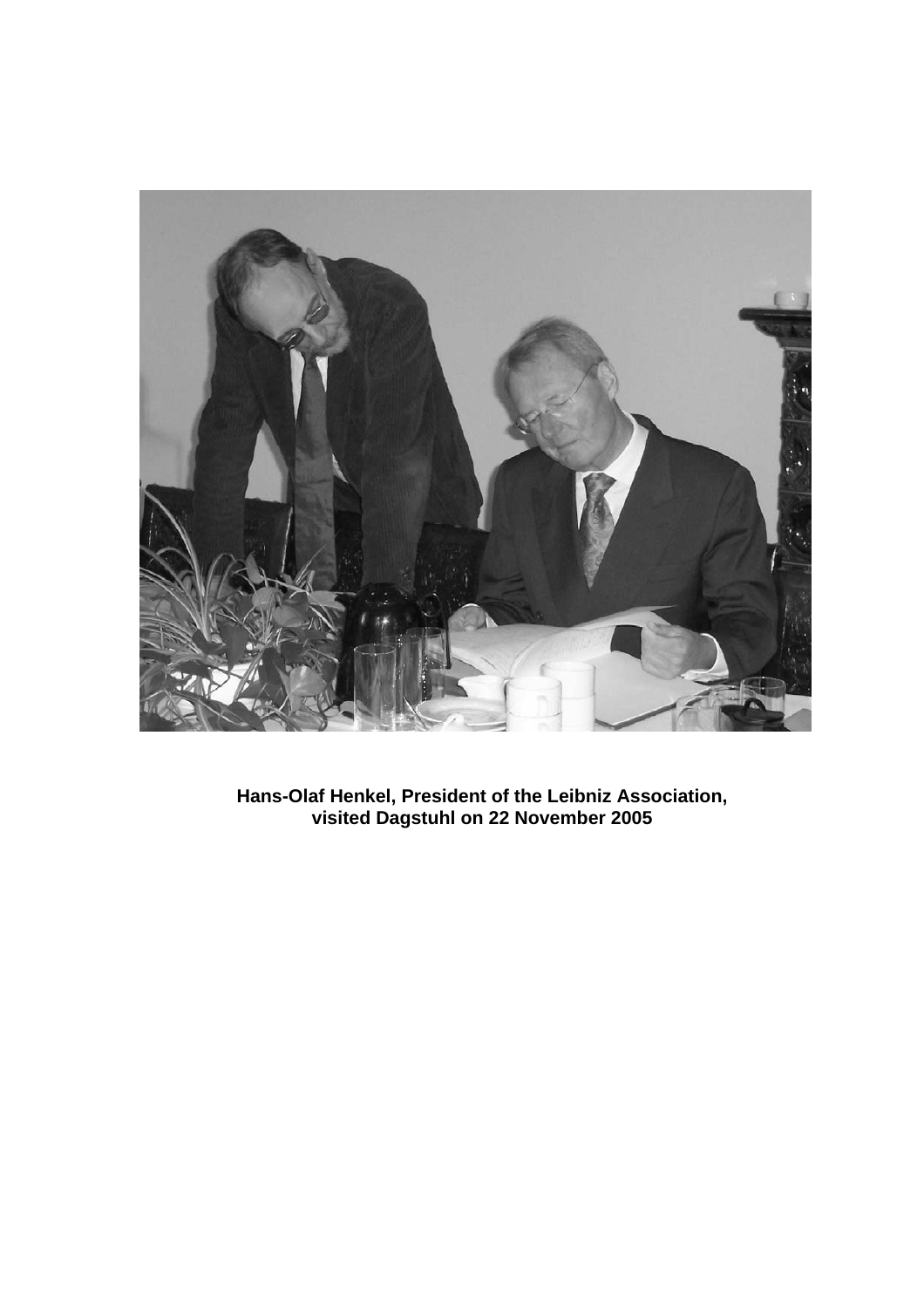### **1 The International Conference and Research Center for Computer Science, Schloss Dagstuhl**

### **1.1 Stimulating Exchanges in Relaxed Surroundings**

The objective of the International Conference and Research Center for Computer Science at Schloss Dagstuhl is to promote world-class research in informatics, support leading-edge continuing education, and promote the exchange of knowledge and findings between the academic community and industry.

Founded in 1990, the Center hosts research seminars at which promising young research scientists are afforded the opportunity of discussing their views and research findings with the international elite of their field in a specific cutting-edge field of informatics. The seminars enable new ideas to be showcased, topical problems to be discussed, and the course to be set for future development in the field.

A proposal is submitted for a seminar by a small group of scientists of international standing in the respective field. The Scientific Directorate is responsible for approving the proposals and the participant lists. Participation in a seminar is possible only by way of personal invitation by the Center. The researchers invited to a seminar are asked to report on their latest work and findings.

The seminars generally last one week. The Center assumes part of the associated costs in order to enable young, promising researchers and PhD students to participate. Schloss Dagstuhl is also a research center, meaning it is more than just a collection of conference facilities and guestrooms. Lounges and working areas are also featured which invite the visitors to get together in small groups outside of the official conference offerings for talking one on one or for doing work in the research library or using the Center's computing facilities. The Center has three lecture halls, several conference rooms, computer rooms, a spacious research library and 61 accommodation units — singles for the most part but also a couple of doubles and studio apartments.

Every year Dagstuhl Seminars are booked at the Center for ca. 45 weeks of the year which are attended by ca. 40-50 participants each. Gatherings of smaller workgroups are hosted in parallel to the seminars. The facilities are available for other informatics conferences and events during the weeks when they are not being used for Dagstuhl Seminars. In addition, individuals are accommodated for research stays lasting several weeks in most cases. There is only one condition applicable to all the offerings: They have to be related to informatics.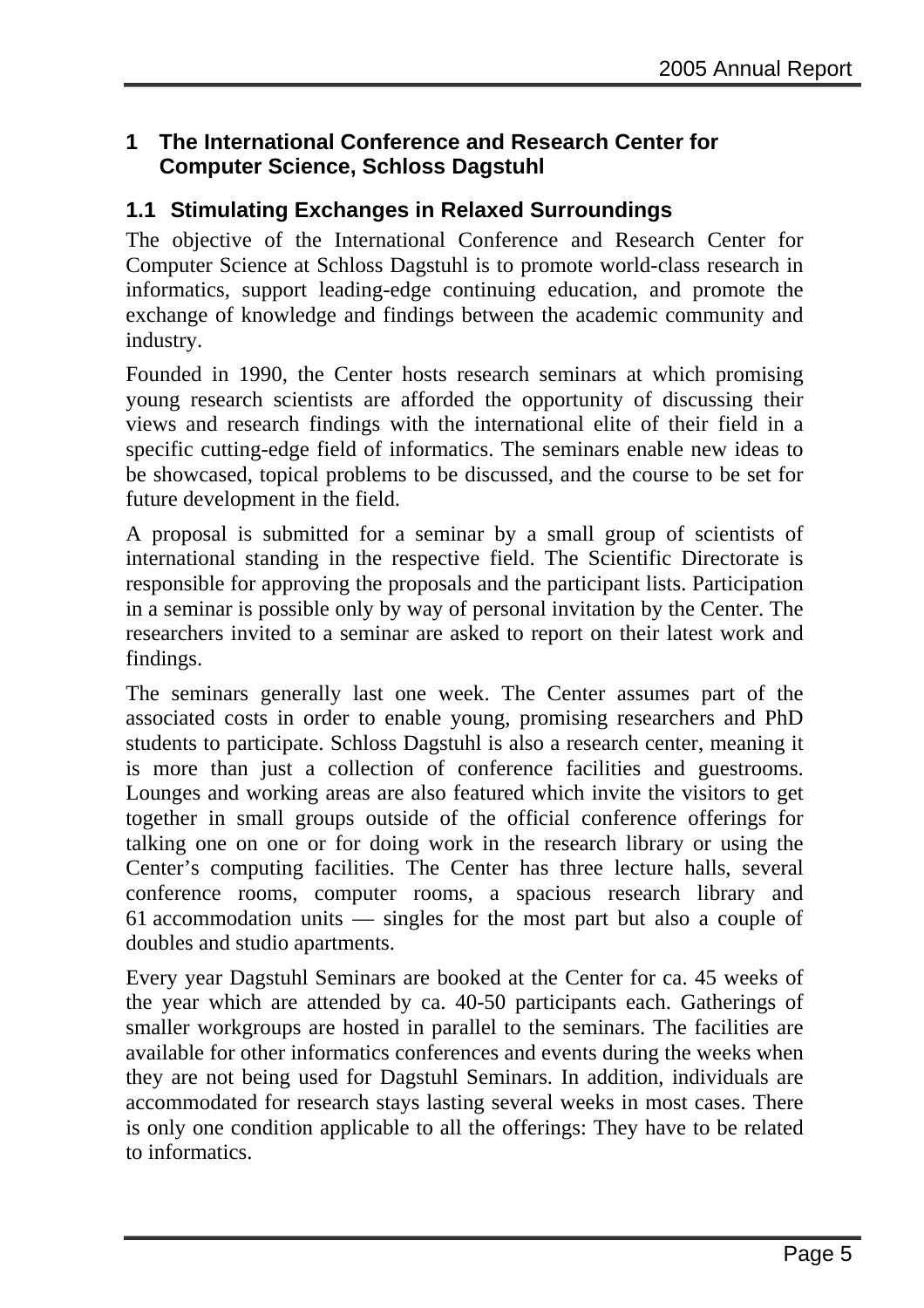### **1.2 In the Heart of Europe**

Schloss Dagstuhl is located in the charming countryside of northern Saarland, in the tri-country region formed by Germany, France and Luxembourg. As they say, location is everything, which is why Schloss Dagstuhl offers a host of possibilities for "getting up close and personal" with nature. Yet Schloss Dagstuhl is also conveniently located, as it is near the Saarbrücken-Trier-Koblenz-Bonn and Kaiserslautern-Trier autobahns, meaning it can be easily reached from Saarbrücken, Trier and Kaiserslautern in less than an hour.

Dagstuhl can be reached by train in two hours from the Frankfurt Airport by virtue of the new express train connection. Visitors traveling to Dagstuhl by train have to get off at Türkismühle or St. Wendel. Upon arriving at the St. Wendel train station, guests can reach Wadern by taking regional Saar-Westpfalz busses. A makeshift stop is offered directly at Schloss Dagstuhl on Sunday afternoons, the time during which most seminar participants arrive.

Dagstuhl can also be reached by flying into the airports of Saarbrücken-Ensheim and Luxembourg. Increasing numbers of guests, particularly those from Italy, fly in via the Frankfurt Hahn Airport (Hunsrück). However, bus connections are available only from Monday to Saturday, meaning using the bus is exceedingly difficult as the seminar participants usually arrive on Sunday.

### **1.3 Structure of the Center**

The International Conference and Research Center for Computer Science is operated by a non-profit organization whose associates are the Gesellschaft for Informatik e.V. (GI, or German Informatics Society), of Bonn, Saarland University, the Technical University of Darmstadt, and the Universities of Frankfurt, Kaiserslautern, Karlsruhe, Stuttgart and Trier. Two internationally renowned research societies were admitted as associates in 2005:

- French National Institute for Research in Informatics and Automatic Control (INRIA), of Rocquencourt, France
- Dutch National Research Institute for Mathematics and Informatics (CWI), of Amsterdam, Netherlands

One institution plans on joining the non-profit organization:

• Max Planck Society (MPG), represented by the Max Planck Institute for Informatics, of Saarbrücken, Germany (abbreviated below as "MPI Saarbrücken")

In February and September of 2002, the Center was evaluated by the *Wissenschaftsrat* (German Science Council) at the request of the two state governments of Saarland and Rhineland Palatinate and recommended for inclusion as a research service institution in the joint research funding of the federal and state governments (Blue List). On 17 November 2003, the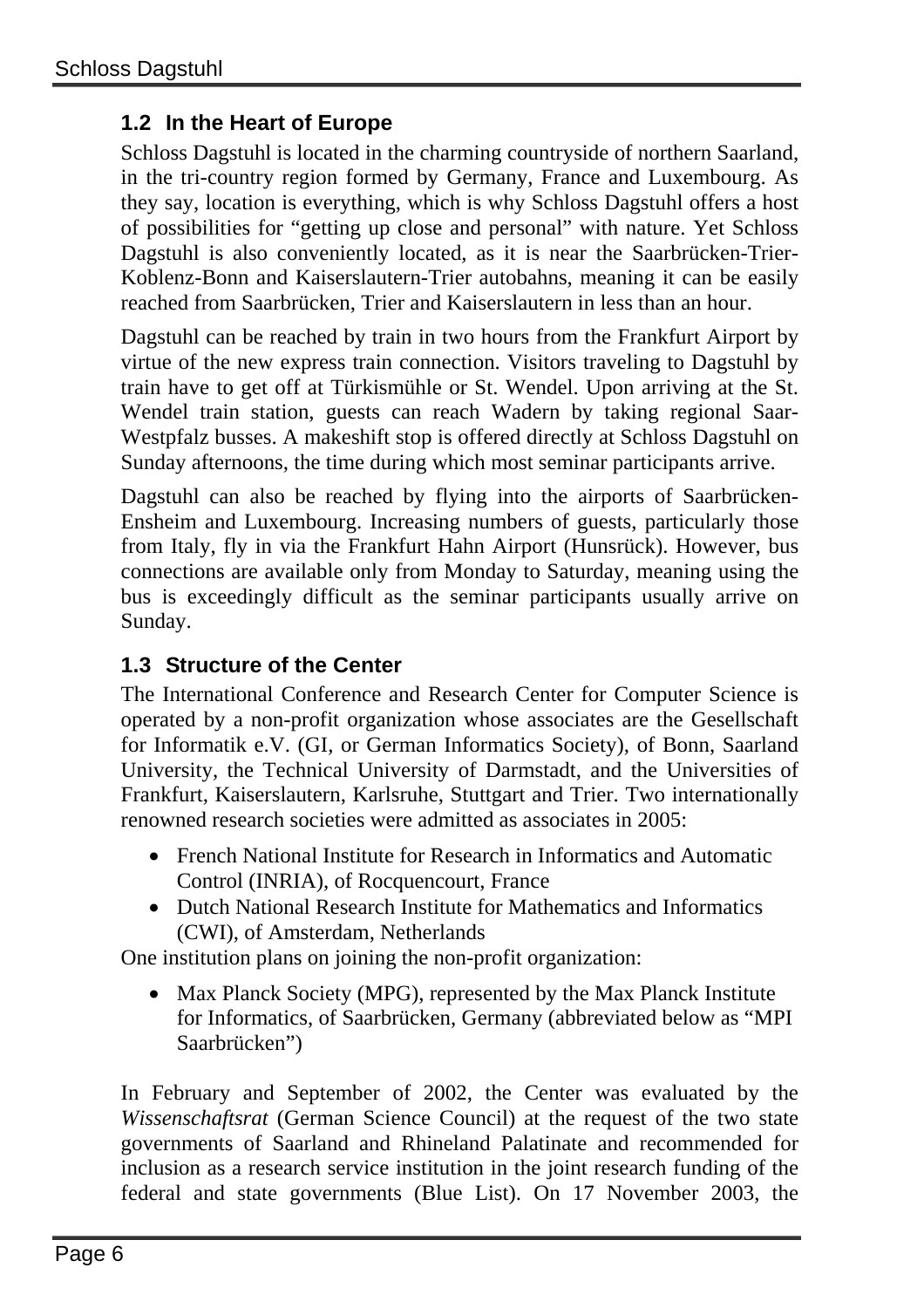Federal Government–State Commission for Educational Planning and Research Promotion (BLK) passed a resolution for including the Center in the Blue List as of 2005. The joint funding of the Center by the federal and state governments began in  $2006$ <sup>1</sup>

The institutions of the Blue List have joined together in the Leibniz Association. The Center has been a member of the Leibniz Association since 26 November 2004.

### **1.4 Dagstuhl Bodies**

Bodies in charge of the activities offered at the Center (for the body members, cf. Annex 1):

• Associates' Meeting

The Associates' Meeting convenes meetings of the Supervisory Board and is responsible for amendments to the articles of incorporation and the admission of other associates.

• Supervisory Board

The Supervisory Board is responsible for ensuring that management complies with the Center's objectives in a meaningful legal and economical manner. It is involved in all essential matters pertaining to research and financial planning.

It is composed of four representatives of the German Informatics Society (GI), one representative each of the three founding universities (Saarland, Karlsruhe, Kaiserslautern), two representatives of the universities that subsequently joined (Darmstadt, Frankfurt, Stuttgart, Trier), and one representative each of the federal government and the host state governments (Saarland and Rhineland-Palatinate). The members of the Supervisory Board hold office for four full fiscal years. The Supervisory Board convenes meetings of the Scientific Directorate and of members of the Scientific Advisory Board and the Industrial Curatory Board.

• Scientific Directorate

l

The Scientific Directorate is responsible for the Center's seminar program. It reviews the proposals for the Dagstuhl Seminars and decides whether they are to be approved. It reserves the right to approve the individuals included in the participant group. It makes suggestions concerning seminar topics when individual informatics fields are not well represented, and develops new event concepts.

The Scientific Directorate is comprised of one informatics professor from each of the university and research center associate members and four GI

<sup>1</sup> Cf. position paper issued by the *Wissenschaftsrat* dated 25 November 2003 (doc. no. 5523/03): http://www.wissenschaftsrat.de/texte/5523-03.pdf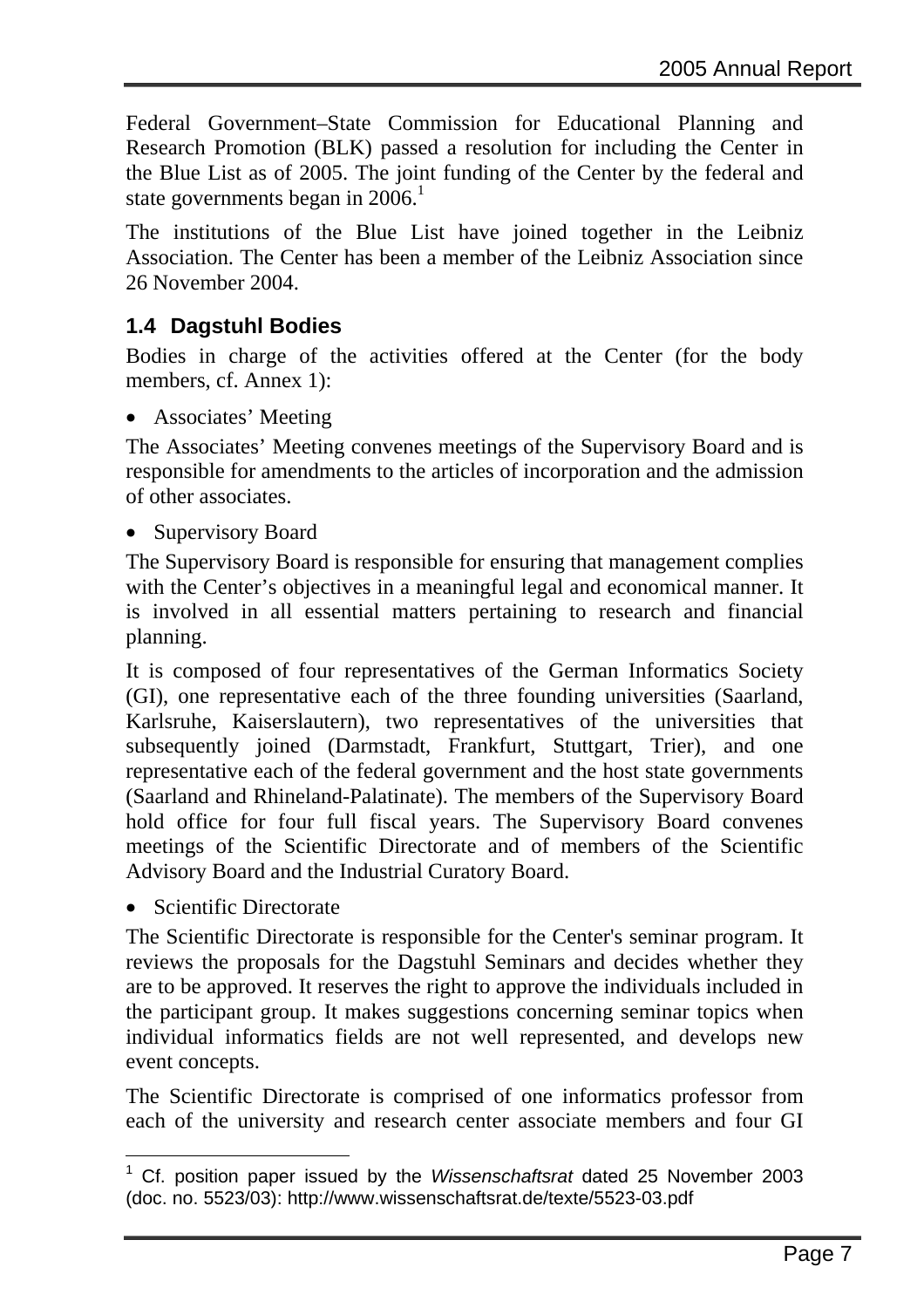delegates. Of these individuals, two are nominated by the GI's Executive Board and two by the GI's Advisory Board of University Professors (GIBU), which is independent of the Executive Board. The Scientific Directorate is currently comprised of a total of fourteen members.

The members elect a Scientific Director from their midst. The members and the scientific director hold office for three years. Professor Reinhard Wilhelm has been the Center's Scientific Director since its founding.

• Scientific Advisory Board

The members of the Scientific Advisory Board are internationally diverse. The Board's purpose is to lend critical support in the management of the Center with regard to its scientific orientation and the user orientation of its service offerings, and in fundamental decisions pertaining to the Center's continued development. Its task is to advise the Supervisory Board and Scientific Directorate in a scientific or subject-matter capacity. Another task is to evaluate the Center's achievements every two years and draft a status report including position paper and recommendations (audit) for the senate of the Leibniz Association.

The Board convenes once a year. It conducted its first evaluation in Dagstuhl on 8 April 2005.

• Industrial Curatory Board

The Industrial Curatory Board performs a transmission function between the Center and the R&D departments and labs of industry. It also has the task of securing the acceptance of the Center by government authorities and industry and, being a promotional organization, expanding the Center's economic base. The task of the members of the Curatory Board is to promote current R&D topics and to locate attractive organizers in industry and provide suggestions for seminar topics.

The Curatory Board is regularly called upon to propose suitable participants for seminars known to it from its activities, the Curatory Board having done this on several occasions in 2005.

The Curatory Board put forth the suggestion for a seminar on "Organic Computing — Controlled Emergence". This suggestion was forwarded to a scientist who joined together with colleagues and submitted a proposal for conducting a Dagstuhl seminar on this topic. This seminar took place from 15-20 January 2006.

### **1.5 The Dagstuhl Team**

A 36-strong team including 3 trainees works under the supervision of the Center's two directors, Prof. Dr. Reinhard Wilhelm (Scientific Director) and Wolfgang Lorenz (Technical Administrative Director). 10 individuals are charged with scholarly and general administrative tasks, 4 administer the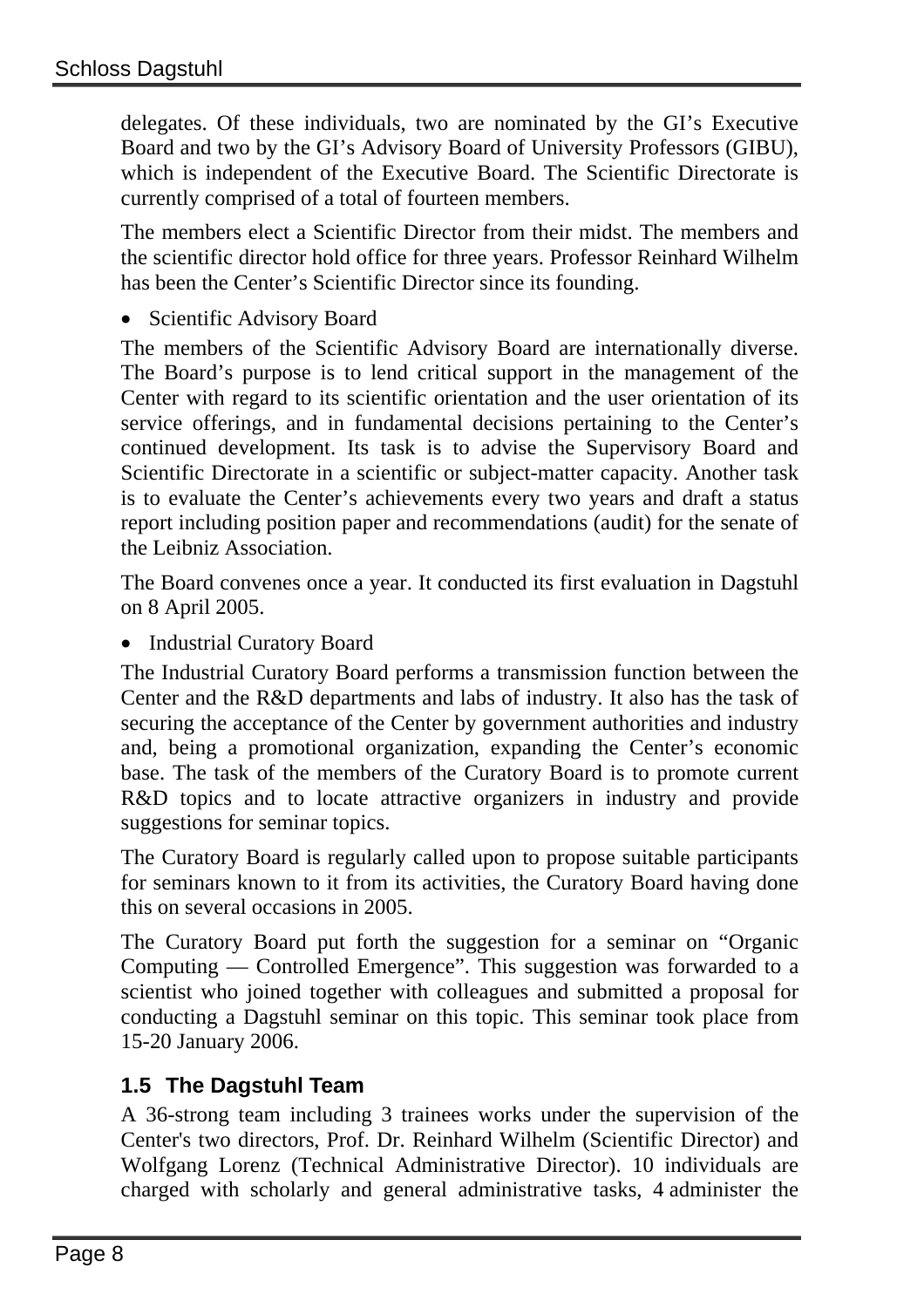library and IT systems, 22 are charged with housekeeping, cooking and maintenance, with some individuals working in more than one area.

The scientific staff supports the seminar organizers and participants, serves the Scientific Directorate and other bodies, and tends to the publications of the guests. The work of the scientific staff is increasingly coming to be characterized by public relations efforts. In 2005 press releases were prepared for 10 seminars and disseminated via various distribution channels, e.g. Institute of German Certified Accountants (idw). Dr. Roswitha Bardohl's membership in the GI Executive Board resulted in closer collaboration with the GI, in addition to opening up a series of key contacts with the German informatics community.

### **1.6 Sponsors and Donors of the Center**

In addition to the funding from the German federal government and state governments, the Center also receives donations and contributions from other sources:

• Research Library

The Informatics Research Library received regular book donations from the following publishers during 2005:

- dpunkt-Verlag
- Heise Verlag
- O'Reilly & Associates Inc.
- Pearson
- SIAM Society for Industrial and Applied Mathematics
- Springer-Verlag
- vdf Hochschulverlag

The library also regularly receives numerous book donations from seminar participants. The Center is grateful for donations of author's copies, particularly those of major works which are out of print. In total, the Center received 915 volumes during the year under review in the form of donations from publishing houses and seminar participants.

### **1.7 Schloss Dagstuhl Computer Science Center Foundation**

A foundation was organized since the financing regulations imposed on the Center by public funding did not allow for much leeway in the Center's fiscal planning. Thus, it is now possible to react flexibly to unforeseen challenges and support scientists who otherwise have very little in the way of funding.

Dagstuhl can be supported via the Foundation in various manners:

• Contributing member, individual membership

The Foundation's contributing members are the exclusive recipients of an annual scientific publication detailing the results and findings of the Dagstuhl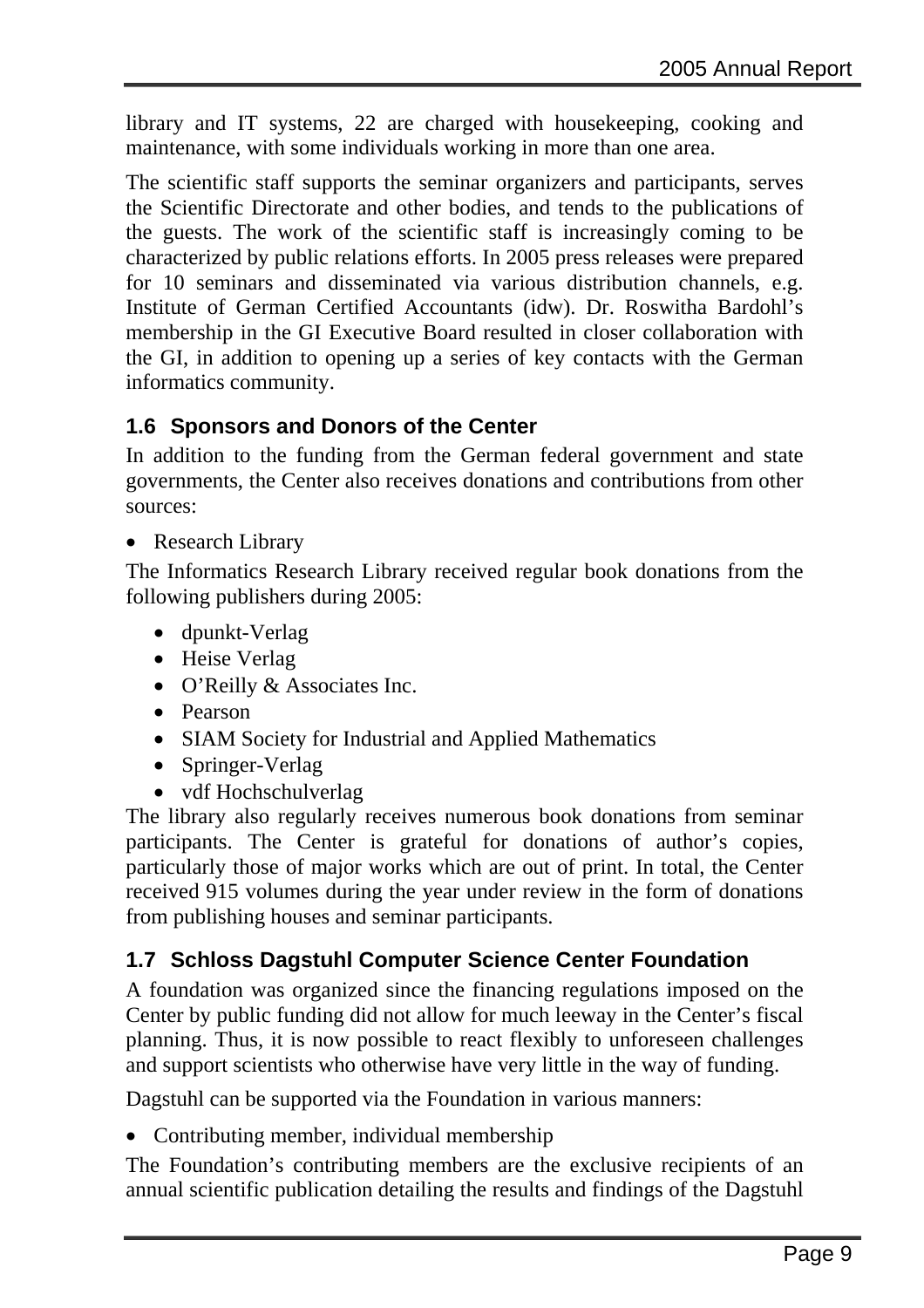Seminars, in addition to this Annual Report including the program of the Dagstuhl Seminars and other events hosted at the Center. Minimum annual membership fee: €60.

• Contributing member, corporate/institutional membership

Minimum annual membership fee:  $600$  for educational institutions,  $61,200$ for corporate and other members.

• Sponsoring of individual events

Dagstuhl has proven an invaluable forum for industry players as it provides a common turf for meeting with researchers. This means that researchers become acquainted with new requirements and developments in industry, with the latest scientific findings and results being conveyed to industry players. Companies can partake in the Center's high renown and its events by sponsoring or funding individual Dagstuhl Seminars.

Sizable contributions are given honorable mention via the Dagstuhl website and other media (Example: http://www.dagstuhl.de/04181).

During 2005, one seminar was financed by the EU:

**EU thematic network of excellence Knowledge Web**: *"Semantic Grid: The Convergence of Technologies"* (05271, 3–8 July 2005), C. Goble (Manchester Univ., UK), C. Kesselman (USC Information Sciences Institute, US), Y. Sure (Univ. of Karlsruhe, DE)

### • Corporate donations

The Foundation continues to be dependent on the generous contributions and donations of companies, as the Foundation's assets have not yet reached the level as provided for in section 3 of the Articles of Incorporation (€500,000).

The Dagstuhl Foundation is recognized by the German tax authorities as a non-profit organization, meaning that contributions and donations are taxdeductible.

For more information, please refer to http://www.dagstuhl.de/Foundation/.

Please refer to Annex 5 for the articles of incorporation of the Schloss Dagstuhl Computer Science Center Foundation.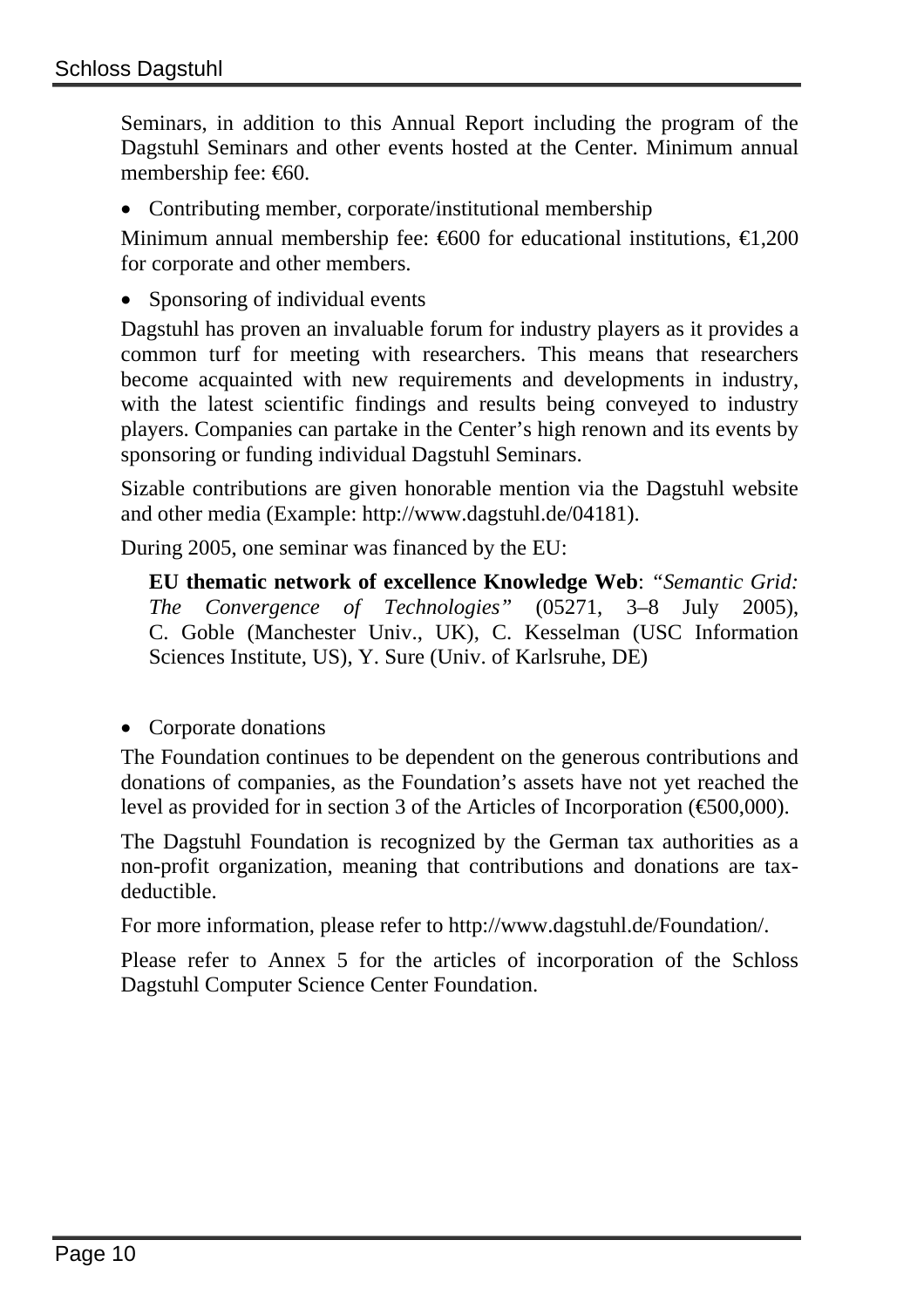### **2 Events at the International Conference and Research Center**

The Center fulfills its designated tasks by organizing and hosting scientific seminars, and by providing the facilities offered by the Center for conducting various informatics conferences and working retreats.

### **2.1 Dagstuhl Seminars**

The Dagstuhl research seminars are accorded top priority in the Center's annual program as they are a key instrument for promoting research. The Dagstuhl Seminar program for the year under review (2005) through to 2007 is to be found in Annex 2. An up-to-the-minute version is available on the Dagstuhl website. A wide range of topics are covered as depicted in the chart below. (cf. also Annex 2.1)

Emphasis was accorded the following topics during 2005:

- Data Structures, Algorithms, Complexity
- Artificial Intelligence, Robotics
- Software Engineering
- Networks
- Semantics, Specifications

The topics of the approved and proposed seminars for 2006 and 2007 point to the following future trends:

- Software Engineering
- Networks, e.g. Secure Systems and Peer-to-Peer Applications
- Artificial Intelligence, i.e. Robotics
- Data Structures, Algorithms, Complexity

Dagstuhl's distinguishing accomplishment is the establishment of pioneering, interdisciplinary seminars which have virtually become institutions unto themselves. Many topics dealt with in depth at Dagstuhl subsequently develop into highly active research fields, resulting in some cases in DFG priority programs and other grant and funding programs. Below follows an overview of the topics on which seminars are regularly conducted at Dagstuhl. (The years indicated in parentheses indicate the first year a Dagstuhl seminar was conducted on the topic.)

### *Bioinformatics*

 Bioinformatics (1992) Metabolic Pathways (1995) Computational Proteonics (2005)

*Semantics in the World Wide Web* (1999)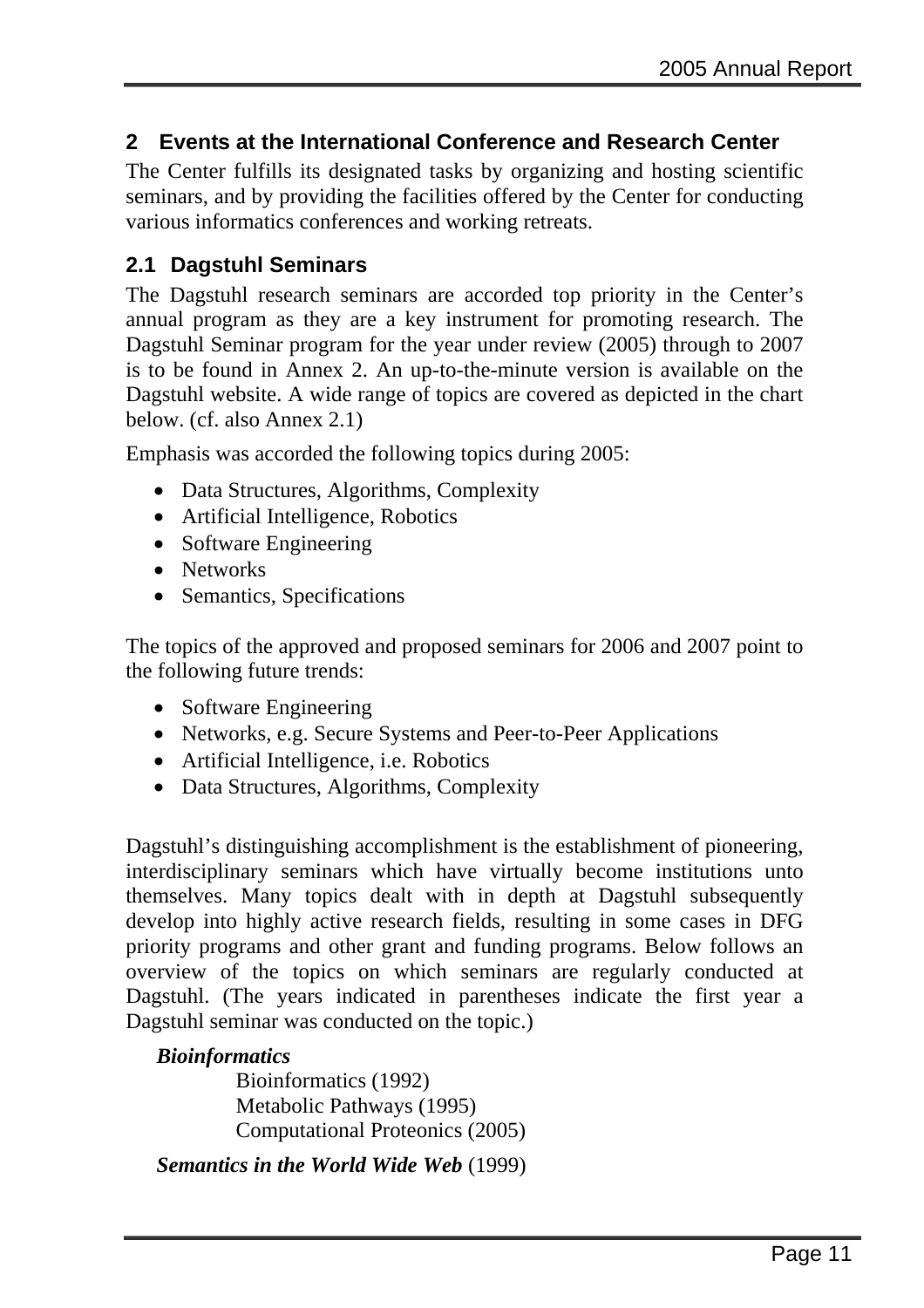Various Dagstuhl Seminars have succeeded in bringing groups of researchers and scholars of various areas and disciplines together for the first time. To be sure, these individuals were involved in research in associated issues, methods and techniques, however they hadn't been able to benefit from a common discussion platform. New interdisciplinary topics include: *Informatics and Economics* and *Informatics and Sports*.

### **2.2 Perspectives Workshops**

The Dagstuhl Seminars are supplemented by workshops, which focus on subfields or are interdisciplinary in nature, thus covering more than one informatics field. The workshops are designed to

- contribute to an analysis of the present status of a field
- tap into potentials and development perspectives of existing fields of research
- detect shortcomings and problematic developments, particularly in the German research landscape
- show research directions
- trigger innovation processes

These forums are designed to generate recommendations for research donors and sponsors and give impetus to research projects and Dagstuhl seminars for key informatics areas.

For the most part, the workshop participants are 15-25 scientists of international standing in their respective fields who cover all subfields and sub-aspects. For the most part, key position papers on the respective topic are presented instead of current research findings. The primary elements of the gatherings are the discussions that take place.

Four Perspectives Workshops were conducted in 2005:

- *"Multimedia Research Where do we need to go tomorrow?"*  1–4 March 2005; S. Boll (University of Oldenburg, DE), T.-S. Chua (National University of Singapore, SG), N. Dimitrova (Philips Labs, Briarcliff Manor, NY, US), R. Jain (Georgia Institute of Technology, US)
- *"Peer-to-Peer Applications for Ad Hoc Networked Systems"* 9–12 April 2005; M. Gerla (UCLA, US), C. Lindemann (University of Dortmund, DE), A. Rowstron (Microsoft Research, UK)
- *"Challenges for Software Engineering Research"*  5–8 October 2005; M. Broy (TU Munich, DE), M. Jarke (RWTH Aachen, DE), M. Nagl (RWTH Aachen, DE), H.D. Rombach (FhG IESE, Kaiserslautern, DE)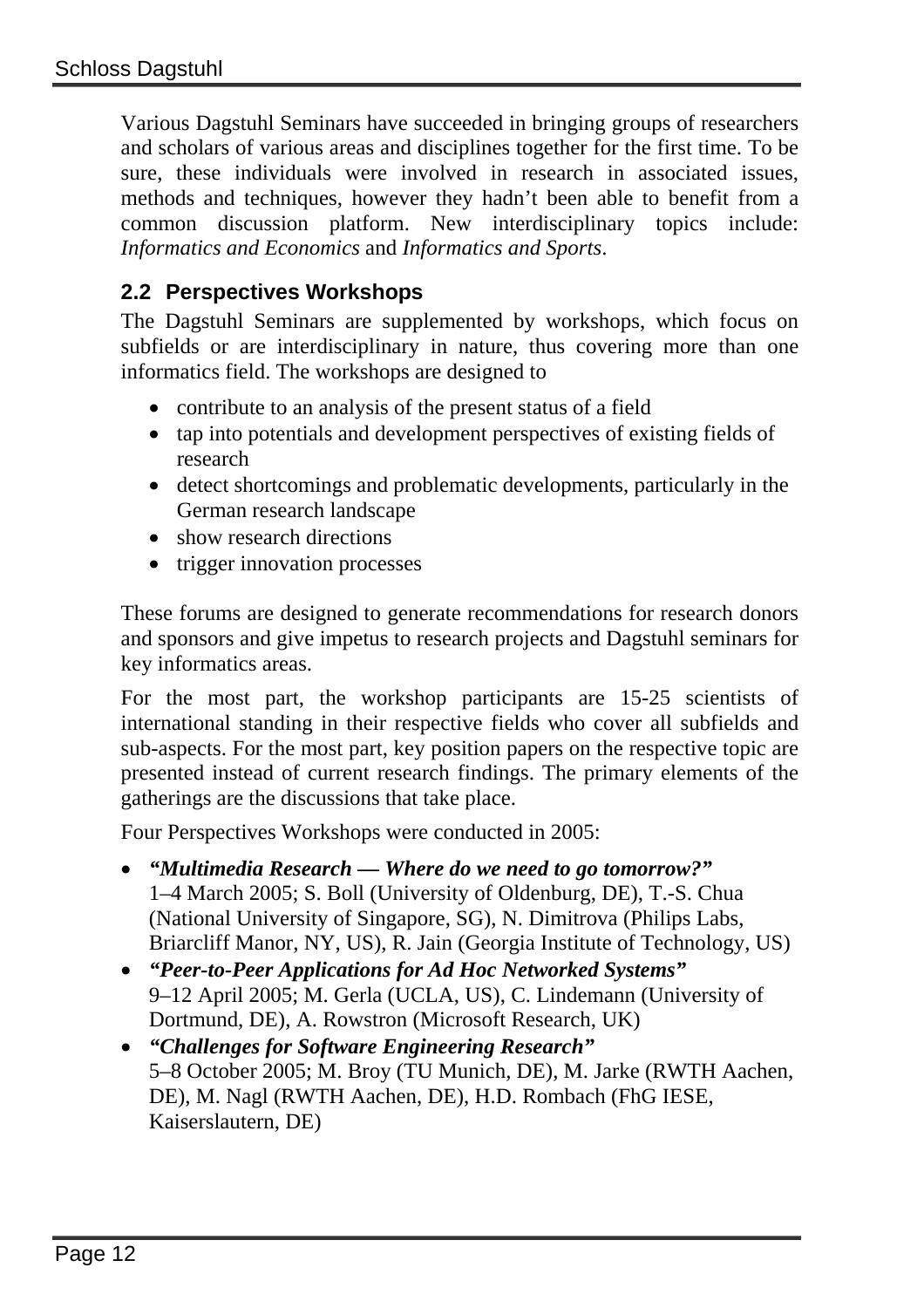• *"Perspectives Workshop on Theoretical Informatics"*  14–16 November 2005; W. Thomas (RWTH Aachen, DE), I. Wegener (University of Dortmund, DE)

Comprehensive Perspectives Workshops are conducted in larger intervals which show the entire spectrum of informatics and enable an exchange of ideas between various fields. A Perspectives Workshop entitled *"Innovation Thanks to Informatics"* is scheduled for November 2006 on the occasion of the Informatics Year.

### **2.3 Other Events**

Other events are hosted at the Center apart from the Dagstuhl Seminars. In contrast to the Dagstuhl seminars, a fee (in some cases slightly subsidized) covering the costs of the event is charged to the guests of the institution organizing the event. This pertains to the following events:

- Continuing education offerings of the German Informatics Society (GI) and German Informatics Academy (DIA), summer schools, CPD for teachers and instructors
- GI-Dagstuhl research seminars bringing together young scholars for a topic and funded by the German Informatics Society (GI)
- Preparation, expert assessments and conferences of the DFG's collaborative research centers and priority programs
- Departmental conferences of graduate colleges, GI specialist groups and other academic and industrial working groups
- International informatics conferences

### **2.4 Research Stays**

Many people regularly take advantage of Dagstuhl's offer of using the Center for research stays. In most cases these are individuals who wish to use the Center as a retreat for several weeks in order to devote themselves to their studies undisturbed. 17 research guests availed themselves of this opportunity in 2005, including a scientist from Estonia who pursued his work at Dagstuhl for 11 weeks.

### **2.5 Utilization of the Center**

91 events with 2,742 guests were featured in 2005, making for ca. 11,000 overnight stays and the highest utilization rate ever. In so doing, the Center's capacity limits have been reached. The Center's capacity was expanded in 2005 by redesignating some rooms and engaging in construction work, thus adding two singles and two doubles to the Center's accommodation quarters. The Dagstuhl Seminars have shown to be most popular among the up to 80 proposals submitted per year. Dates for three-day events are increasingly being offered (Sunday – Wednesday and Thursday – Saturday) and the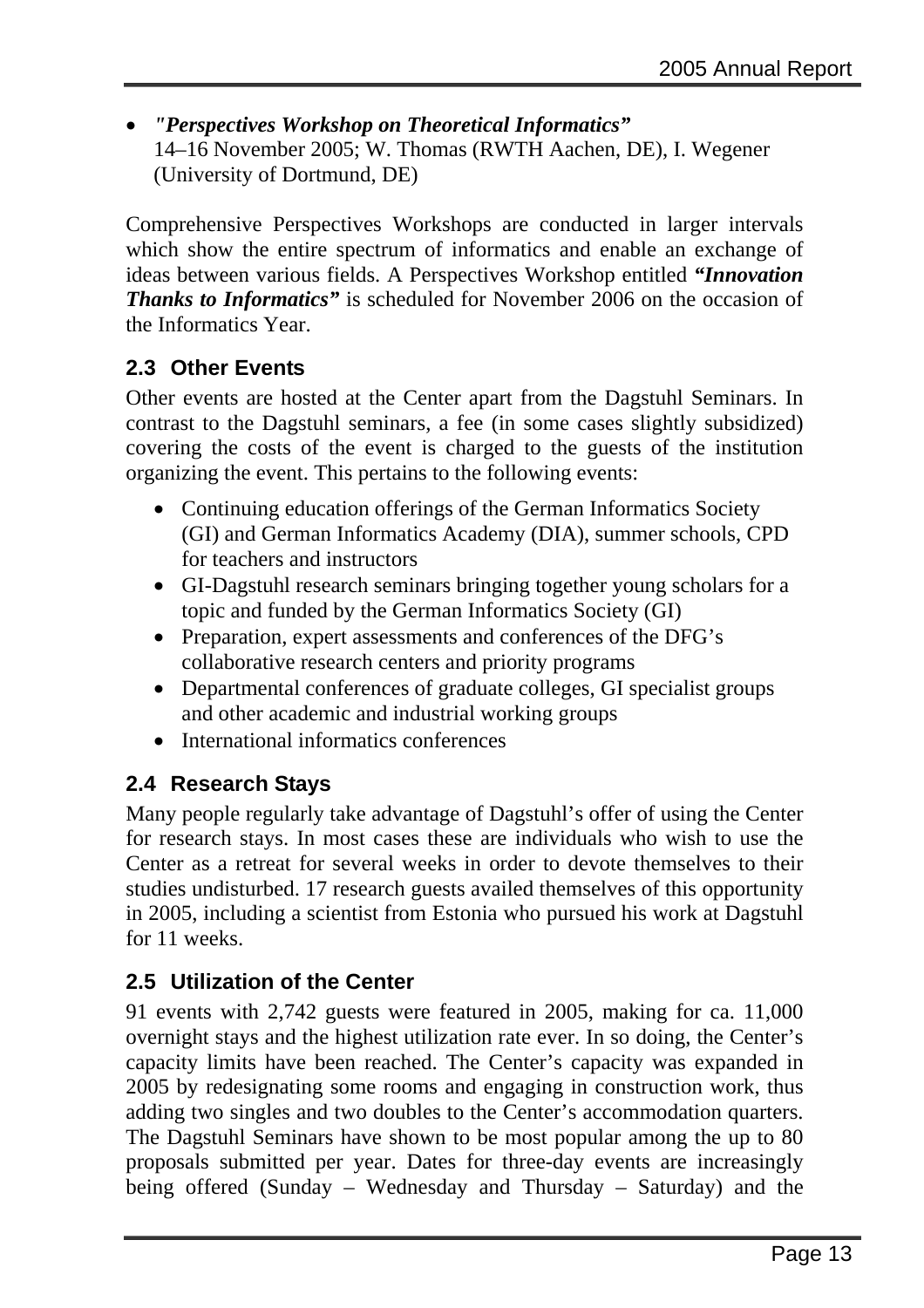number of participants reduced to 30, enabling two events to be organized in parallel. Only few seminar organizers take advantage of these offerings.

However, working retreats and other events generally use this format. The result is that three and sometimes four or five events take place in parallel and in sequence. Except for a few cases, the weekends have been kept fee, as well as two weeks in August and at the end of the year, this time being required for maintenance work to building facilities and administrative work. Apart from a few isolated periods and a series of as yet unbooked parallel event slots for groups of up to 20 participants, the Center is booked up through autumn of 2007. (status: March 2006)

The following diagrams show the increase in seminar proposals as well as usage figures according to events and participants since the Center was founded, along with a breakdown according to the different event types.

For more particulars on the various events during 2005–2007 (date, title, organizer, etc.), please refer to the Annex. Dagstuhl's website contains further information on each event, e.g. objective, participant list, concluding report and, in some cases, references to in-depth information.



#### **No. of Dagstuhl Seminar Proposals from 1999–2006** (Status: January 2006)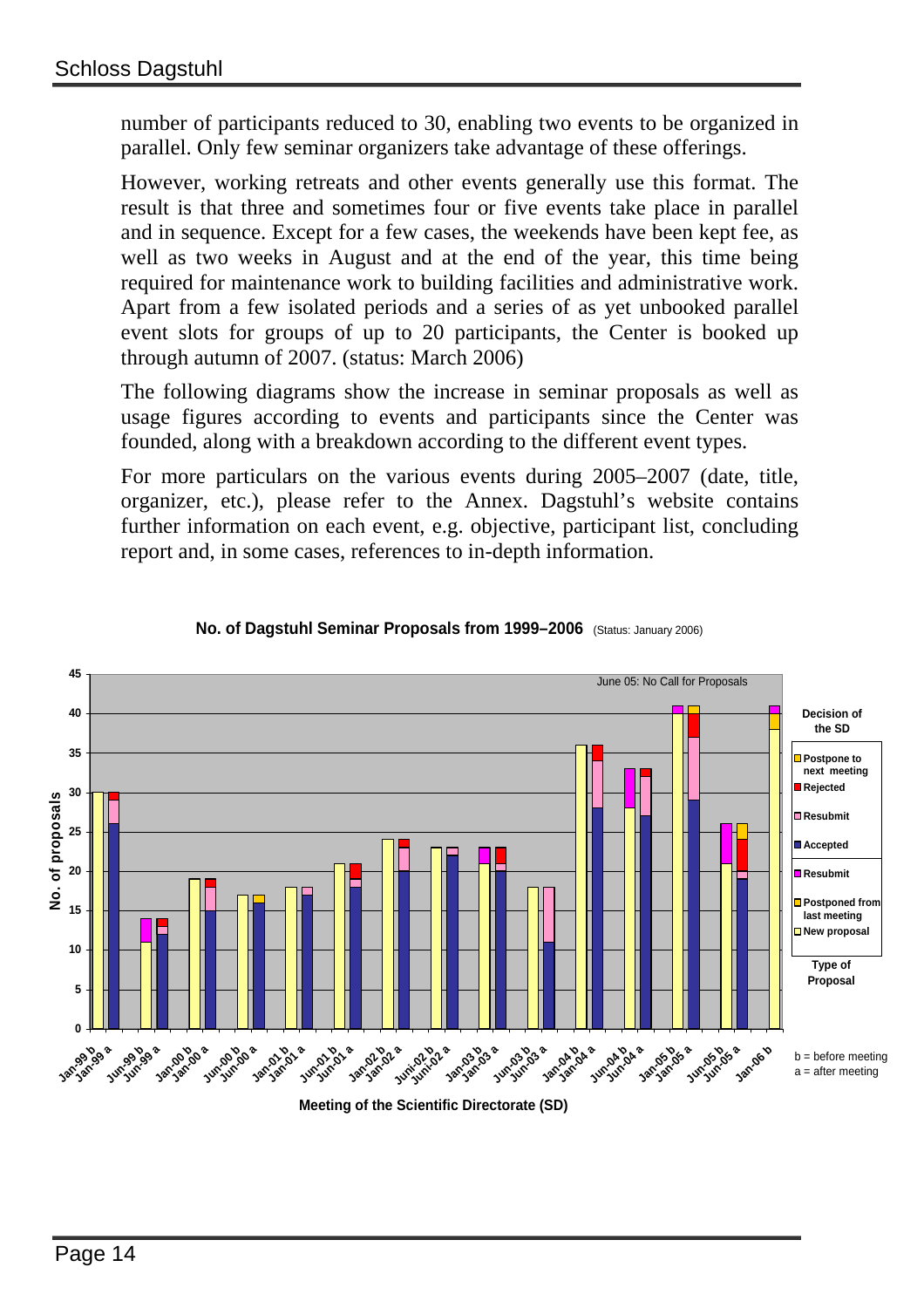

#### **Dagstuhl Guests 1990 - 2005**

**Dagstuhl Events 1990 - 2005**



#### **Dagstuhl Overnight Stays 1990 - 2005**

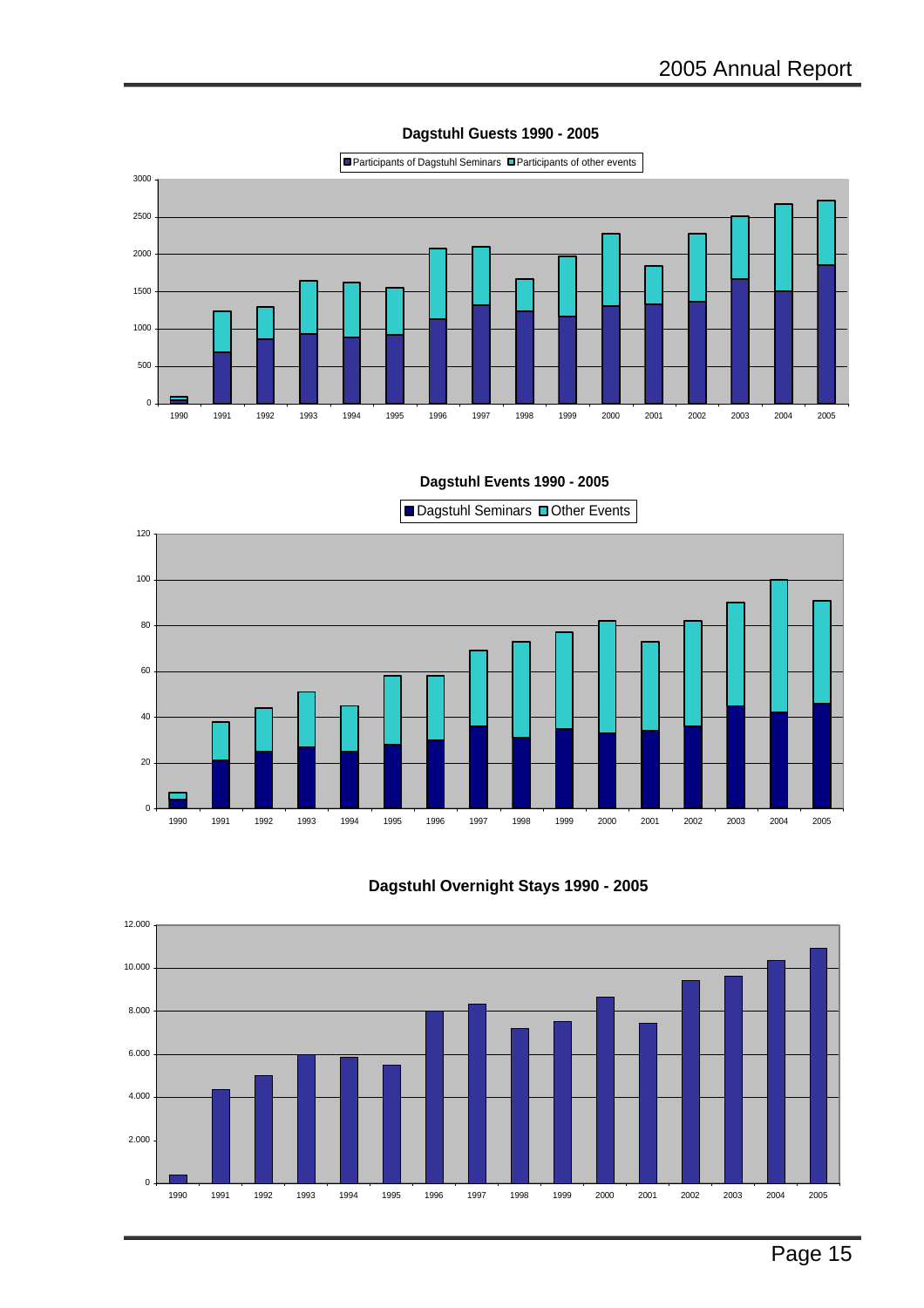### **2.6 Participants**

At 66% the proportion of foreign guests in Dagstuhl Seminars was extremely high again during 2005, as compared to an overall proportion of 55% in other types of events (other European countries: 35% and 31% respectively). The following chart shows the distribution according to area of origin of our guests in 2005. For a detailed breakdown of the countries of origin of all the participants of Dagstuhl events, please refer to Annex 3.



To put it mildly, Dagstuhl Seminar participants are enthusiastic about the Center, i.e. they are quite taken with the idea and concept of promoting informatics research in this manner, in addition to being "enchanted" by the quaint manor house, the ambience created by the Center, the research and discussion opportunities, not to mention the Center's surroundings, and the commitment and dedication of its personnel.

Annex 4 contains a number of excerpts from written reports and thank-you letters received by the Center.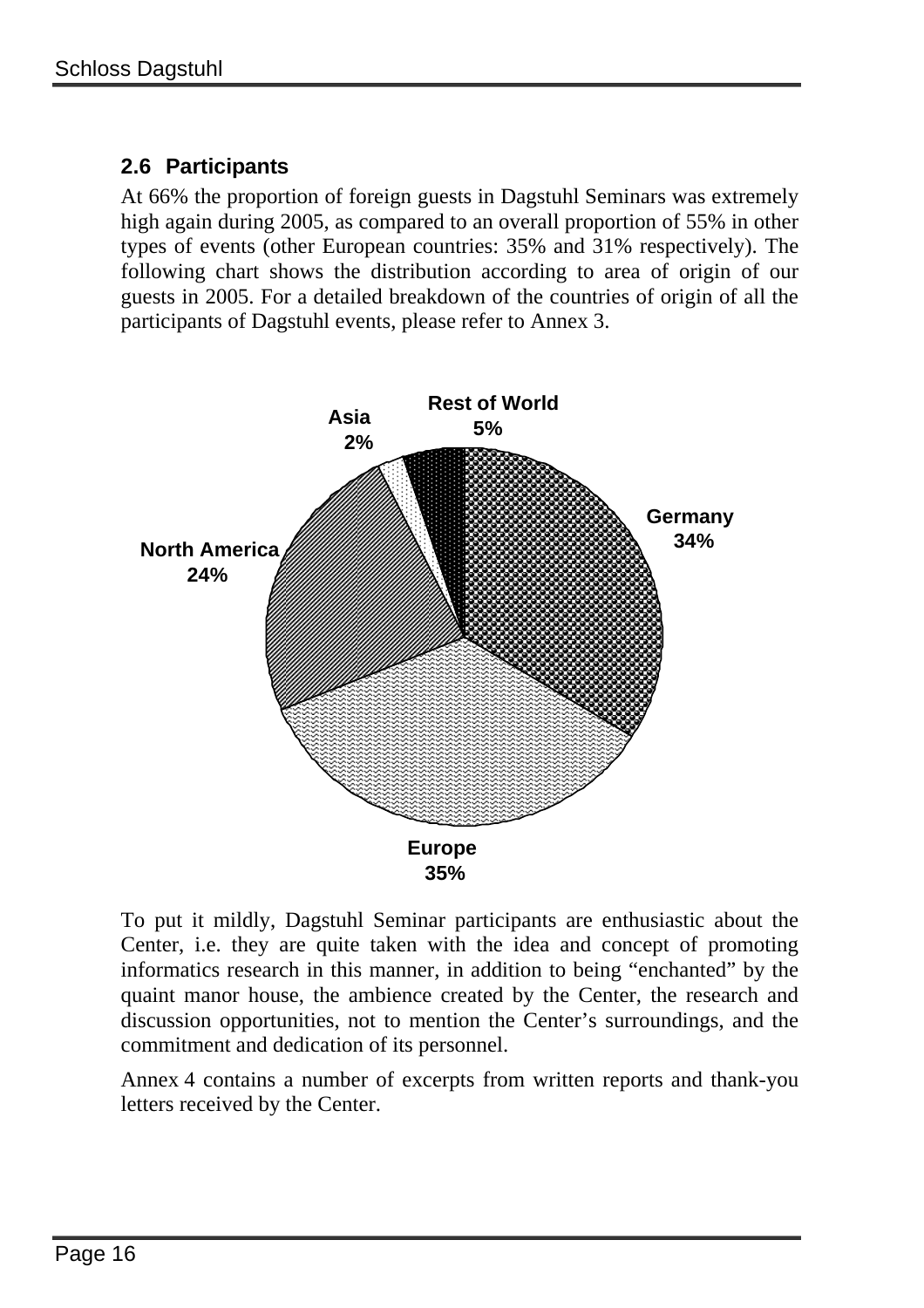### **3 Offerings for Dagstuhl's Guests**

### **3.1 Conference Facilities**

The Center has three lecture halls with a seating capacity of 20 to 60 each, in addition to several conference rooms. Apart from the usual projection equipment, the lecture halls are also equipped with beamers to which various computers and video systems can be connected. They also feature Internet access for the Center's desktop computers and participants' laptops. These facilities not only enable talks and papers to be presented in an optimal manner but also enable online demonstrations of active and distributed systems to be given to large audiences. Telephone conferences are also possible.

### **3.2 Computers and Networking**

• Hardware

The guests have round-the-clock access to computer equipment consisting of ca. 25 networked workstations and SunRay terminals along with the associated peripherals in two computer rooms and in the lecture halls. The Center's LAN is linked to Saarland University via a leased line, from where access is gained to the Internet. This enables presentations to be made of software downloaded by participants via the Internet, in addition to enabling the Center's guests to be accessible via e-mail. All seminar and conference participants receive their own personal user id.

SUN SunRay thin clients are used in both computer rooms.

• WLAN

A WLAN is set up in the old building and in the guest rooms of the new building, enabling these areas to be networked and provided with Internet access. This is available to guests assuming their laptops are equipped with the proper PCI card.

The WLAN also extends to the library and some of the function rooms in the old building, providing for a large number of laptop places featuring Internet access. Researching the library's on-line catalogue can be conveniently done from one's own laptop.

• Terminal servers

A terminal server solution under Windows 2000 with a Citrix metaframe was implemented for improving the integration of staff, particularly those in the Dagstuhl Office in Saarbrücken, by linking them to the Center's database. This service has since been extended to the Center's guests. By virtue of the SunRays introduced in 2001, guests have a Unix and Windows environment at their fingertips at the same workstation, in so doing enabling the thin client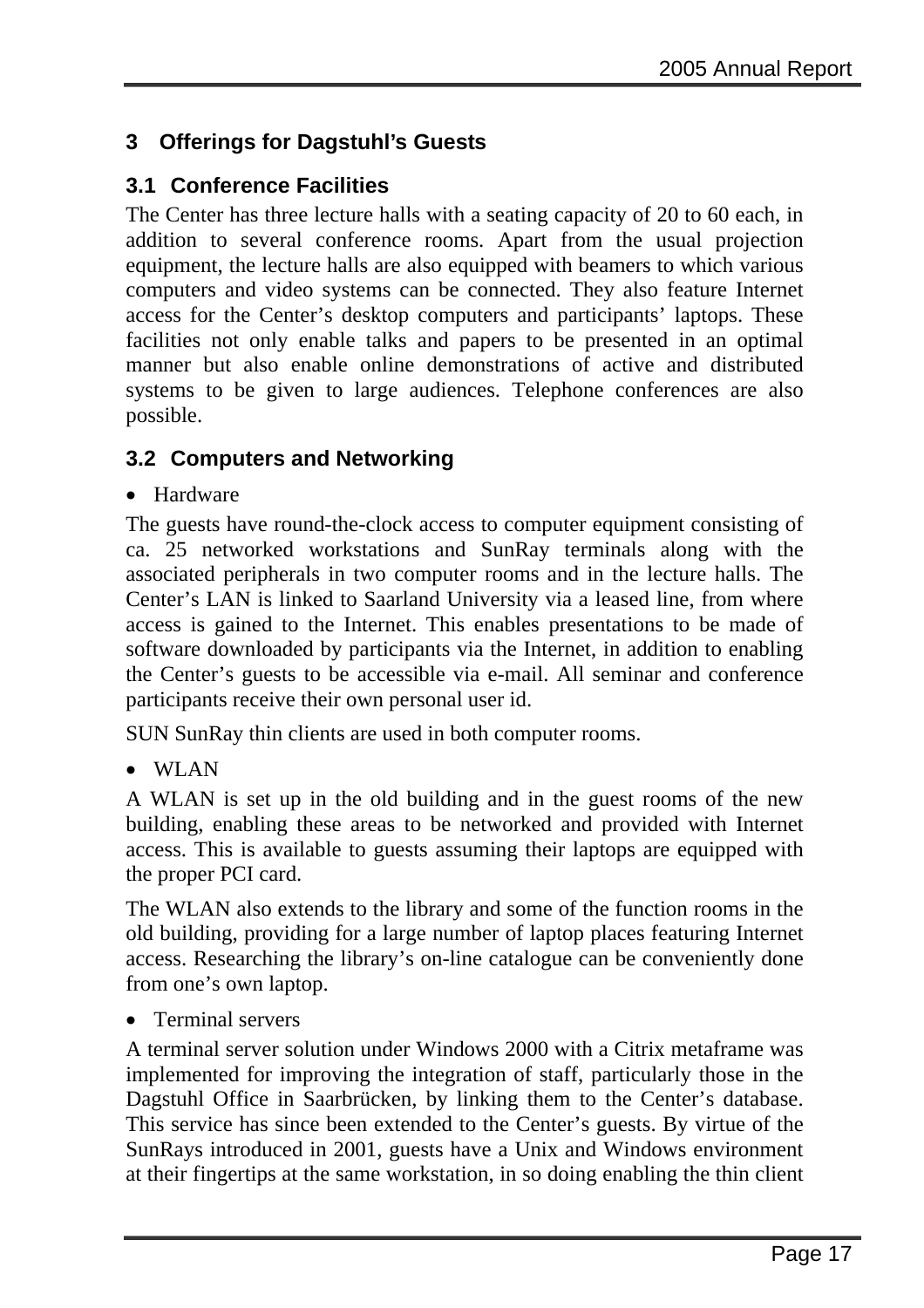technology featuring central administration to be implemented throughout the Center.

Five research workstations are installed in the library. Thin clients were used here owing to the positive experience with this reliable technology in the past (particularly when it comes to maintenance and management).

### **3.3 Library**

The Research Library is one of the Center's most impressive offerings. Thanks to the startup financing by the Volkswagen Foundation and numerous book donations of publishing houses and seminar participants, it numbers among Germany's key informatics research libraries.

The library collects current research literature on informatics, primarily in English. As of 31 December 2005, the library's assets totaled 48,664 bibliographic units including 457 journals.

The literature is arranged on four levels in an attractive library tower, which also offers a large number of recesses for quiet study and research. Being a reference library, it is at the disposal of the Dagstuhl Seminar participants 24/7 for their research work on site. An additional three research terminals were set up, making for a total of five research workstations available to visitors to the library.

Special book exhibits regularly take place in the library's entrance area. Every week the books authored by the participants of the current Dagstuhl Seminar are put out on display. The authors are also requested to sign their books. If desired, book exhibits on a particular topic are also put together by the organizers. In addition, all book donations received from publishers are exhibited separately and the exhibits regularly updated. This service is highly appreciated by the Center's guests and publishers alike.

External scholars can also use the library provided they register beforehand. In order to support informatics research in Germany and throughout the world, the Center's periodicals are also made available to other libraries, particularly by way of inter-library loans.

The following can be accessed via the library's webpage: on-line catalogue, journal list with access to the journals available online, in addition to other information offerings.

For more information see: http://www.dagstuhl.de/Library/

### **3.4 Seminar Materials**

A concept developed recently offers seminar participants a platform, or the Materials Server, where they can upload materials on their presentation, e.g. slides or even papers. This platform can be used on site and made available to the other participants. Participants can also upload "metadata" to the server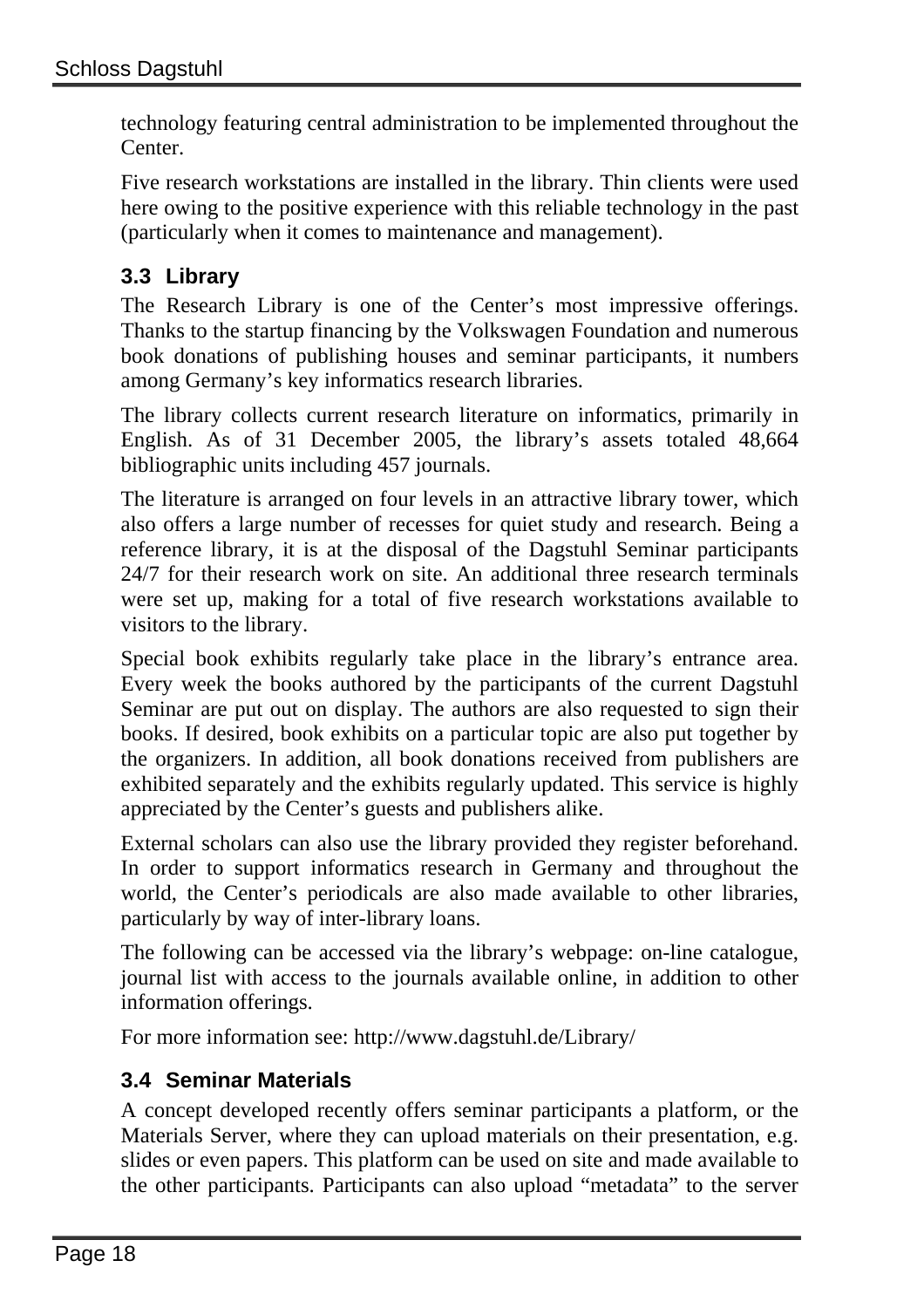such as the title of the presentation, (co)authors, abstract and keywords which describe their presentation on a meta level so that the reader knows in advance whether the respective document might be of interest to him. A dynamic website enables organizers to obtain an overview of which presentations have been registered and accordingly plan the seminar program. It is also possible to upload associated documentation like seminar syllabuses, discussion results, tutorial scripts etc.

The documents are drafts of sorts and can be modified or deleted by the participants at any time.

During 2005 the participants of 47 seminars uploaded 1,438 documents to the Materials Server (1.4 GB), with presentation slides making up the bulk of this material.

| <b>Seminar materials</b>                 | 2005 |  |
|------------------------------------------|------|--|
| <b>Metadata</b> / presentation<br>titles | 1498 |  |
| <b>Slides</b>                            | 855  |  |
| <b>Extended Abstracts / Papers</b>       | 460  |  |
| Other                                    | 123  |  |
| <b>Documents</b>                         | 1438 |  |

(Example: http://www.dagstuhl.de/05081/Materials/)

### **3.5 Publications**

Following from the concept of Dagstuhl Seminars, no finished work or projects are presented at the seminars, but rather they serve to provide insight into current research work. Consequently, as a rule no proceedings volumes are published on the seminars. Instead the participants are called upon to submit the complete metadata on their papers or talks, which is then complemented by a summary (including review and outlook) contributed by the organizers and then published as a *Seminar Report* by the Center.

Until 1999 the **Dagstuhl Seminar Reports** were printed and distributed as brochures. Since 2000 they are available in electronic form only and can be accessed via the seminar page of Dagstuhl's web server. (See http://www.dagstuhl.de/files/Reports/)

Since 2004 they are published on line in the **Dagstuhl Seminar Proceedings** (DSP). After the seminar, participants are prompted by a call for papers to submit extended abstracts or papers on their presentations or on key discussions or round-table talks in addition the metadata submitted on their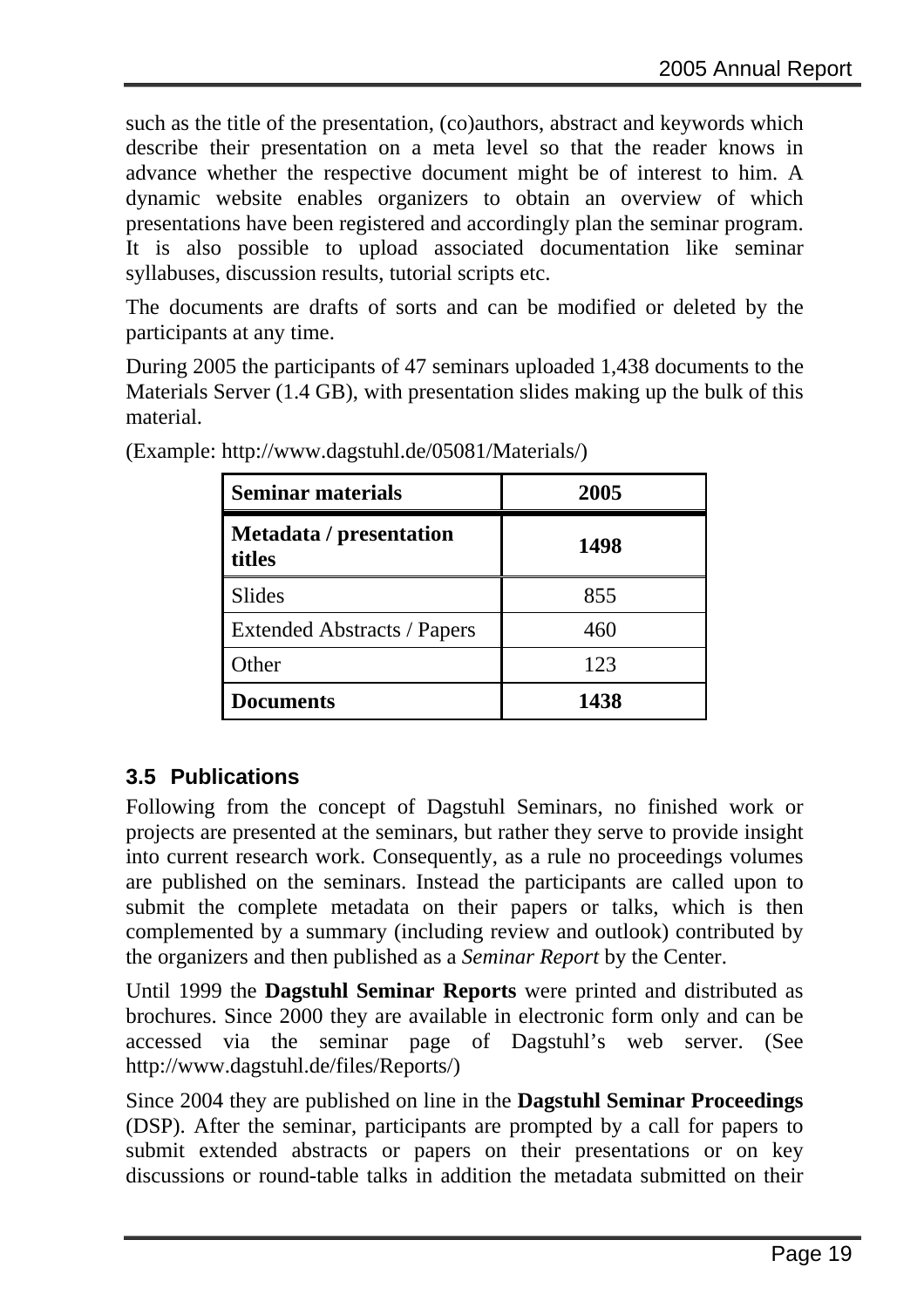presentations. The seminar organizers decide which of the submitted documents are published. Presentation slides are not accepted by Dagstuhl. A DSP volume is published per seminar.

With the **Dagstuhl Research Online Publication Server, a.k.a. DROPS**, a new platform was created in 2004 which administers all the requisite metadata on each publication in accordance with general guidelines pertaining to online publications (Dublin Core), thus ensuring availability in the long term. This enables the online publications to be cited and be accessible by a wide readership. Access is free of charge for readers in keeping with the *open access* idea which fosters unimpeded access to scientific publications. In addition to the *Dagstuhl Seminar Proceedings*, this server is capable of also accommodating other publications (http://www.dagstuhl.de/DROPS/).

Each volume is accessible via a portal of its own on DROPS. Searching can be done on the server according to keywords; even full-text searching is possible. (Example: http://drops.dagstuhl.de/portals/05151/).

The following has been published on DROPS so far for 2005: 221 abstract collections, papers and other documents. A series of other documents is currently in preparation.

| <b>Submitted for publication on DROPS</b> | 2004 | 2005 |
|-------------------------------------------|------|------|
| <b>Dagstuhl Seminar Proceedings</b>       | 30   | 25   |
| <b>Abstracts Collections / Reports</b>    | 27   | 24   |
| Summaries / Manifestos                    | 14   | 23   |
| Papers / Extended Abstracts               | 146  | 175  |
| Proceedings of other events               |      |      |
| <b>Total documents</b>                    | 187  | 222  |

The start-up of the DROPS online publication server is linked with supporting the *open access movement*. On 3 August 2005 the Center signed the "Berlin Declaration on Open Access to Knowledge in the Sciences and Humanities". In so doing, it followed the example set by a large number of key international institutions for R&D and research promotion. The vision jointly being pursued is to disseminate knowledge so that it can be easily accessed throughout the world without any financial obstacles being imposed. This applies in particular to scientific publications. The Internet enables them to be published without charging a fee for reading them.

In addition to the Dagstuhl Seminar Proceedings, **monographs and conference reports are published on some of the seminars** as are **special**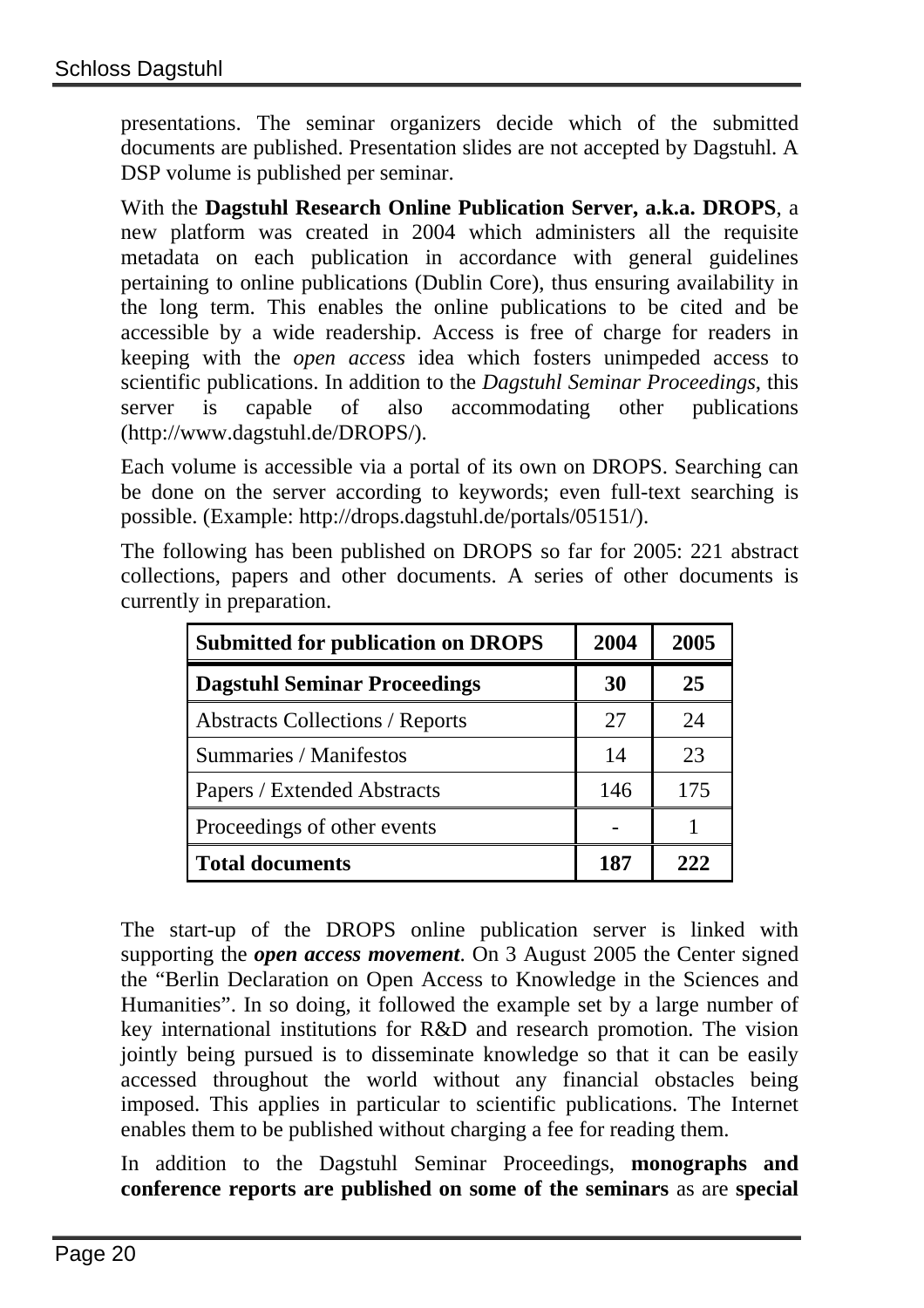**issues by journals**. This is frequently also done for the other events. The list of all publications available in the Dagstuhl library can be accessed at http://www.dagstuhl.de/Library/DagstuhlBooks/. The organizers of the events are asked to share key, intriguing results with the Center.

If a particular work is the result of a significant contribution made at Dagstuhl, we would appreciate being notified and mention being made of this in subsequent publications.

### **3.6 Internet Offerings**

Content and objectives of the Center's web offerings:

- *Dissemination of general information* on the Center, e.g. concept, program, particulars pertaining to submitting proposals, the Foundation
- *Offering participants travel information on how to get to the Center* (site plan, train and bus schedules, taxi services, etc.)
- *Presenting the Research Library* along with its offerings and resources and enabling research in the Dagstuhl Library catalogue
- *Provision of information on seminars and events* (e.g. seminar objectives, scientists from whom proposals have been accepted, publications)
- Providing a platform for exchanging materials among the seminar participants

In keeping with the Center's philosophy, its Internet offerings are not only available to the guests at Dagstuhl but to Netizens throughout the world. The web server administers several hundred static pages, part of which feature a German and an English version. Each seminar has a dynamically generated page of its own featuring links to a motivation text, list of participants, publications, etc. These pages also offer the participants a platform where they can upload and administer material on the seminar (slides, documents) or their presentation.

In 2005 the server recorded an average of 6,000 direct page accesses/day (i.e. excluding accesses via search engines).

### **3.7 Ambience**

The participants typically describe the atmosphere at Schloss Dagstuhl as being surprisingly pleasant and being instrumental in promoting valuable work and communication between the guests. Former participants frequently talk about fond memories of the pleasant evenings spent in the beautiful rooms of the manor house and making music in the Baroque Music Room.

The leisure activities offered in the Center have been chosen so as to promote communication among the participants.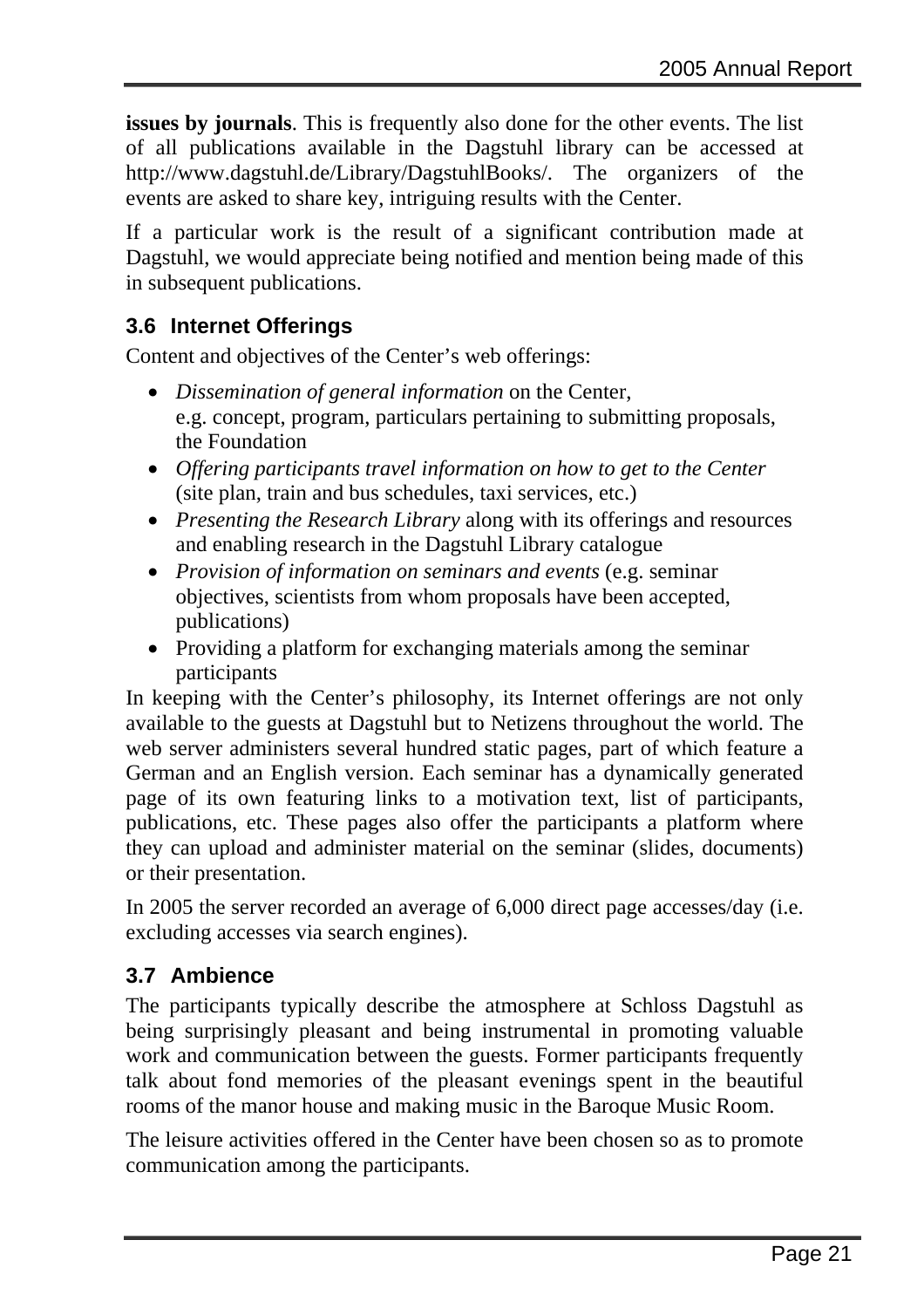### **3.8 Art**

• "Dagstuhl Gallery"

Exhibits of artists are regularly organized in the cloister of the new building. The spacious surroundings and excellent lighting provide for striking contrasts between day and night, thus offering the artists an excellent venue to exhibit their work. Compliments are frequently heard concerning the fascinating atmosphere created by the art offerings. They provide an intriguing juxtaposition to the otherwise "ascetic" nature of the new building.

The following exhibits were organized in 2005:

```
26 November 2004 – 6 March 2005
```
 "100 days — 100 Imachinations": Internet-based megaprojection Tim Otto Roth (Oppenau i. Schw., Germany)

12 September – 16 November 2005

 "*Farbecht 2 – Fünf malerische Positionen*" ("True Color 2 — Five Painting Statements")

 Works of Friederike Bauer, Sabine Loos, Andrea Neumann, Dirk Rausch, Sabrina Sperl.

7 April – 2 September 2005 Marianne Aatz (Wadern-Oberlöstern, Germany)

21 January – 23 March 2005

 "*nah dran – dicht daneben*" ("Close — Close by") Mia Unverzagt (Saarbrücken, Germany)

For artist's profiles, portfolios, concepts of the individual exhibits, please refer to http://www.dagstuhl.de/Art/

• Purchasing of art through donations

Dagstuhl's website contains a page featuring an Internet gallery enabling participants, individuals, and groups to make contributions to Dagstuhl for art donations. The works of art are featured in the Internet, with donations being made by acquiring shares. As soon as a painting is fully subscribed for, the donors are asked to pay in the value of the shares subscribed to by them, this enabling the art item to be purchased. This procedure provides an incentive for the donors as they are not only mentioned in Dagstuhl's Internet gallery but are also mentioned on the art item itself. It is also beneficial to the Center as the Center is able to purchase works of art from the artists arranging exhibits there.

Access via: http://www.dagstuhl.de/Art/

We would like to take this opportunity to thank all those who have made art donations.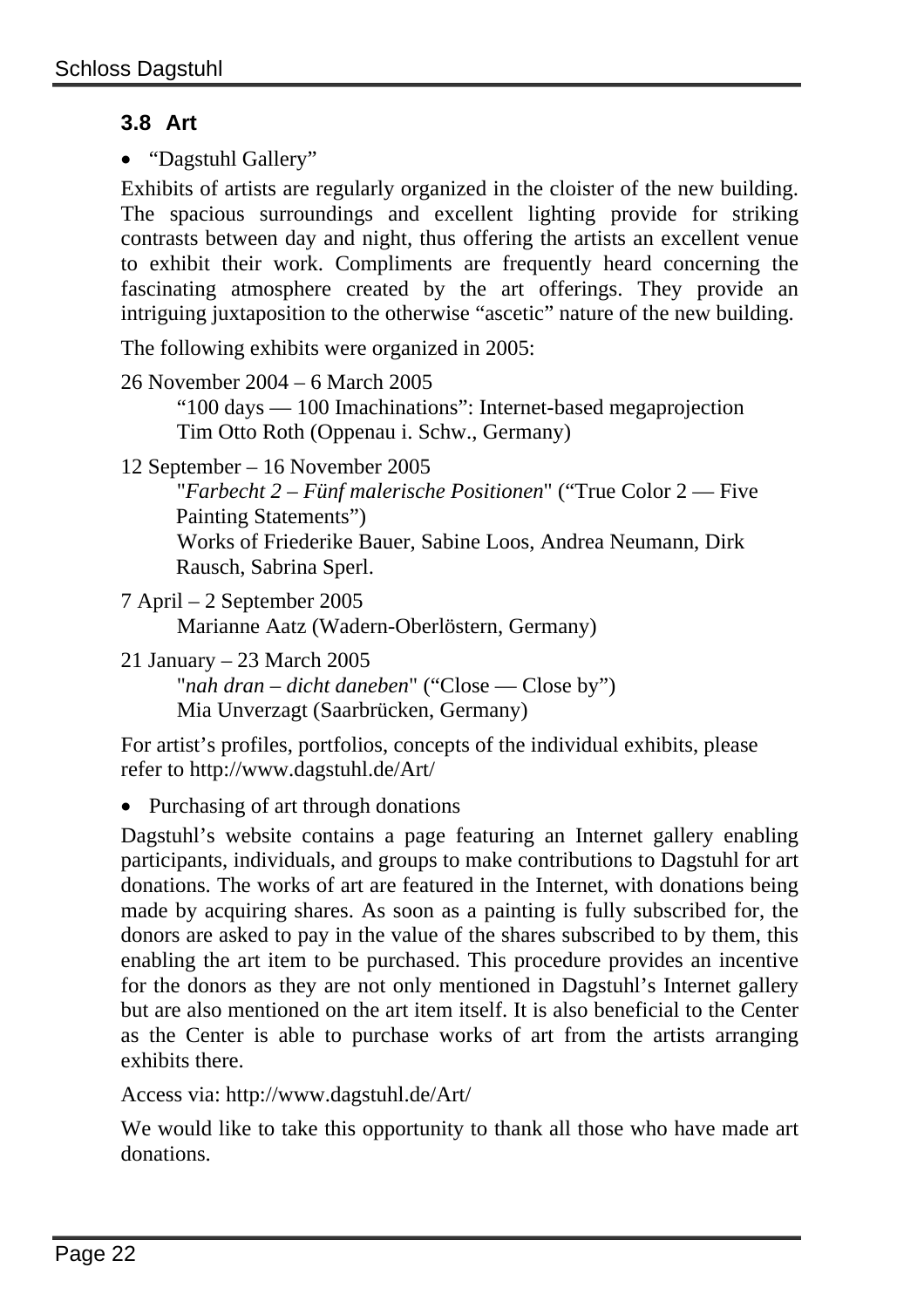# **Annex**

| 1                       |                                                                         |
|-------------------------|-------------------------------------------------------------------------|
| $\overline{2}$          | Schedule of Events 2005 - 2007                                          |
| 2.1                     | Dagstuhl Seminars & Perspectives Workshops  28                          |
| $2.2^{\circ}$           |                                                                         |
| 2.2                     | <b>Continuing Education/</b><br>Continuing Professional Development  41 |
| 2.3                     |                                                                         |
| 3                       |                                                                         |
| $\overline{\mathbf{4}}$ | <b>Comments</b>                                                         |
| 4.1                     |                                                                         |
| 4.2                     | Comments of the Participants of Other Events  50                        |
| 5                       | Articles of Incorporation of Schloss Dagstuhl Computer                  |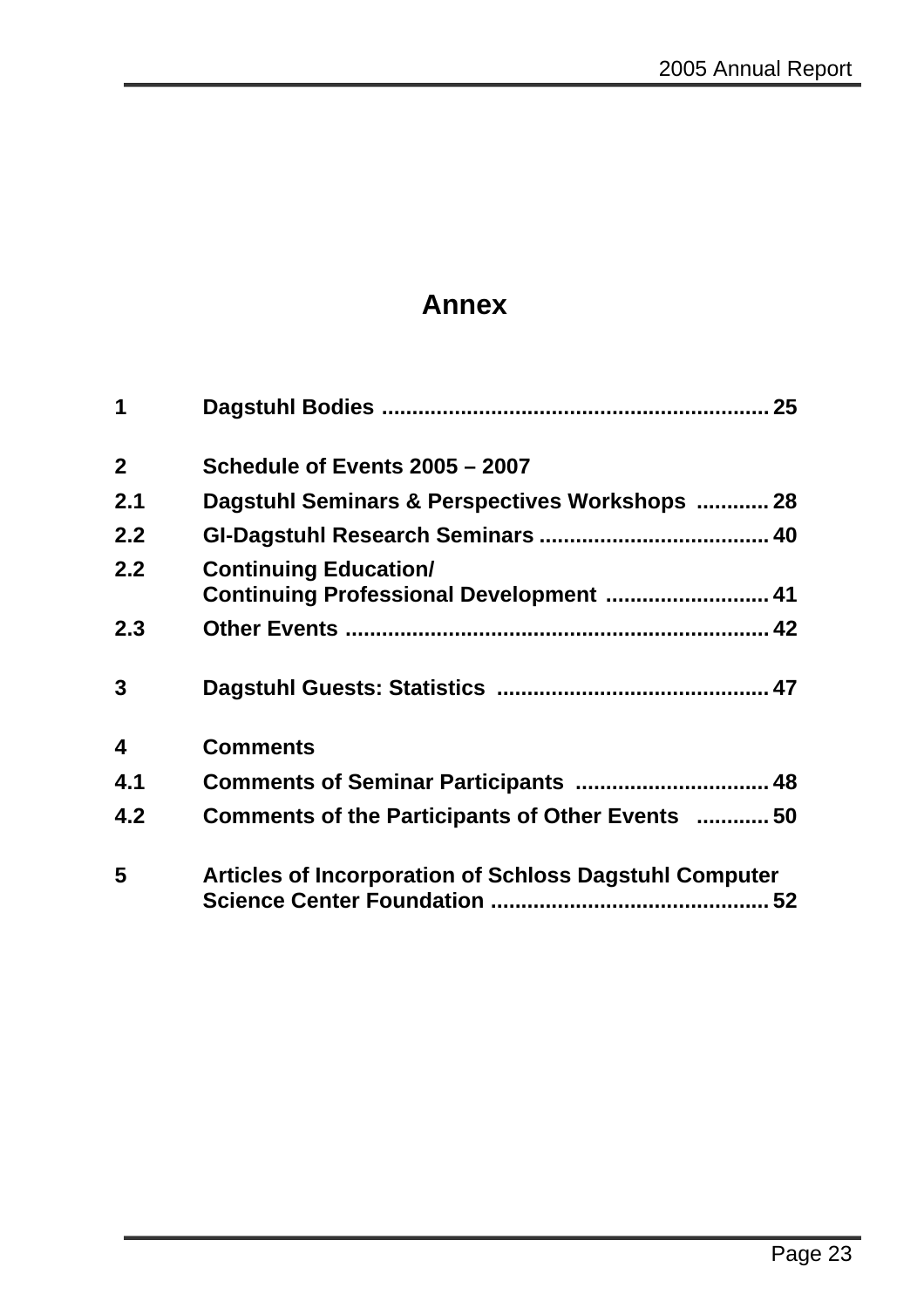## **1 Dagstuhl Bodies**

(status: March 2006)

### **Supervisory Board**

#### **Representatives of the Associates:**

- Prof. Dr.-Ing. Theo Härder, University of Kaiserslautern Representative of the University of Kaiserslautern
- Prof. Dr. Matthias Jarke, Aachen University of Technology and *Fraunhofer Gesellschaft* GI representative
- Dr. Peter Federer, Gesellschaft für Informatik e.V. (GI), Bonn GI representative
- Prof. Dr. Erhard Plödereder, University of Stuttgart Representative of the University of Stuttgart
- Prof. Dr. Peter H. Schmitt, University of Karlsruhe Representative of the University of Karlsruhe
- Prof. Dr. Heinz G. Schwärtzel, Munich, Chairman GI representative
- Prof. Dr.-Ing. Roland Vollmar, University of Karlsruhe GI representative
- Prof. Dr. Christoph Walther, Technical University of Darmstadt Representative of the Technical University of Darmstadt
- Prof. Dr. Margaret Wintermantel, University of Saarland, Deputy Chairman Representative of Saarland University

#### **Representatives of the German federal government and the states:**

- Hans Seus, Ministry for Science, Continuing Education, Research and Cultural Affairs, Mainz, Germany Representative of Rhineland-Palatinate
- Dr. Susanne Reichrath, Ministry of Education, Cultural Affairs and Science Saarbrücken, Germany Representative of Saarland
- Dr. Bernd Reuse, German Federal Ministry of Education and Research, Bonn (member of the Curatory Board and visiting member of the Scientific Advisory Board), Representative of the German Federal Government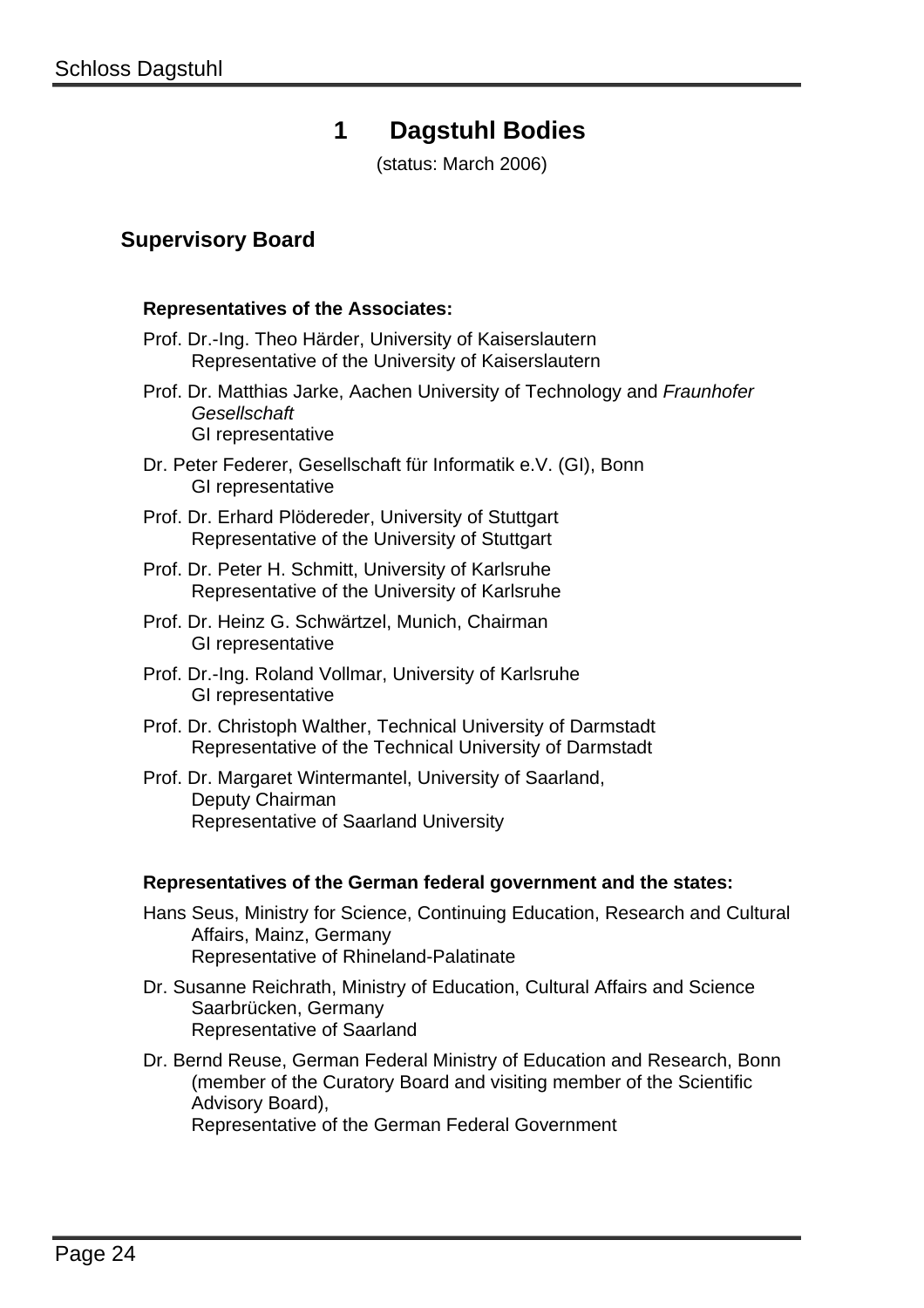### **Scientific Directorate**

- Prof. Dr. Hans-Joachim Bungartz, Technical University of Munich Representative of the University of Stuttgart
- Prof. Dr. Hans Hagen, University of Kaiserslautern Representative of the University of Kaiserslautern
- Prof. Dr. Hannes Hartenstein, University of Karlsruhe Representative of the University of Karlsruhe
- Prof. Dr. Hélène Kirchner, INRIA Nancy, France INRIA Representative
- Prof. Dr. Paul Klint, CWI Amsterdam, Netherlands Representative of CWI Amsterdam
- Prof. Dr. Christoph Meinel, HPI Potsdam Representative of the University of Trier
- Prof. Dr. Friedhelm Meyer auf der Heide, HNI, University of Paderborn GI representative (GI Advisory Board of University Professors)
- Prof. Dr. Bernhard Nebel, University of Freiburg GI representative (Executive Board)
- Prof. Dr. Manfred Schmidt-Schauß, University of Frankfurt Representative of the University of Frankfurt
- Prof. Dr. Peter H. Schmitt, University of Karlsruhe GI representative (Executive Board)
- Prof. Dr. Otto Spaniol, Aachen University of Technology GI representative (GI Advisory Board of University Professors)
- Prof. Dr. Christoph Walther, Technical University of Darmstadt Representative of the Technical University of Darmstadt
- Prof. Dr. Gerhard Weikum, Max Planck Institute for Informatics, Saarbrücken Max Planck Society representative
- Prof. Dr. Reinhard Wilhelm, University of Saarland Representative of Saarland University, Scientific Director

### **Scientific Advisory Board**

- Prof. Juris Hartmanis, Walter R. Read Professor of Engineering, Cornell University, National Academy of Engineering
- Prof. Matthias Jarke, Aachen University of Technology (also member of the Industrial Curatory Board) Chairman of the German Informatics Society (GI)
- Prof. Dr. Jan Karel Lenstra, Director, Centrum voor Wiskunde en Informatica (CWI) (Center for Mathematics and Computer Science), Amsterdam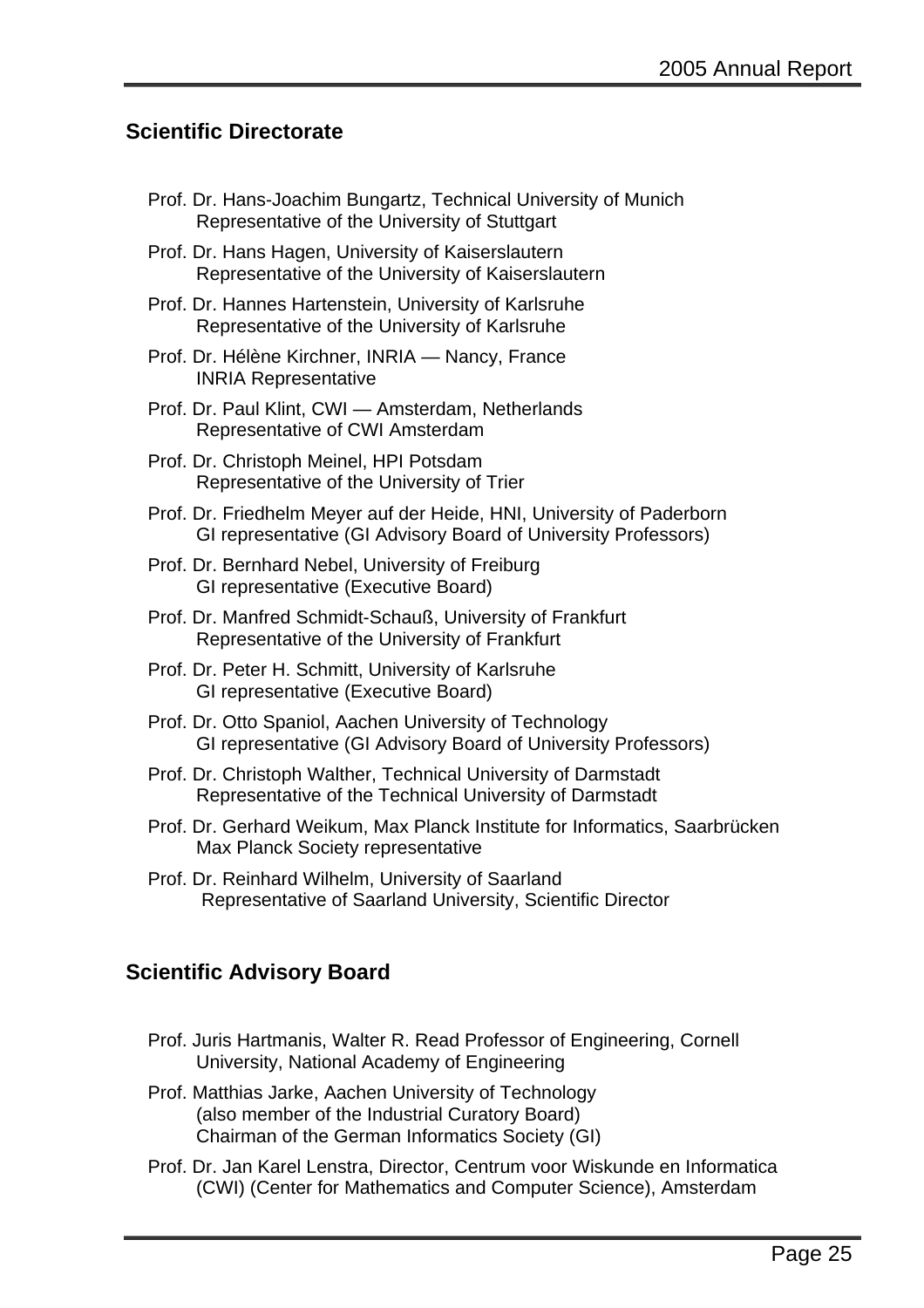- Prof. Dr. Kurt Mehlhorn, Vice-Chairman of the Max Planck Society Director of the Max Planck Institute for Informatics, of Saarbrücken
- Prof. Dr. Wolffried Stucky, AIFB, University of Karlsruhe President of the Council of European Professional Informatics Societies (CEPIS)
- Prof. Dr. Dorothea Wagner, University of Karlsruhe, Chairman Executive Board member of the German Informatics Society (GI)

#### **Representatives of the German federal government and states in the capacity of visiting members:**

- Dr. Susanne Reichrath, Representative of Saarland
- Dr. Bernd Reuse, Representative of the German Federal Government
- Hans Seus, Representative of Rhineland-Palatinate

### **Industrial Curatory Board**

- Dr. Wolfram Büttner, OneSpin Solutions GmbH, Munich
- Dr. Franz-Josef Fritz, Vice President, Technology Architecture and Product Management, SAP AG, Walldorf
- Prof. Dr. Matthias Jarke, Aachen University of Technology and *Fraunhofer Gesellschaft* Chairman of the German Informatics Society (GI)
- Dr. Herbert Kircher, Executive Manager of IBM Deutschland Entwicklung GmbH
- Dr. Wolfgang Merker, Information and Communication Research Unit Head, DaimlerChrysler AG, Berlin
- Dr. Bernd Reuse, German Federal Ministry of Education and Research, Bonn
- Dr. hc. Hartmut Raffler, Siemens AG, Munich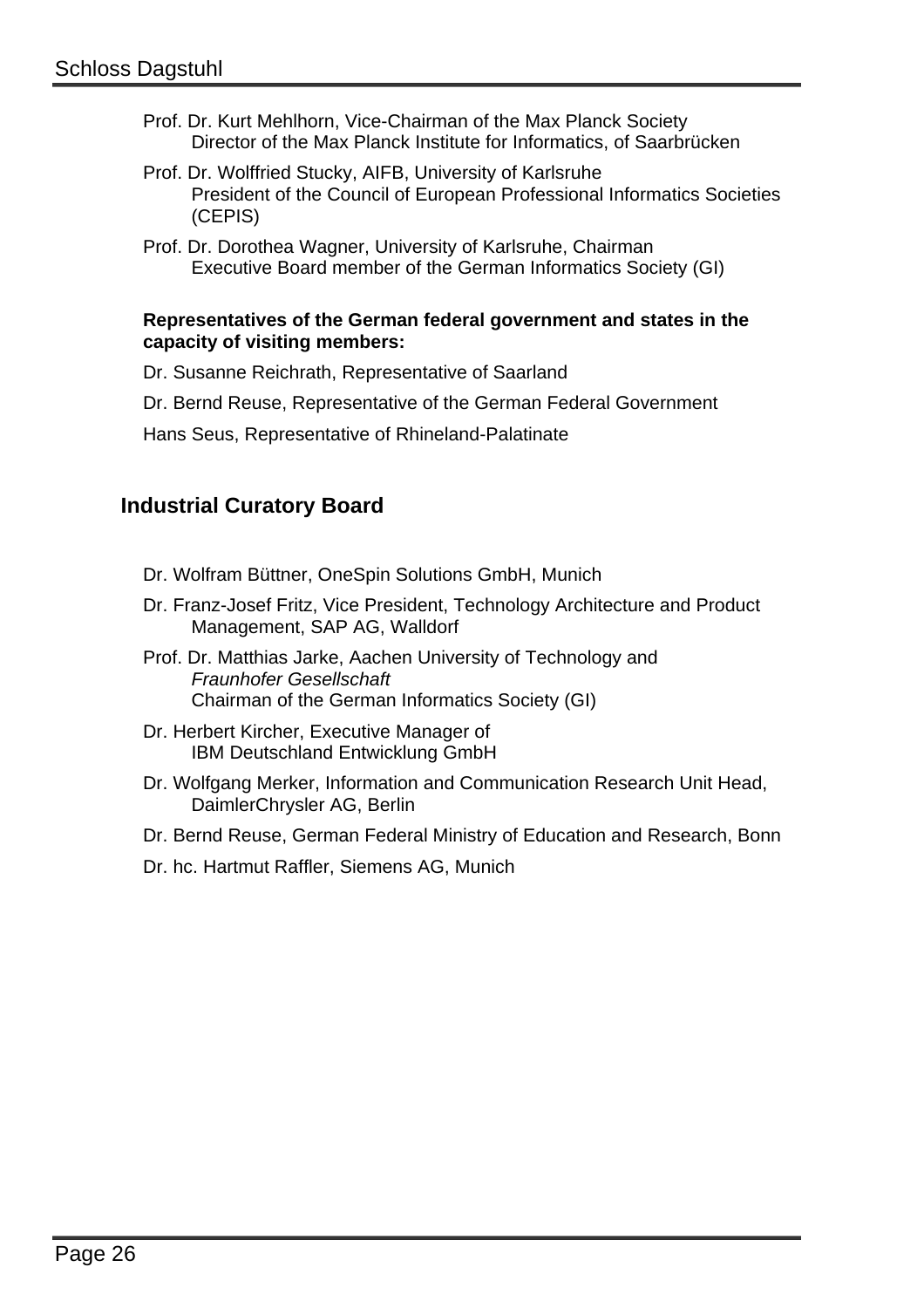### **2.1 Dagstuhl Seminars and Perspectives Workshops**

#### **For information on the individual seminars please refer to http://www.dagstuhl.de/<seminar no.>**

### **2005**

05011, 03.01.2005 - 07.01.2005 **Computing and Markets** 

D. Lehmann (Univ. of Jerusalem, IL), R. Müller (Maastricht Univ., NL), T. Sandholm (CMU - Pittsburgh, US)

05021, 09.01.2005 - 14.01.2005 **Mathematics, Algorithms, Proofs**  T. Coquand (Chalmers - Göteborg, SE), H. Lombardi (Université de Franche-Comté, FR), M.-F. Roy (Université de Rennes, FR)

#### 05031, 16.01.2005 - 21.01.2005

**Algorithms for Optimization with Incomplete Information** 

S. Albers (Universität Freiburg, DE), R. H. Möhring (TU Berlin, DE), G. Ch. Pflug (Universität Wien, AT), R. Schultz (Universität Duisburg-Essen, DE)

05051, 30.01.2005 - 04.02.2005

**Probabilistic, Logical and Relational Learning - Towards a Synthesis** 

L. De Raedt (Univ. Freiburg, DE), T. Dietterich (Oregon State Univ., US), L. Getoor (Univ. of Maryland, US), S. H. Muggleton (Imperial College London, GB)

05061, 06.02.2005 - 11.02.2005

**Foundations of Semistructured Data** 

F. Neven (Univ. of Limburg, BE), T. Schwentick (Univ. Marburg, DE), D. Suciu (Univ. of Washington, US)

05071, 13.02.2005 - 18.02.2005 **Machine Learning for the Semantic Web**  F. Ciravegna (Univ. of Sheffield, GB), A. Doan (Univ. of Illinois - Urbana, US), C. Knoblock (USC/ISI - Marina del Rey, US), N. Kushmerick (Univ. College Dublin, IR), S. Staab (Univ. Koblenz, DE)

05081, 20.02.2005 - 25.02.2005 **Foundations of Global Computing**  J. Luiz Fiadeiro (Univ. of Leicester, GB), U. Montanari (Univ. di Pisa, IT), M. Wirsing (Univ. München, DE)

05091, 01.03.2005 - 04.03.2005

[PW] **Multimedia Research – where do we need to go tomorrow** 

S. Boll (Universität Oldenburg, DE), T.-S. Chua (National University of Singapore, SG), N. Dimitrova (Philips Labs. - Briarcliff Manor, US), R. Jain (Georgia Institute of Technology, US)

05101, 06.03.2005 - 11.03.2005 **Scheduling for Parallel Architectures: Theory, Applications, Challenges**  E. Altman (IBM TJ Watson Research Center, US), J. Dehnert (Transmeta - Santa Clara, US), C. W. Kessler (Linköping Univ., SE), J. Knoop (TU Wien, AT)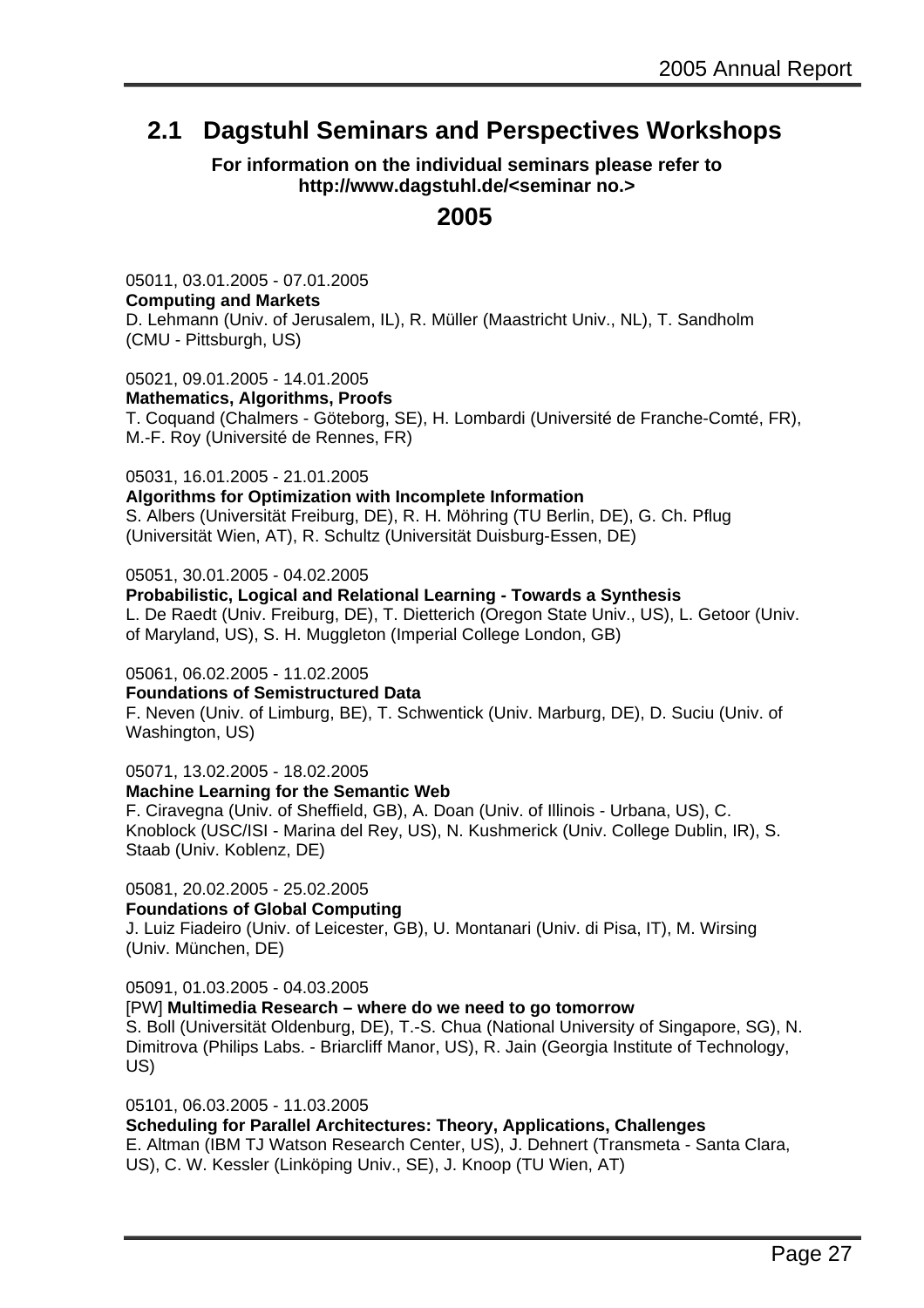#### 05111, 13.03.2005 - 18.03.2005

#### **Computational Geometry**

H. Alt (FU Berlin, DE), F. Aurenhammer (TU Graz, AT), D. Halperin (Tel Aviv University, IL)

05141, 03.04.2005 - 08.04.2005

#### **Power-aware Computing Systems**

L. Benini (Università di Bologna, IT), U. Kremer (Rutgers Univ. - Piscataway, US), C. Probst (Univ. California - Irvine, US), P. Schelkens (Vrije Universiteit Brussel, BE)

05142, 03.04.2005 - 06.04.2005

#### **Disruption Tolerant Networking**

M. Brunner (NEC Europe - Heidelberg, DE),L. Eggert (NEC Europe - Heidelberg, DE), K. Fall (Intel Berkeley Labs, US), J. Ott (Helsinki Univ. of Technology, FIN), L. Wolf (TU Braunschweig, DE)

#### 05151, 10.04.2005 - 15.04.2005

#### **Annotating, Extracting and Reasoning about Time and Events**

G. Katz (Univ. Osnabrück, DE), J. Pustejovsky (Brandeis Univ. Waltham, US), F. Schilder (Univ. Hamburg, DE)

05152, 09.04.2005 - 12.04.2005

[PW] **Peer-to-Peer Applications for Ad Hoc Networked Systems** 

M. Gerla (Univ. California - Los Angeles, US), C. Lindemann (Universität Dortmund, DE), A. Rowstron (Microsoft Research, GB)

#### 05161, 17.04.2005 - 22.04.2005

**Transformation Techniques in Software Engineering** 

J. Cordy (Queens Univ., CA), R. Lämmel (Microsoft Reseach, Redmond, US), A. Winter (Univ. Koblenz - Landau, DE)

05171, 24.04.2005 - 29.04.2005

**Nonmonotonic Reasoning, Answer Set Programming and Constraints**  G. Brewka (Univ. Leipzig, DE), I. Niemelä (Helsinki Univ. of Technology, FI), T. Schaub (Univ. Potsdam, DE), M. Truszczynski (Univ. of Kentucky, US)

05171, 27.04.2005 - 29.04.2005

**Nonmonotonic Reasoning, Answer Set Programming and Constraints**  G. Brewka (Univ. Leipzig, DE), I. Niemelä (Helsinki Univ. of Technology, FI), T. Schaub (Univ. Potsdam, DE), M. Truszczynski (Univ. of Kentucky, US)

05181, 01.05.2005 - 04.05.2005

**Mobile Computing and Ambient Intelligence: The Challenge of Multimedia**  N. Davies (Lancaster University, GB), T. Kirste (Univ. Rostock, DE), H. Schumann (Univ. Rostock, DE)

05191, 08.05.2005 - 13.05.2005 **Graph Drawing**  M. Jünger (Univ. Köln, DE), S. Kobourov (Univ. of Arizona, US), P. Mutzel (Univ. of Dortmund, DE)

05201, 15.05.2005 - 20.05.2005 **Design and Analysis of Randomized and Approximation Algorithms**  M. Dyer (Univ. of Leeds, GB), M. Jerrum (Univ. of Edinburgh, GB), M. Karpinski (Univ. Bonn, DE)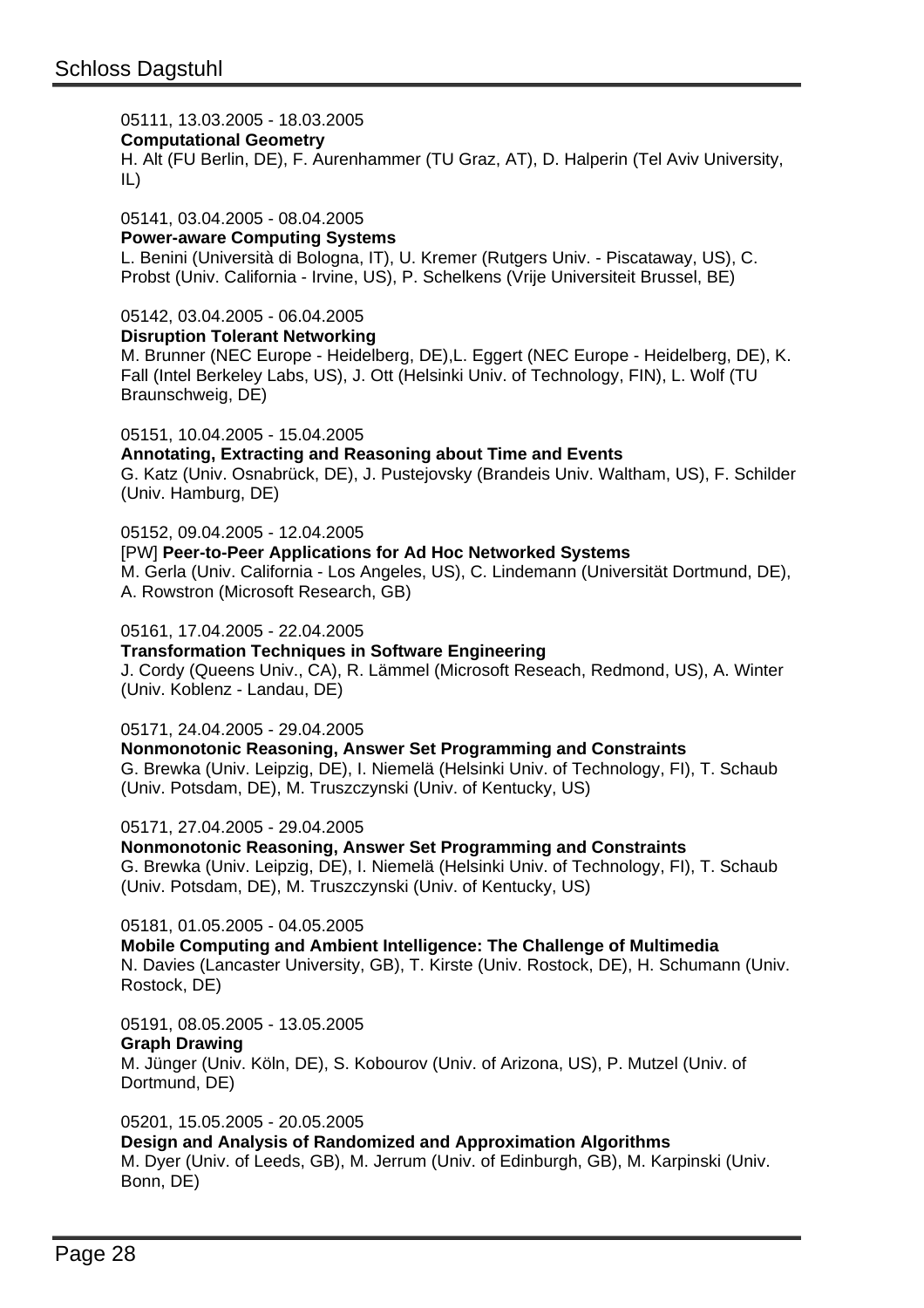05221, 29.05.2005 - 03.06.2005

#### **Geometric Modeling**

G. Brunnett (TU Chemnitz, DE), G. Farin (ASU - Tempe, US), R. Goldman (Rice University, US), S. Hahmann (LMC-IMAG - Grenoble, FR)

#### 05231, 08.06.2005 - 10.06.2005

#### **Scientific Visualization: Challenges for the Future**

T. Ertl (Univ. Stuttgart, DE), E. Gröller (TU Wien, AU), K. Joy (Univ. of California, Davis, USA), G. Nielson (ASU, Tempe, USA)

#### 05241, 12.06.2005 - 17.06.2005

#### **Synthesis and Planning**

H. Kautz (Univ. of Washington, US), W. Thomas (RWTH Aachen, DE), M. Y. Vardi (Rice University, US)

#### 05251, 19.06.2005 - 24.06.2005

#### **Types for Tools: Applications of Type Theoretic Techniques**

F. Henglein (DIKU Copenhagen, DK), M. Odersky (EPFL - Lausanne, CH), F. Tip (IBM TJ Watson Research Center, US), J. Vitek (Purdue University, US)

#### 05261, 26.06.2005 - 01.07.2005

#### **Multi-Version Program Analysis**

T. Ball (Microsoft Research - Redmond, US), S. Diehl (Univ. Saarbrücken, DE), D. Notkin (Univ. of Washington, US), A. Zeller (Univ. Saarbrücken, DE)

#### 05271, 03.07.2005 - 08.07.2005

#### **Semantic Grid: The Convergence of Technologies**

C. Goble (Manchester Univ., GB), C. Kesselman (Univ. Southern California, US), Y. Sure (Univ. Karlsruhe, DE)

#### 05281, 10.07.2005 - 15.07.2005

### **Simulation & Scheduling**

J. Fowler (ASU - Tempe, US), B. Nelson (NW University - Evanston, US), M. Pinedo (New York University, US), O. Rose (TU Dresden, DE)

05291, 17.07.2005 - 22.07.2005

#### **Sublinear Algorithms**

 A. Czumaj (New Jersey Inst. of Technology, US), M. Muthukrishnan (AT&T Research, US), R. Rubinfeld (MIT - Cambridge, US), C. Sohler (Universität Paderborn, DE)

#### 05301, 24.07.2005 - 29.07.2005

#### **Exact Algorithms and Fixed-Parameter Tractability**

R. Downey (Univ. of Wellington, NZ), M. Grohe (HU Berlin, DE), M. Hallett (McGill Univ., CA), G. Woeginger (Univ. of Twente, NL)

05311, 31.07.2005 - 05.08.2005

#### **Verifying Optimizing Compilers**

J. Knoop (TU Wien, AT), G. Necula (Univ. California - Berkeley, US), W. Zimmermann (Univ. Halle-Wittenberg, DE), L. Zuck (Univ. of Illinois - Chicago, US)

05321, 07.08.2005 - 12.08.2005

**Belief Change in Rational Agents:** 

J. Delgrande (Simon Fraser Univ., CD), J. Lang (IRIT - Toulouse, FR), H. Rott (Univ. of Regensburg, DE), J.-M. Tallon (Univ. Paris I, FR)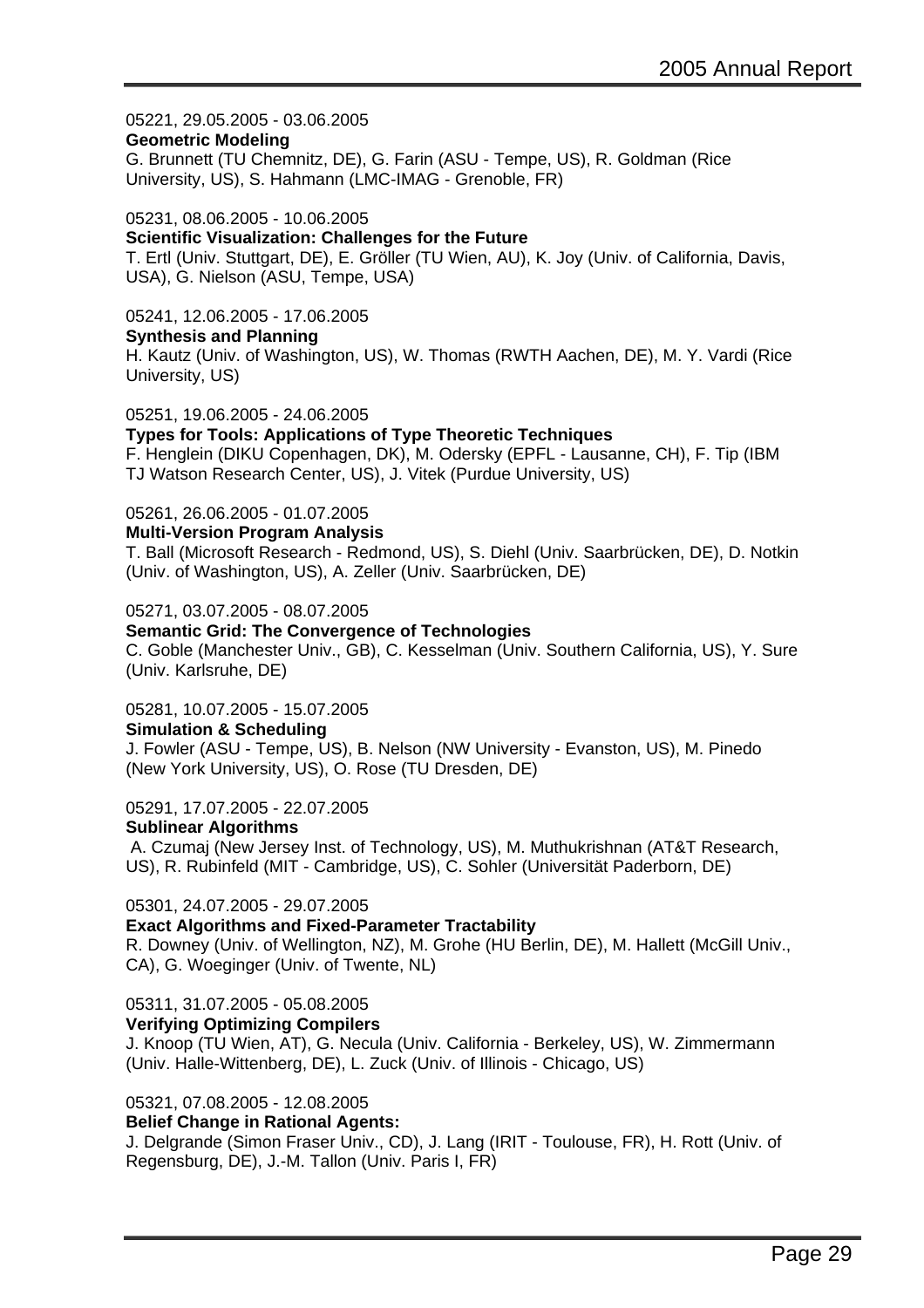05361, 04.09.2005 - 09.09.2005

**Algorithmic Aspects of Large and Complex Networks** 

St. Leonardi (Univ. di Roma "La Sapienza", IT), F. Meyer auf der Heide (Univ. Paderborn, DE), D. Wagner (Univ. Karlsruhe, DE)

05371, 11.09.2005 - 16.09.2005

**Principles and Practices of Semantic Web Reasoning**  F. Bry (Univ. München, DE), F. Fages (INRIA Rocquencourt, FR), M. Marchiori (MIT - Cambridge, US), H.-J. Ohlbach (Univ. München, DE)

05381, 18.09.2005 - 23.09.2005

**Form and Content in Sensor Networks** 

L. Guibas (Stanford Univ., US), U. D. Hanebeck (Univ. Karlsruhe, DE), T. C. Henderson (Univ. of Utah, US)

05381, 21.09.2005 - 23.09.2005 **Form and Content in Sensor Networks**  L. Guibas (Stanford Univ., US), U. D. Hanebeck (Univ. Karlsruhe, DE), T. C. Henderson (Univ. of Utah, US)

05382, 21.09.2005 - 24.09.2005

#### **Efficient Text Entry**

K. Harbusch (Univ. Koblenz/Landau, DE), K.-J. Raiha (Univ. of Tampere, FI), K. Tanaka-Ishii (Univ. of Tokyo, JP)

05391, 25.09.2005 - 30.09.2005

**Algebraic and Numerical Algorithms and Computer-assisted Proofs**  B. Buchberger (Univ. Linz, AT), S. Oishi (Waseda Univ., JP), M. Plum (Univ. Karlsruhe, DE), S. M. Rump (TU Hamburg-Harburg, DE)

05402, 05.10.2005 - 08.10.2005

#### [PW] **Challenges for Software Engineering Research**

M. Broy (TU München, DE), M. Jarke (RWTH Aachen, DE), M. Nagl (RWTH Aachen, DE), H.D. Rombach (FhG IESE - Kaiserslautern, DE)

05411, 09.10.2005 - 14.10.2005

**Anonymous Communication and its Applications** 

S. Dolev (Ben Gurion Univ., IL), R. Ostrovsky (Univ. California - Los Angeles, US), A. Pfitzmann (TU Dresden, DE)

05421, 16.10.2005 - 21.10.2005

**Data Always and Everywhere - Management of Mobile, Ubiquitous, Pervasive, and Sensor Data** 

G. Alonso (ETH Zürich, CH), Ch. S. Jensen (Aalborg University, DK), B. Mitschang (Univ. Stuttgart, DE), O. Risnes (Telenor Research and Development, NO)

05431, 23.10.2005 - 28.10.2005

**Deduction and Applications** 

F. Baader (TU Dresden, DE), P. Baumgartner (MPI für Informatik, DE), R. Nieuwenhuis (TU Barcelona, ES), A. Voronkov (Manchester Univ., GB)

05441, 30.10.2005 - 04.11.2005

**Managing and Mining Genome Information: Frontiers in Bioinformatics**  J. Blazewicz (Politechnika Poznanska, PL), J. Ch. Freytag (HU Berlin, DE), M. Vingron (MPI für Molekulare Genetik, DE)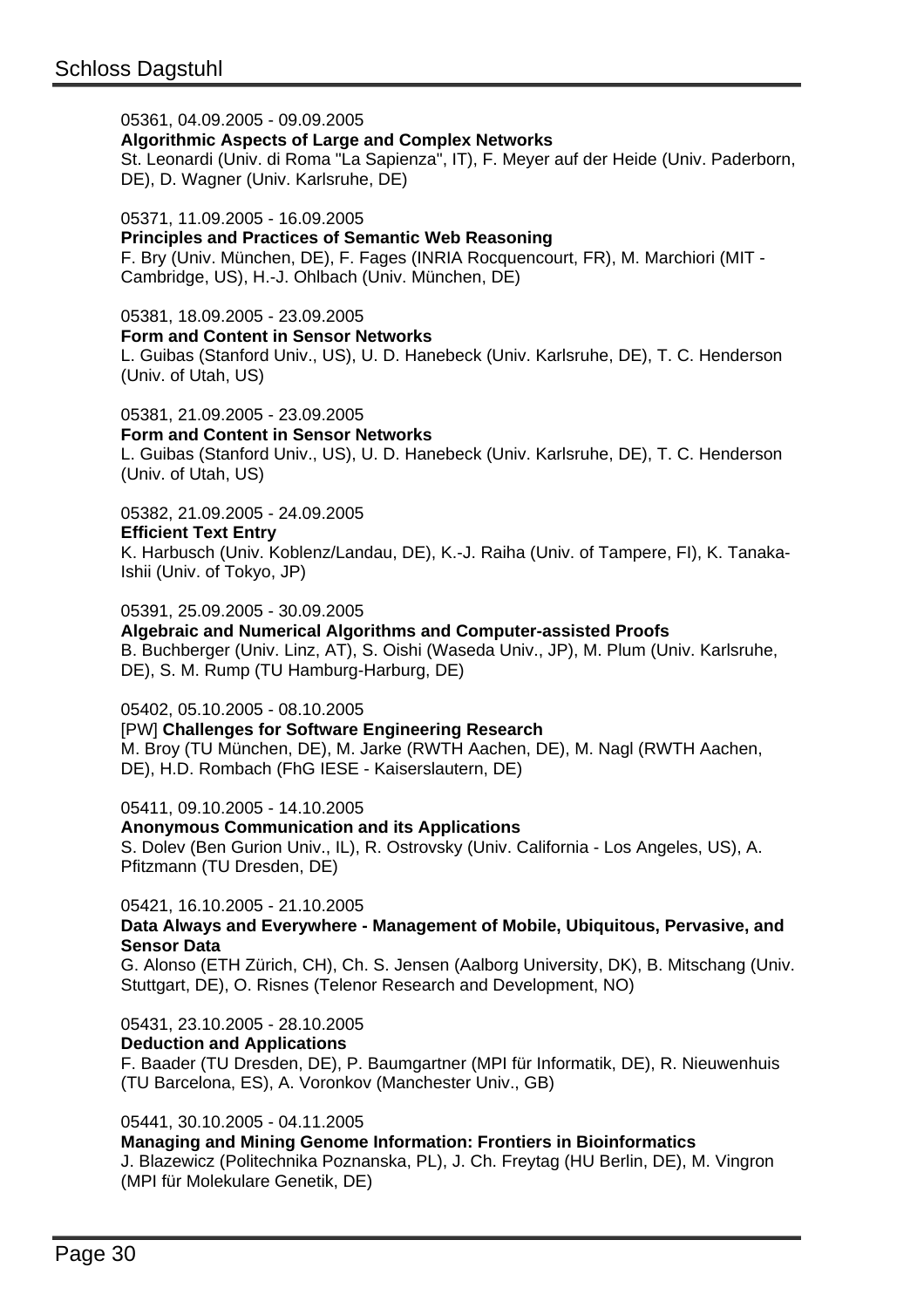05451, 06.11.2005 - 11.11.2005

**Beyond Program Slicing** 

D. Binkley (Loyola College - Baltimore, US), M. Harman (Brunel University, GB), J. Krinke (FernUniversität Hagen, D)

05461, 14.11.2005 - 16.11.2005 [PW] **Perspektiven-Workshop zur theoretischen Informatik**  W. Thomas (RWTH Aachen, DE), I. Wegener (Universität Dortmund, DE)

05462, 15.11.2005 - 18.11.2005 **Service Oriented Computing (SOC)**  F. Casati (HP - Palo Alto, US), B. Krämer (FernUniversität in Hagen, DE), M. P. Papazoglou (Tilburg University, NL), F. Cubera (IBM TJ Watson Research, US)

05471, 20.11.2005 - 25.11.2005

**Computational Proteomics** 

C. Huber (Univ. des Saarlandes, DE), O. Kohlbacher (Univ. Tübingen, DE), K. Reinert (FU Berlin, DE)

05491, 04.12.2005 - 09.12.2005 **Spatial Cognition: Specialization and Integration**  A. G. Cohn (University of Leeds, GB), Ch. Freksa (Universität Bremen, DE), B. Nebel (Universität Freiburg, DE)

05501, 12.12.2005 - 16.12.2005

**Automatic Performance Analysis** 

H. M. Gerndt (TU München, DE), A. Malony (University of Oregon, US), B. P. Miller (Univ. Wisconsin - Madison, US), W. Nagel (TU Dresden, DE)

### **2006**

06011, 03.01.2006 - 06.01.2006

[PW] **Autonomic Networking** 

G. Carle (Universität Tübingen, DE), R. H. Katz (Univ. California - Berkeley, US), B. Plattner (ETH Zürich, CH), M. Smirnov (FhG FOKUS - Berlin, DE)

06021, 08.01.2006 - 13.01.2006

**Reliable Implementation of Real Number Algorithms: Theory and Practice**  P. Hertling (Univ. Duisburg-Essen, DE), Ch. M. Hoffmann (Purdue Univ., US), W. Luther (Univ. Duisburg-Essen, DE), N. Revol (ENS - Lyon, FR)

06031, 15.01.2006 - 20.01.2006 **Organic Computing - Controlled Emergence** 

K. Bellmann (Aerospace Corp. - Los Angeles, US), P. Hofmann (DaimlerChrysler Research - Stuttgart, DE), Ch. Müller-Schloer (Univ. Hannover, DE), H. Schmeck (Univ. Karlsruhe, DE), R. Würtz (Ruhr-Univ. Bochum, DE)

06051, 29.01.2006 - 03.02.2006 **Kolmogorov Complexity and Applications**  Marcus Hutter (IDSIA - Lugano-Manno, CH), Wolfgang Merkle (Universität Heidelberg, DE), Paul Vitanyi (CWI - Amsterdam, NL)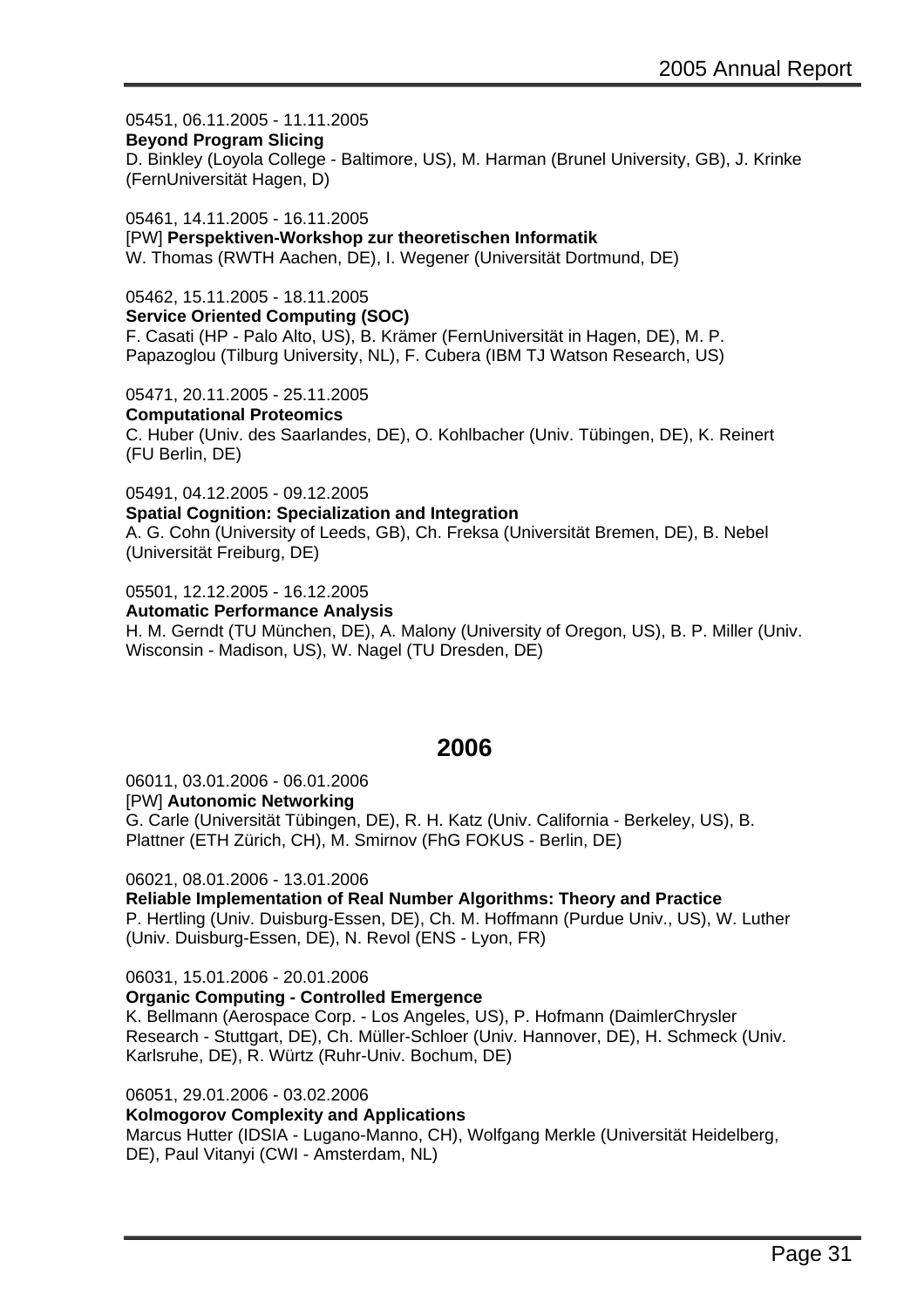#### 06061, 05.02.2006 - 10.02.2006

**Theory of Evolutionary Algorithms** 

D.V. Arnold (Dalhousie Univ., CA), T. Jansen (Univ. Dortmund, DE), J. E. Rowe (Univ. of Birmingham, GB), M.D. Vose (Univ. of Tennessee, US)

#### 06071, 12.02.2006 - 17.02.2006

**Architectures and Algorithms for Petascale Computing** 

U. Rüde (Universität Erlangen-Nürnberg, DE), H. D. Simon (Lawrence Berkeley Nat. Lab, US), P. Sloot (University of Amsterdam, NL)

#### 06081, 19.02.2006 - 24.02.2006

**Software Verification: Infinite-State Model Checking and Static Program Analysis**  P. A. Abdulla (University of Uppsala, SE), A. Bouajjani (LIAFA - Université Paris VII, FR), M. Müller-Olm (Universität Münster, DE)

06091, 26.02.2006 - 03.03.2006

**Data Structures** 

L. Arge (BRICS - Aarhus, DK), R. Sedgewick (Princeton University, US), D. Wagner (Universität Karlsruhe, DE)

#### 06101, 05.03.2006 - 10.03.2006

#### **Spatial Data: mining, processing and communicating**

J-R. Sack (Carleton Univ. - Ottawa, CD), M. Sester (Univ. Hannover, DE), M. Worboys (Univ. of Maine, US), P. van Oosterom (TU Delft, NL)

#### 06111, 12.03.2006 - 17.03.2006

**Complexity of Boolean Functions** 

M. Krause (Univ. Mannheim, DE), P. Pudlak (Czech Academy of Sciences, Prague, CZ), R. Reischuk (Univ. Lübeck, DE), D. van Melkebeek (Univ. Wisconsin - Madison, US)

06121, 19.03.2006 - 24.03.2006

#### **Atomicity: A Unifying Concept in Computer Science**

C. B. Jones (University of Newcastle, GB), D. Lomet (Microsoft Research - Redmond, US), A. Romanovsky (University of Newcastle, GB), G. Weikum (MPI für Informatik, DE)

06131, 26.03.2006 - 29.03.2006

#### **Peer-to-Peer-Systems and -Applications**

A. Joseph (UC Berkeley, US), R. Steinmetz (TU Darmstadt, DE), I. Stoica (UC Berkeley, US), K. Wehrle (Univ. Tübingen, DE)

06132, 28.03.2006 - 31.03.2006

#### **Internet Economics**

M. Karsten (University of Waterloo, CA), L. McKnight (Syracuse University, US), P. Reichl (FZ Telekommunikation Wien, AT), B. Stiller (ETH Zürich, CH)

06141, 02.04.2006 - 07.04.2006

#### **Dynamically Reconfigurable Architectures**

P. M. Athanas (Virginia Polytechnic Institute, US), J. Becker (Universität Karlsruhe, DE), G. Brebner (Xilinx - San José, US), J. Teich (Universität Erlangen, DE)

06161, 17.04.2006 - 22.04.2006

#### **Simulation and Verification of Dynamic Systems**

D. M. Nicol (Univ. of Illinois - Urbana, US), C. Priami (Univ. of Trento, IT), H. Riis Nielson (TU of Denmark, DK), H. Ruess (SRI - Menlo Park, US), A. M. Uhrmacher (Univ. Rostock, DE)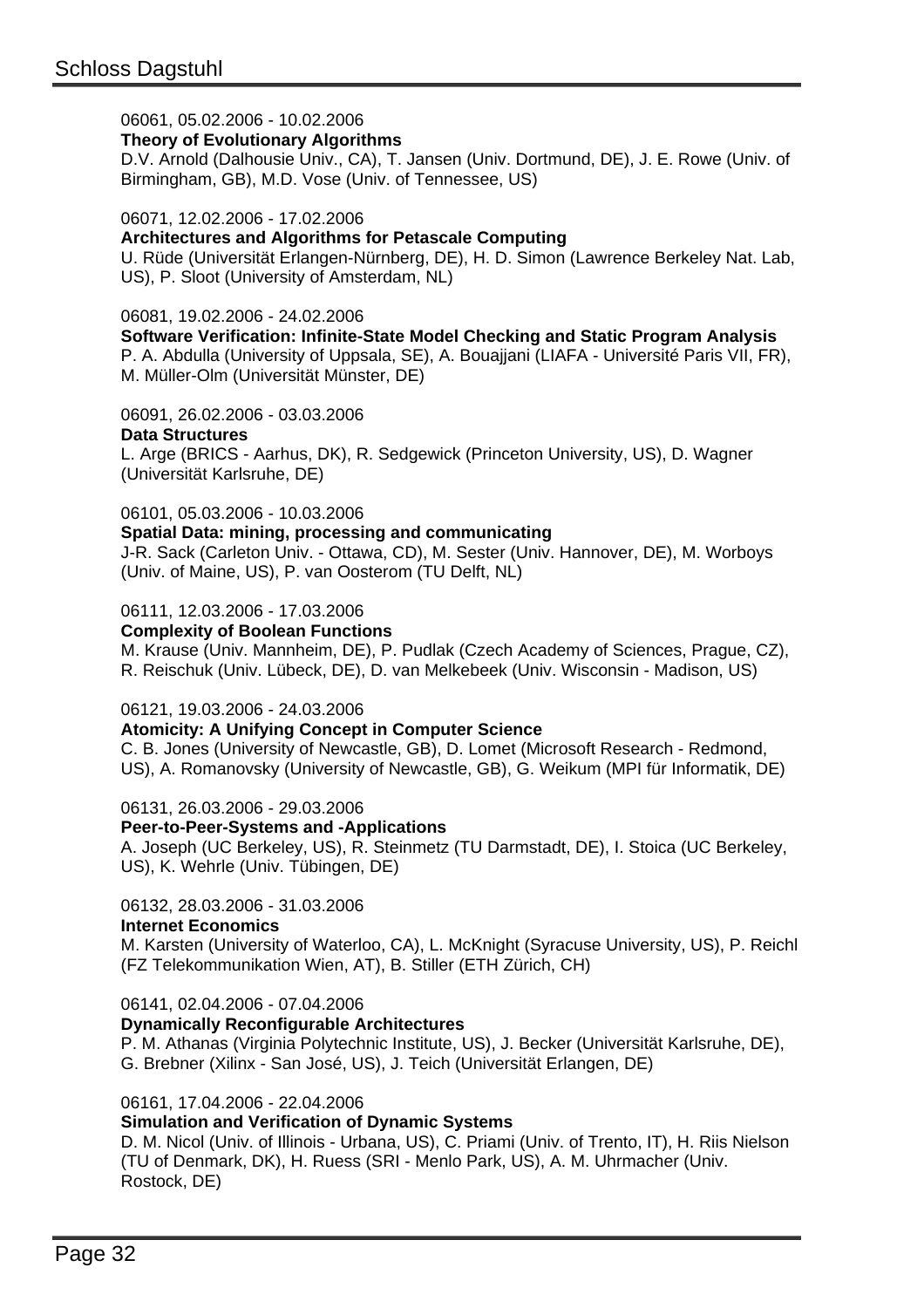06171, 23.04.2006 - 28.04.2006 **Content-Based Retrieval** 

T. Crawford (Goldsmiths College - London, GB), R. Veltkamp (Utrecht Univ.,NL)

06172, 26.04.2006 - 29.04.2006

**Directed Model Checking** 

S. Edelkamp (Univ. of Dortmund, DE), S. Leue (Univ. of Konstanz, DE), A. Lluch-Lafuente (Univ. Pisa, IT), W. Visser (NASA, USA)

06181, 01.05.2006 - 06.05.2006

**Latently-Typed Languages** 

R. Johnson (Univ. of Illinois - Urbana, US), Sh. Krishnamurthi (Brown Univ. - Providence, US), Th. Kühne (TU Darmstadt, DE), M. Sperber (DeinProgramm, Independent Software Consultant, Tübingen, DE)

06191, 07.05.2006 - 12.05.2006 **Rigorous Methods for Software Construction and Analysis**  J.-R. Abrial (ETH Zürich, CH), U. Glässer (SFU Burnaaby, CA), B. Meyer (ETH Zürich, CH)

06201, 14.05.2006 - 19.05.2006

**Combinatorial and Algorithmic Foundations of Pattern and Association Discovery**  R. Ahlswede (Univ. Bielefeld, DE), A. Apostolico (Univ. di Padova, IT), V. I. Levenshtein (Keldysh Institute - Moscow, RU)

06221, 28.05.2006 - 02.06.2006

**Computational Aesthetics in Graphics, Visualization and Imaging**  B. Gooch (NW Univ. - Evanston, US), L. Neumann (Univ. of Girona, ES), W. Purgathofer (TU Wien, AT), M. Sbert (Univ. of Girona, ES)

06231, 05.06.2006 - 09.06.2006

**Towards Affordance-Based Robot Control**  E. Rome (Fraunhofer AIS - Sankt Augustin, DE), P. Doherty (Linköping Univ., SE), G.

Dorffner (ÖFAI and Medical Univ. of Vienna, AT), J. Hertzberg (Univ. Osnabrück, DE)

06241, 11.06.2006 - 16.06.2006

**Human Motion - Understanding, Modeling, Capture and Animation.**  R. Klette (Univ. of Auckland, NZ), D. Metaxas (Univ. of Pennsylvania, US), B. Rosenhahn (MPI Saarbrücken, DE)

06251, 19.06.2006 - 23.06.2006 **Multi-Robot Systems: Perception, Behaviors, Learning, and Action**  H.-D. Burkhard (HU Berlin, DE), U. Schwiegelshohn (Univ. Dortmund, DE), M. Veloso (CMU - Pittsburgh, US)

06261, 25.06.2006 - 30.06.2006 **Foundations and Practice of Programming Multi-Agent Systems**  M. Dastani (Utrecht University, NL), J.-J. Meyer (Utrecht University, NL), R. Bordini (Univ. of Durham, GB)

06262, 26.06.2006 - 30.06.2006 **Empirical Software Engineering**  V. Basili (Univ. of Maryland, US), H.D. Rombach (FhG IESE - Kaiserslautern, DE), K. Schneider (Univ. Hannover, DE)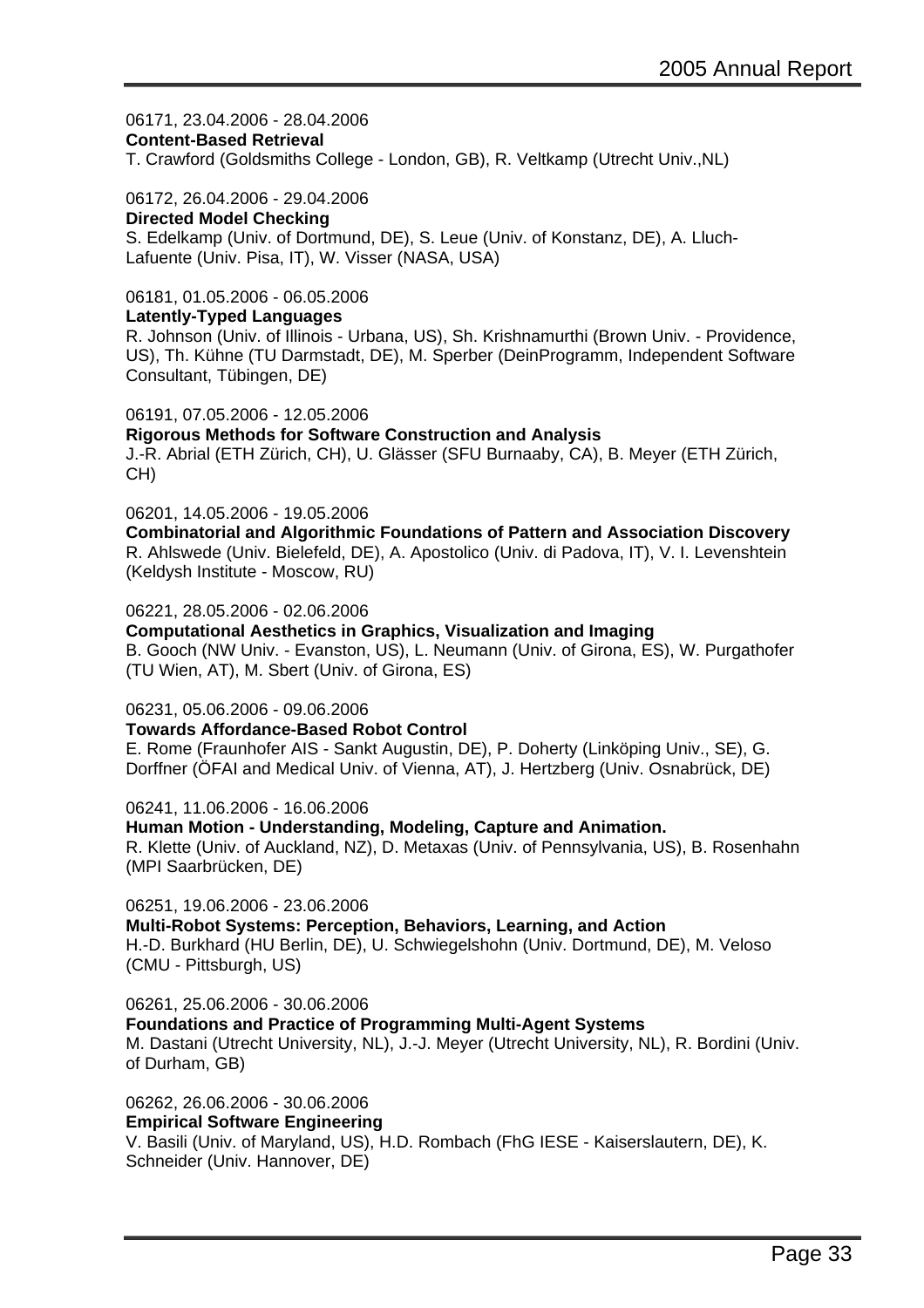#### 06271, 02.07.2006 - 07.07.2006

#### **Challenges in Symbolic Computation Software**

W. Decker (Universität Saarbrücken, DE), M. Dewar (NAG Ltd. - Oxford, GB), E. Kaltofen (North Carolina State University, US), S. Watt (University of Western Ontario, CA)

#### 06281, 09.07.2006 - 13.07.2006

**The Challenge of Software Verification** 

M. Broy (TU München, DE), P. Cousot (ENS - Paris, FR), J. Misra (Univ. of Austin, US), P. O'Hearn (Queen Mary College - London, GB)

#### 06291, 16.07.2006 - 21.07.2006

#### **The Role of Business Processes in Service Oriented Architectures**

F. Leymann (Universität Stuttgart, DE), W. Reisig (HU Berlin, DE), S. R. Thatte (Microsoft Research - Seattle, US), W. van der Aalst (TU of Eindhoven, NL)

#### 06301, 23.07.2006 - 26.07.2006

#### **Duplication, Redundancy, and Similarity in Software**

R. Koschke (Universität Bremen, DE), A. Lakhotia (Univ. of Louisiana - Lafayette, US), E. Merlo (Ècole Polytechnique de Montréal, CA), A. Walenstein (Univ. of Louisiana - Lafayette, US)

#### 06302, 26.07.2006 - 29.07.2006

**Aspects For Legacy Applications** 

S. Clarke (Trinity College - Dublin, IE), L. Moonen (CWI - Amsterdam, NL), G. Ramalingam (IBM TJ Watson Research Center, US)

#### 06311, 30.07.2006 - 04.08.2006

**Sensor Data and Information Fusion in Computer Vision and Medicine**  J. Denzler (Univ. Jena, DE), J. Hornegger (Univ. Erlangen, DE), J. Kittler (Univ. of Surrey, GB), C. R. Maurer JR. (Stanford Univ., US)

06341, 20.08.2006 - 25.08.2006

**Computational Structures for Modelling Space, Time and Causality** 

R. Kopperman (City University of New York, US), P. Panangaden (McGill University - Montreal, CA), M. B. Smyth (Imperial College London, UK), D. Spreen (Univ. Siegen, DE), J. Webster (Imperial College London, UK)

06351, 27.08.2006 - 01.09.2006 **Methods for Modelling Software Systems (MMOSS)** 

D. Harel (Weizmann Inst. - Rehovot, IL), P. Stevens (University of Edinburgh, UK), R. Wieringa (University of Twente, NL)

06361, 03.09.2006 - 08.09.2006 **Computing Media and Languages for Space-Oriented Computation**  A. DeHon (CalTech , US), J.-L. Giavitto (Univ. of Evry, FR), F. Gruau (Univ. Paris Sud, FR)

06371, 10.09.2006 - 15.09.2006

**From Security to Dependability** 

Ch. Cachin (IBM Research - Zürich, CH), F. C. Freiling (Univ. Mannheim, DE), J.-H. Hoepman (Radboud Univ. of Nijmegen, NL)

06381, 17.09.2006 - 20.09.2006

**Computer Science in Sport** 

A. Baca (Universität Wien, AT), L. Katz (University of Calgary, CA), J. Perl (Universität Mainz, DE), O. Spaniol (RWTH Aachen, DE)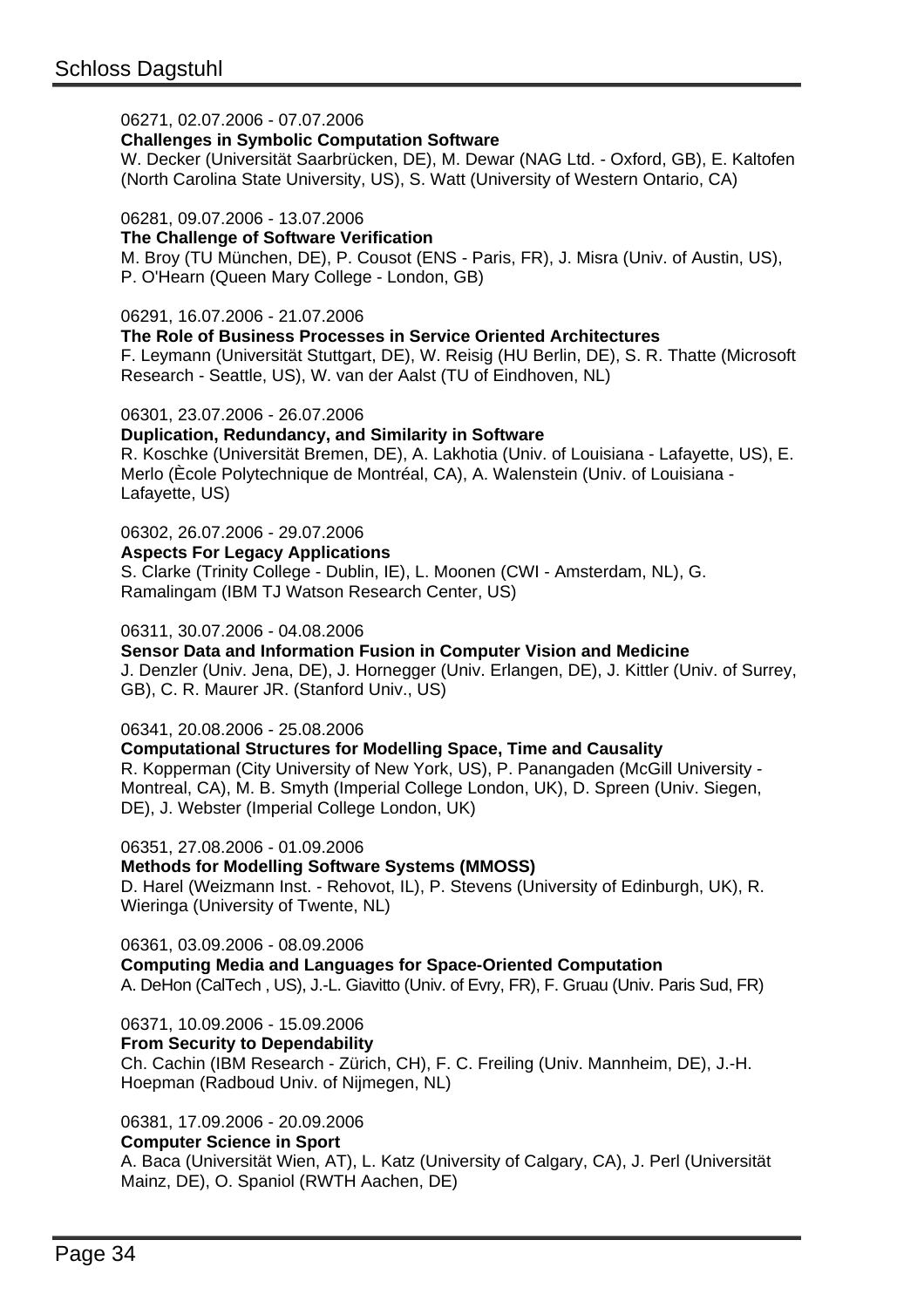#### 06391, 24.09.2006 - 29.09.2006

#### **Algorithms and Complexity for Continuous Problems**

St. Dahlke (Univ. Marburg, DE), K. Ritter (TU Darmstadt, DE), I. H. Sloan (Univ. of New South Wales, AU), J. F. Traub (Columbia Univ., US)

#### 06401, 01.10.2006 - 06.10.2006

#### **Complexity of Constraints**

N. Creignou (Univ. de Marseille, FR), Ph. Kolaitis (Univ. California - Santa Cruz, US), H. Vollmer (Univ. Hannover, DE)

#### 06411, 08.10.2006 - 13.10.2006

#### **Specification, Verification and Test of Open Systems**

V. Goranko (Rand Afrikaans Univ. - Johannesburg, ZA), R. Grosu (SUNY at Stony Brook, US), S. Merz (INRIA Lorraine, FR), H. Schlingloff (Fraunhofer Institut - Berlin, DE)

06421, 15.10.2006 - 20.10.2006

**Robot Navigation** 

S. Fekete (TU Braunschweig, DE), R. Fleischer (Fudan University - Shanghai, CA), R. Klein (Universität Bonn, DE), A. López-Ortiz (University of Waterloo, CA)

#### 06431, 22.10.2006 - 27.10.2006

#### **Scalable Data Management in Evolving Networks**

S. Böttcher (Universität Paderborn, DE), L. Gruenwald (University of Oklahoma - Norman, US), P.J. Marrón (Universität Stuttgart, DE), E. Pitoura (University of Ioannina, GR)

06441, 29.10.2006 - 01.11.2006

#### **Naming and Addressing for Next-Generation Internetworks**

B. Ahlgren (SICS - Kista, SE), L. Eggert (NEC Europe - Heidelberg, DE), A. Feldmann (TU München, DE), A. Gurtov (HIIT - Helsinki, FI), T. Henderson (Boeing Phantom Works - Seattle, US)

06451, 08.11.2006 - 10.11.2006

#### **Circuits, Logic, and Games**

Th. Schwentick (Univ. Dortmund, DE), D. Thérien (McGill Univ. - Montreal, CA), H. Vollmer (Univ. Hannover, DE)

06461, 12.11.2006 - 17.11.2006

#### **Negotiation and Market Engineering**

N. Jennings (Univ. of Southampton, GB), G. Kersten (Carleton University - Ottawa, CA), A. Ockenfels (Univ.Köln, DE), C. Weinhardt (Univ. Karlsruhe, DE)

#### 06472, 19.11.2006 - 22.11.2006

#### **XQuery Implementation Paradigms**

P. A. Boncz (CWI - Amsterdam, NL), T. Grust (TU München, DE), J. Siméon (IBM TJ Watson Research Center - Hawthorne, US), M. van Keulen (Univ. of Twente, NL)

06481, 26.11.2006 - 01.12.2006 **Geometric Networks and Metric Space Embeddings**  J. Gudmundsson (National ICT Australia, AU), R. Klein (Univ. Bonn, DE), G. Narasimhan (Florida Int. Univ. - Miami, US), M. Smid (Carleton Univ. - Ottawa, CA), A. Wolff (Universität Karlsruhe, DE)

06491, 03.12.2006 - 08.12.2006

#### **Digital Historical Corpora**

L. Burnard (Oxford Univ. Computing Services, UK), M. Dobreva (Bulgarian Academy of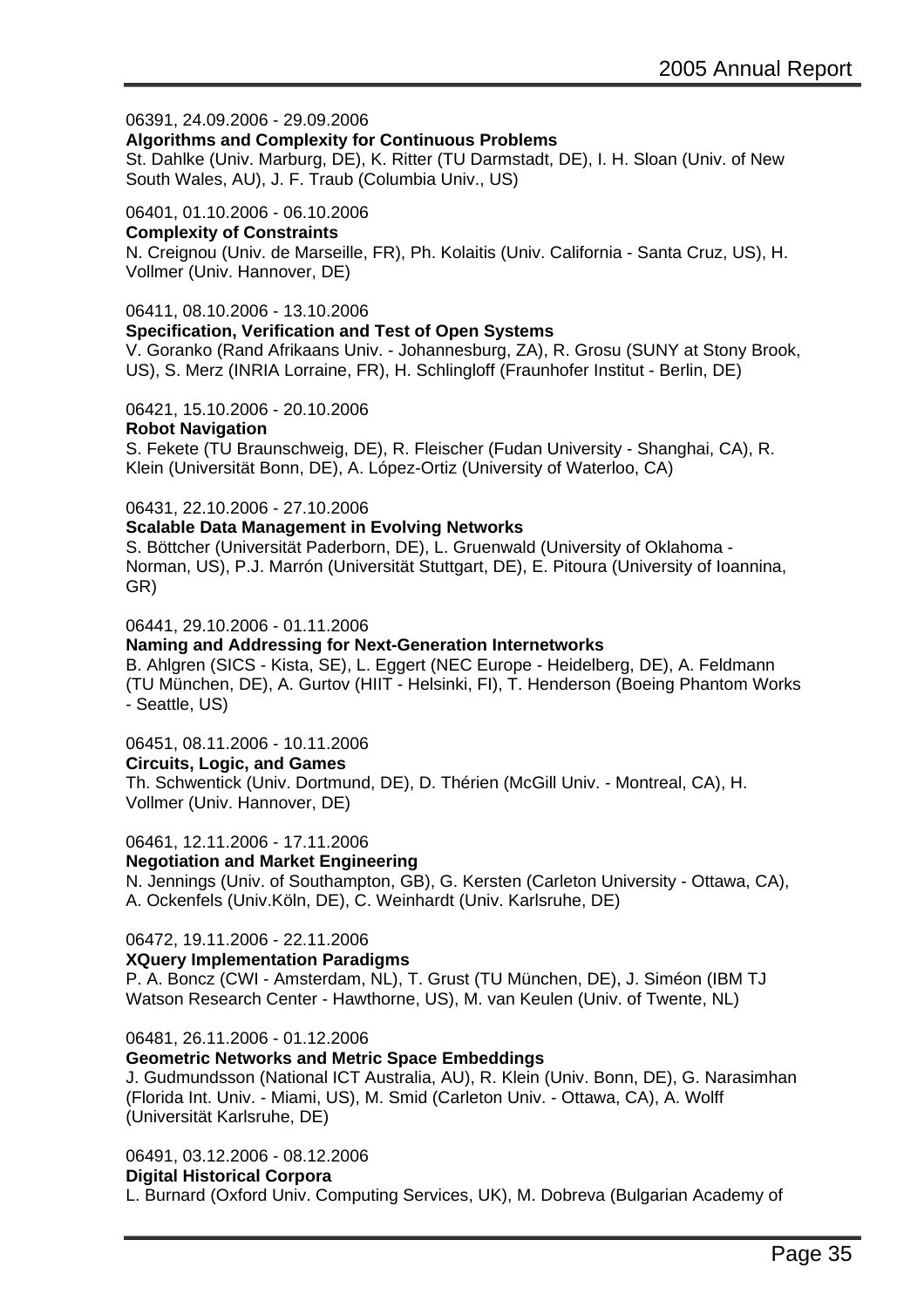Sciences, BG), N. Fuhr (Univ. Duisburg-Essen, DE), A. Lüdeling (HU Berlin, DE) 06501, 10.12.2006 - 15.12.2006

#### **Practical Approaches to Multi-Objective Optimization**

J. Branke (Univ. Karlsruhe, DE), K. Deb (Indian Inst. of Technology - Kanpur, IN), K. Miettinen (Helsinki School of Economics, FI), R. Slowinski (Politechnika Poznanska, PL)

### **2007 – 2008**

07021, 07.01.2007 - 12.01.2007

#### **Symmetric Cryptography**

E. Biham (Technion - Haifa, IL), H. Handschuh (Gemplus SA, Issy-les-Moulineaux, FR), St. Lucks (Univ. Mannheim, DE), V. Rijmen (CRYPTHOMATHIC NV - Leuven, BE)

07022, 10.01.2007 - 13.01.2007

**Visualization and Processing of Tensor Fields**  D. H. Laidlaw (Brown Univ. - Providence, US), J. Weickert (Univ. Saarbrücken, DE)

07031, 14.01.2007 - 19.01.2007

**Software Dependability Engineering** 

R. Cleaveland (SUNY at Stony Brook, US), H. D. Rombach (FhG IESE - Kaiserslautern, DE), M. Shaw (CMU - Pittsburgh, US)

07041, 21.01.2007 - 26.01.2007

**Power-aware Computing Systems** 

L. Benini (Univ. of Bologna, IT), N. Chang (Seoul Nat. Univ., KR), U. Kremer (Rutgers Univ. - Piscataway, US), Ch. W. Probst (TU of Denmark, DK)

07051, 28.01.2007 - 02.02.2007 **Web Programming**  P. Thiemann (Univ. Freiburg, DE), Ph. Wadler (Univ. of Edinburgh, UK)

07061, 04.02.2007 - 09.02.2007

**Autonomic Web Services** 

J. Koehler (IBM Research Zurich, CH), M. Pistore (Univ. of Trento, IT), A. Sheth (Univ. of Georgia, US), P. Traverso (ITC-IRST, Trento, IT), M. Wirsing (LMU München, DE)

07071, 11.02.2007 - 16.02.2007

#### **Web Information Retrieval and Linear Algebra Algorithms**

P. Buchholz (Univ. Dortmund, DE), A. Frommer (Univ. Wuppertal, DE), B. Plateau (CSI Laboratoire - Grenoble, FR), W.J. Stewart (North Carolina State Univ., US), D. B. Szyld (Temple Univ. - Philadelphia, US)

07081, 18.02.2007 - 23.02.2007

**End-User Software Engineering** 

M. M. Burnett (Oregon State Univ., US), G. Engels (Univ. Paderborn, DE), B. A. Myers (CMU - Pittsburgh, US), G. Rothermel (Uni. of Nebraska, US)

07091, 25.02.2007 - 02.03.2007

**Mobility, Ubiquity and Security** 

G. Barthe (INRIA - Sophia Antipolis, FR), H. Mantel (RWTH Aachen, DE), A. Myers (Cornell Univ., US), P. Müller (ETH Zürich, CH), A. Sabelfeld (Cornell Univ., US)

07101, 04.03.2007 - 09.03.2007 **Quantitative Aspects of Embedded Systems**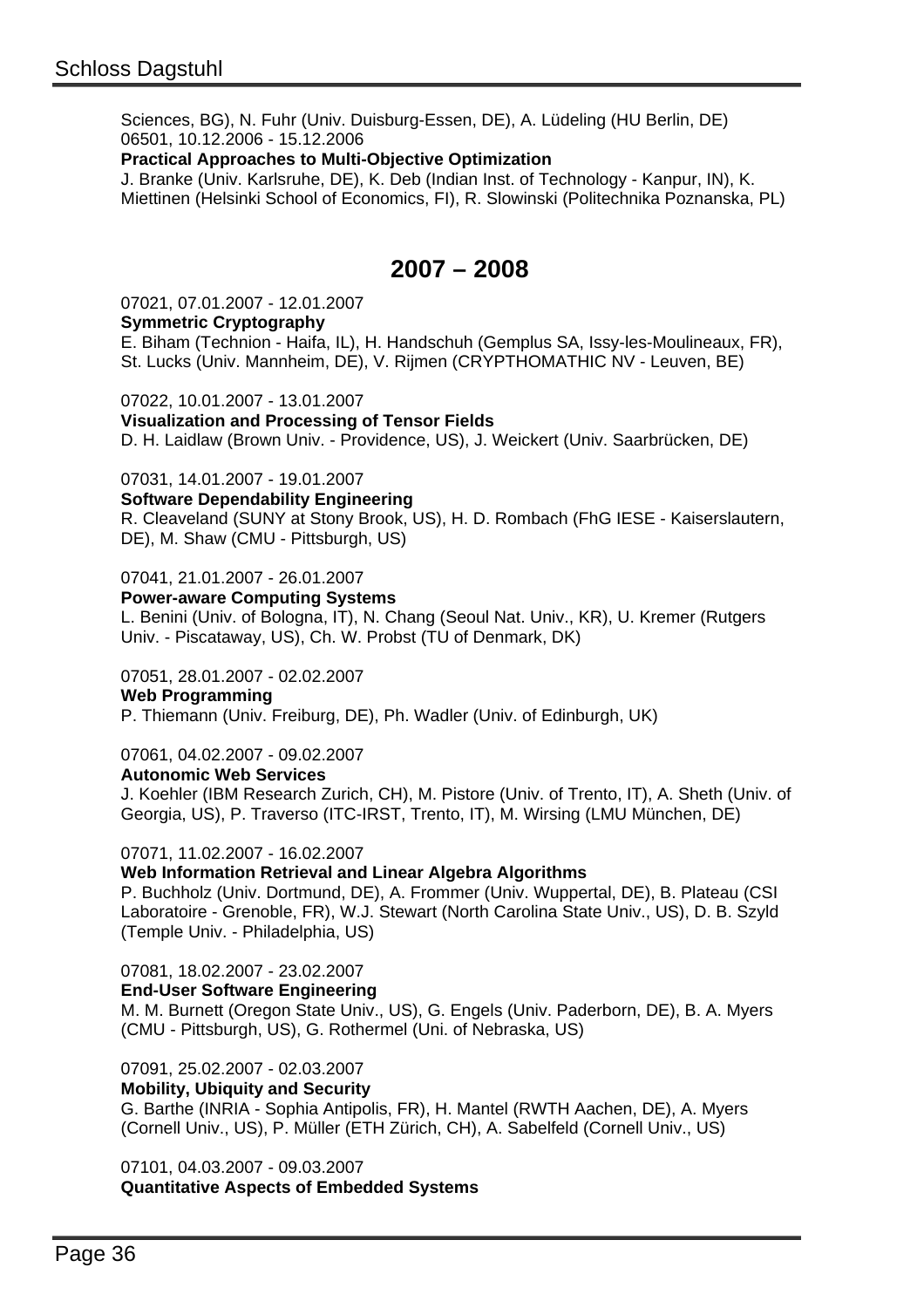B. Haverkort (Univ. of Twente, NL), J.-P. Katoen (RWTH Aachen, DE), L. Thiele (ETH Zürich, CH)

07111, 11.03.2007 - 16.03.2007

#### **Computational Geometry**

P. Kumar Agarwal (Duke Univ., US), H. Alt (FU Berlin, DE), F. Aurenhammer (TU Graz, AT)

07112, 13.03.2007 - 16.03.2007

#### **Cutting, Packing, Layout and Space Allocation**

E. Burke (Univ. of Nottingham, UK), K. Daniels (Univ. of Massachusetts - Lowell, US), G. Kendall (Univ. of Nottingham, UK)

07121, 18.03.2007 - 23.03.2007

**Experimental Fluid Mechanics, Computer Vision & Pattern Recognition**  J.-P. Bonnet (Univ. of Poitiers, F),E. Mémin (INRIA Rennes, F), Ch. Schnörr (Univ. Mannheim, DE), C. Tropea (TU Darmstadt, DE)

#### 07122, 18.03.2007 - 23.03.2007

**Normative Multi-agent Systems** 

G. Boella (Univ. of Torino, IT), H. Verhagen (Stockholm Univ., SE), L. van der Torre (Univ. of Luxembourg, LU)

07131, 25.03.2007 - 30.03.2007

**Similarity-based Clustering** 

M. Biehl (Univ. of Groningen, NL), B. Hammer (TU Clausthal, DE), M. Verleysen (Univ. of Louvain, BE), Th. Villmann (Univ. Leipzig, DE)

#### 07132, 27.03.2007 - 30.03.2007

**Towards Interoperability of Biomedical Ontologies**  M. A. Musen (Stanford Univ., US), M. Schröder (TU Dresden, DE), B. Smith (Univ. des Saarlandes, DE)

07151, 09.04.2007 - 13.04.2007

**Geometry in Sensor Networks** 

S. Suri (Univ. California - St. Barbara, US), R. Wattenhofer (ETH Zürich, CH), P. Widmayer (ETH Zürich, CH)

07161, 15.04.2007 - 20.04.2007 **Probabilistic, Logical and Relational Learning** 

L. De Raedt (Univ. Freiburg, DE), T. Dietterich (Oregon State Univ., US), L. Getoor (Univ. of Maryland - College Park, US), K. Kersting (Univ. Freiburg, DE), S. H. Muggleton (Imperial College London, UK)

07171, 22.04.2007 - 27.04.2007

#### **Visual Computing**

M. Gross (ETH Zürich, CH), H. Müller (Univ. Dortmund, DE), H.-P. Seidel (MPI für Informatik, DE), H. Shum (Microsoft Research - Beijing, CN)

07211, 20.05.2007 - 25.05.2007

**Exact, Approximative, Robust and Certifying Algorithms on Particular Graph Classes** 

A. Brandstädt (Univ. Rostock, DE), K. Jansen (Univ. Kiel, DE), D. Kratsch (Univ. de Metz, FR), J. P. Spinrad (Vanderbilt Univ., US) 07212, 20.05.2007 - 25.05.2007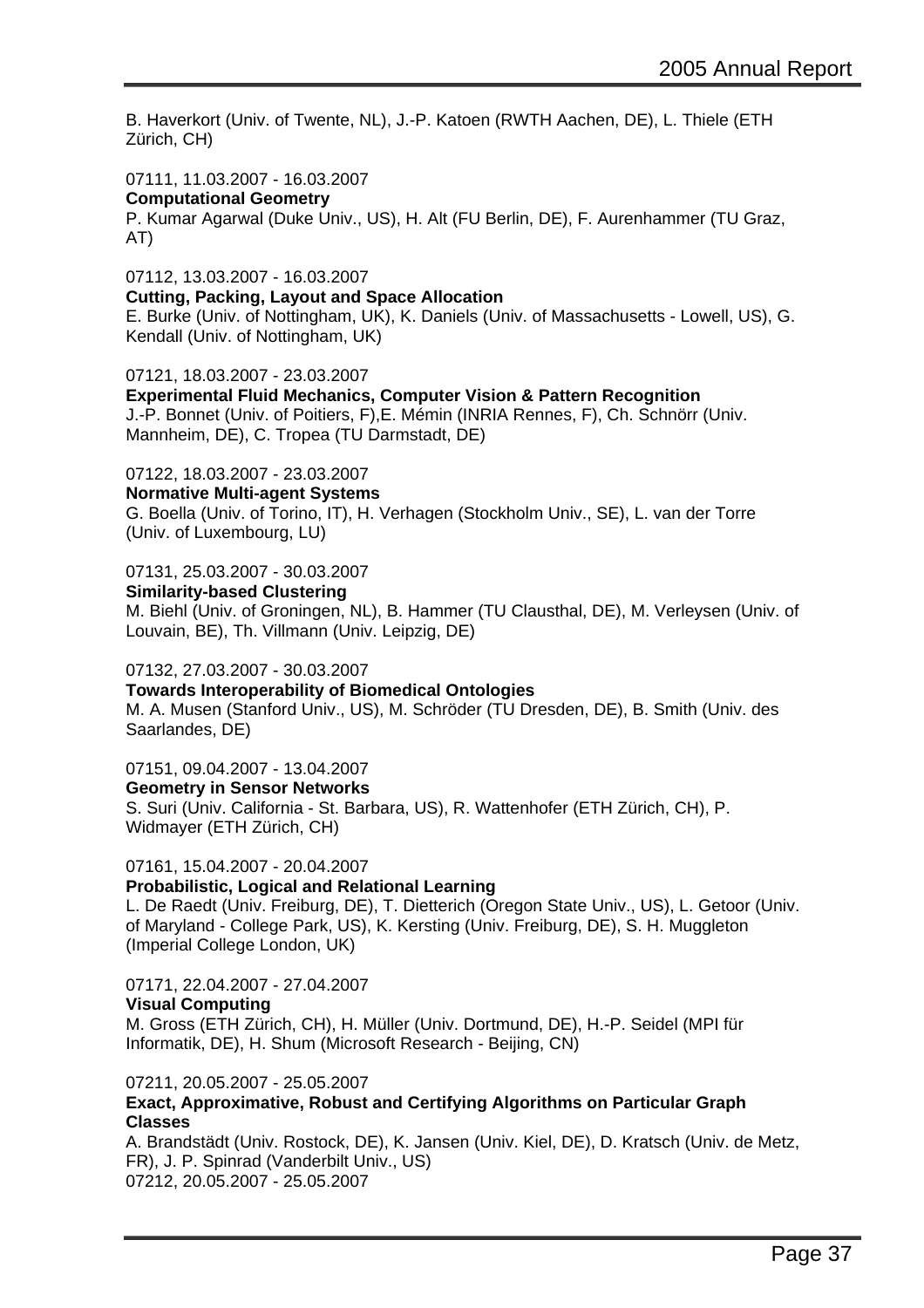**Constraint Databases, Geometric Elimination and Geographic Information Systems** 

B. Bank (HU Berlin, DE), M. J. Egenhofer (Univ. of Maine, US), B. Kuijpers (Hasselt Univ. - Diepenbeek, BE)

07221, 28.05.2007 - 01.06.2007

**Information Visualization** 

A. Kerren (Univ. of Kaiserslautern, DE), J. Stasko (Georgia Institute of Technology, US), J.-D. Fekete (INRIA Futurs, FR), C. North (Virginia Tech, US)

#### 07241, 10.06.2007 - 15.06.2007

**Tools for the Model-based Development of Certifiable, Dependable Systems**  U. Goltz (TU Braunschweig, D), D. Harel (Weizmann Inst. - Rehovot, IL), M. Huhn (TU Clausthal, DE), H. Hungar (Univ. Oldenburg, DE), O. Strichman (Technion - Haifa, IL)

07261, 24.06.2007 - 29.06.2007

#### **Fair Division**

S. Brams (New York Univ., US), K. Pruhs (Univ. of Pittsburgh, US), G. Woeginger (TU Eindhoven, NL)

07271, 01.07.2007 - 06.07.2007

#### **Computational Social Systems and the Internet**

P. Cramton (Univ. of Maryland - College Park, USA), R. Müller (Maastricht Univ., NL), E. Tardos (Cornell Univ., US), M. Tennenholtz (Technion - Haifa, IL)

07301, 22.07.2007 - 27.07.2007

#### **Ontologies and Text Mining for Life Sciences**

D. Rebholz-Schuhmann (EBI Cambridge, UK), U. Leser (HU Berlin, DE), M. Ashburner (Univ. of Cambridge, UK)

#### 07341, 19.08.2007 - 24.08.2007

**Code Instrumentation and Modeling for Parallel Performance Analysis** 

A. Hoisie (Los Alamos National Lab., US), B. P. Miller (Univ. Wisconsin - Madison, US), B. Mohr (Forschungszentrum Jülich, DE)

07371, 09.09.2007 - 14.09.2007

#### **Mobile Interfaces Meet Cognitive Technologies**

J.-O. Eklundh (KTH Stockholm, SE), A. Leonardis (Univ of Ljubljana, SI), L. Paletta (Joanneum Research - Graz, AT), B. Schiele (TU Darmstadt, DE)

07381, 16.09.2007 - 21.09.2007

#### **Cryptography**

J. Blömer (Univ. Paderborn, DE), D. Boneh (Stanford University, US), R. Cramer (CWI - Amsterdam, NL), U. Maurer (ETH Zürich, CH)

07391, 23.09.2007 - 28.09.2007

**Probabilistic Methods in the Design and Analysis of Algorithms** 

M. Dietzfelbinger (TU Ilmenau, DE), Shang-Hua Teng (Boston Univ., US), E. Upfal (Brown Univ. - Providence, US), B. Vöcking (RWTH Aachen, DE)

073919, 23.09.2007 - 28.09.2007

#### **Algorithmic-Logical Theory of Infinite Structures**

R. Downey (Univ. of Wellington, NZ), B. Khoussainov (Univ. of Auckland, NZ), D. Kuske (Univ. Leipzig, DE), M. Lohrey (Univ. Stuttgart, DE), M. Y. Vardi (Rice Univ., US)

07411, 07.10.2007 - 12.10.2007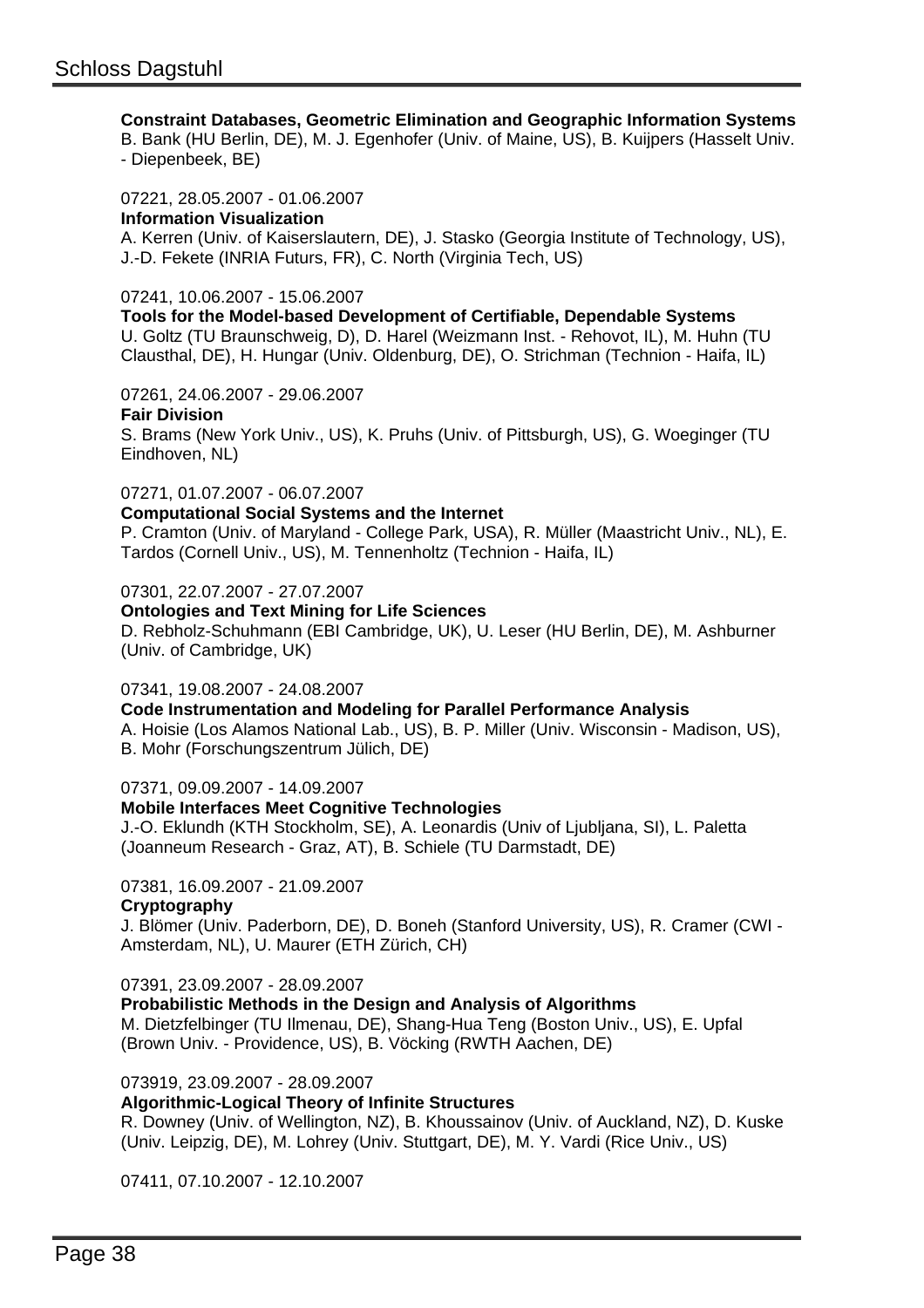#### **Algebraic Methods in Computational Complexity**

M. Agrawal (Indian Inst. of Technology - Kanpur, IN), H. Buhrman (CWI - Amsterdam, NL), L. Fortnow (Univ. of Chicago, US), Th. Thierauf (FH Aalen, DE)

07431, 21.10.2007 - 26.10.2007

**Resilient and Survivable Networks, Infrastructure and Services** 

D. Hutchison (Lancaster Univ., UK), B. Plattner (ETH Zürich, CH), J. P.G. Sterbenz (Univ. of Kansas - Lawrence, US), H. de Meer (Univ. Passau, DE)

08201, 11.05.2008 - 16.05.2008

**Design and Analysis of Randomized and Approximation Algorithms**  M. E. Dyer (Univ. of Leeds, UK), M. Jerrum (Univ. of Edinburgh, UK), M. Karpinski (Univ. Bonn, DE)

Status: March 2005. Current list: http://www.dagstuhl.de/Seminars/07/

### **2.2 GI-Dagstuhl Research Seminars**

### **2005**

05442, 30.10.2005 - 01.11.2005 **GI-Dagstuhl-Seminar: "Verlässlichkeitsmetriken"**  F.C. Freiling (RWTH Aachen, DE), R. Reussner (Universität Oldenburg, DE), I. Eusgeld (Universität Duisburg-Essen, DE)

05473, 22.11.2005 - 25.11.2005 **GI-Dagstuhl-Seminar: "Algorithmen für Ad-Hoc und Sensornetze"**  D. Wagner (Univ. Karlsruhe, DE), R. Wattenhofer (ETH Zürich, CH)

### **2006**

06102, 05.03.2006 - 08.03.2006 **GI-Dagstuhl-Seminar: "Human-Centered Visualization Environments"**  A. Kerren (Univ. Kaiserslautern, DE), A. Ebert (Univ. Kaiserslautern, DE), J. Meyer (Univ. California - Irvine, US)

Status: March 2005. Current list: http://www.dagstuhl.de/Events/06/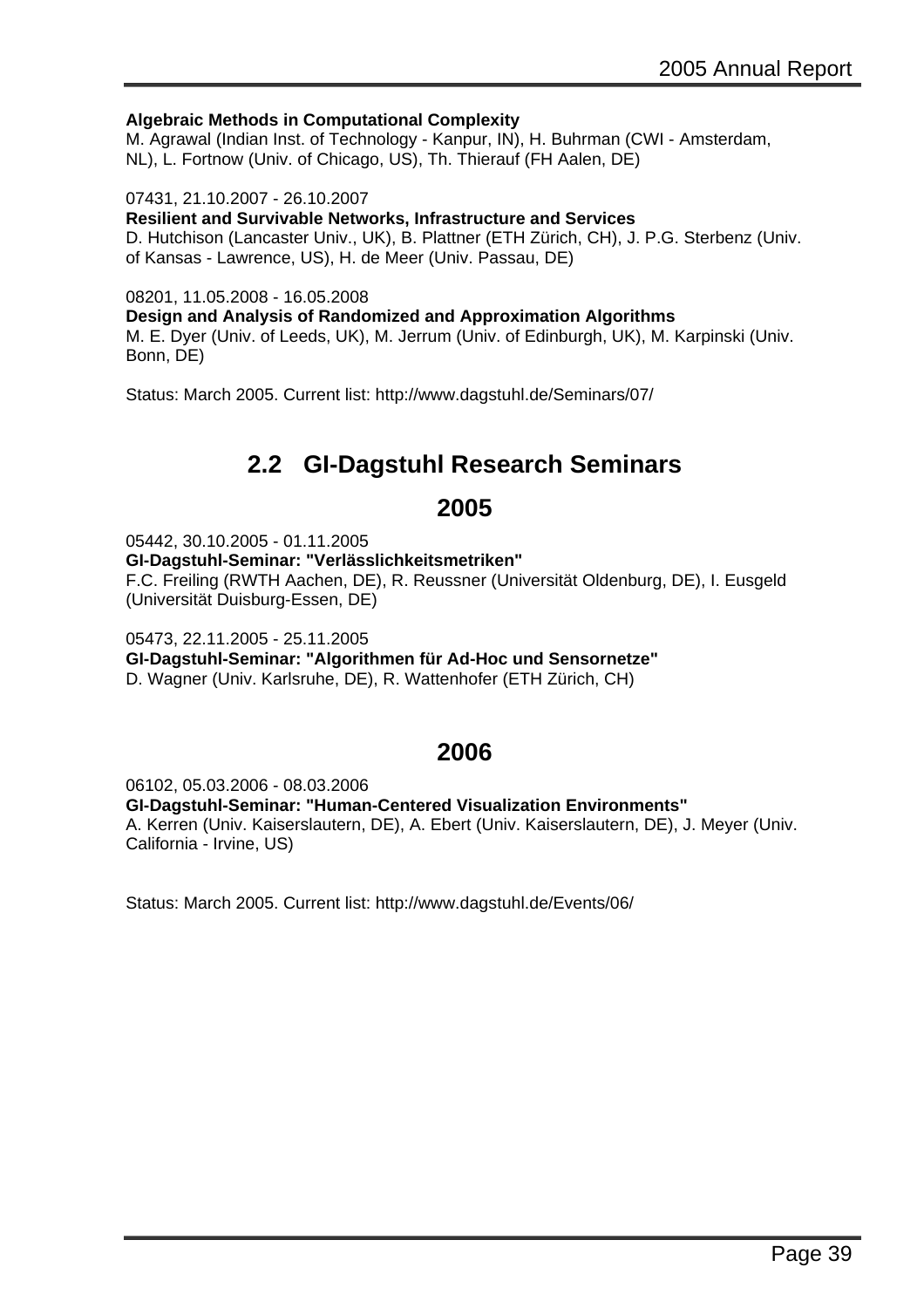# **2.3 Continuing Education/ Continuing Professional Development**

### **2005**

05153, 12.04.2005 - 15.04.2005 **DIA-Seminar: Objektorientierte Konstruktionstechniken und Software-Architekturen**  R. Budde, K.-H. Sylla (FhG AIS, St. Augustin), H. Züllighoven (Hamburg)

05172, 25.04.2005 - 27.04.2005 **DIA-Seminar: Usability Engineering: Entwicklung gebrauchstauglicher Software**  W. Dzida (FhG AIS - St. Augustin), R. Freitag (FhG AIS - St. Augustin), T. Geis (TÜV Secure IT GmbH - Köln), W. Redtenbacher (Redtenbacher Software - Renningen)

05252, 19.06.2005 - 24.06.2005 **Bundeswettbewerb Informatik: Deutsches IOI-Abschlusstraining**  W. Pohl (GI, Bonn)

05352, 28.08.2005 - 03.09.2005 **Wireless Sensor Networks and Smart Objects**  F. Mattern (ETH Zürich, CH), K. Römer (ETH Zürich, CH)

05423, 18.10.2005 - 21.10.2005 **DIA-Seminar: Objektorientierte Systementwicklung**  R. Budde, K.-H. Sylla (FhG AIS, St. Augustin), H. Züllighoven (Hamburg)

05493, 07.12.2005 - 09.12.2005 **Lehrerweiterbildung in Informatik**  Uwe Peters (LPM, Saarbrücken, DE)

05502, 11.12.2005 - 16.12.2005 **CGAL-Meeting: Design and Implementation**  L. Kettner (MPI Saarbrücken, DE)

### **2006**

06213, 21.05.2006 - 24.05.2006 **Ontological Spring II**  B. Smith (IFOMIS, Univ. des Saarlandes, DE)

06222, 28.05.2006 - 02.06.2006 **Bundeswettbewerb Informatik**  W. Pohl (Bundeswettbewerb Informatik, DE)

06242, 11.06.2006 - 14.06.2006 **DIA-Seminar: Objektorientierte Konstruktionstechniken und Software-Architekturen**  R. Budde (Fraunhofer Inst. St. Augustin, DE), K.-H. Sylla (Fraunhofer Inst. St. Augustin, DE)

06292, 17.07.2006 - 21.07.2006 **GK-Sommerschule "TrustSoft"**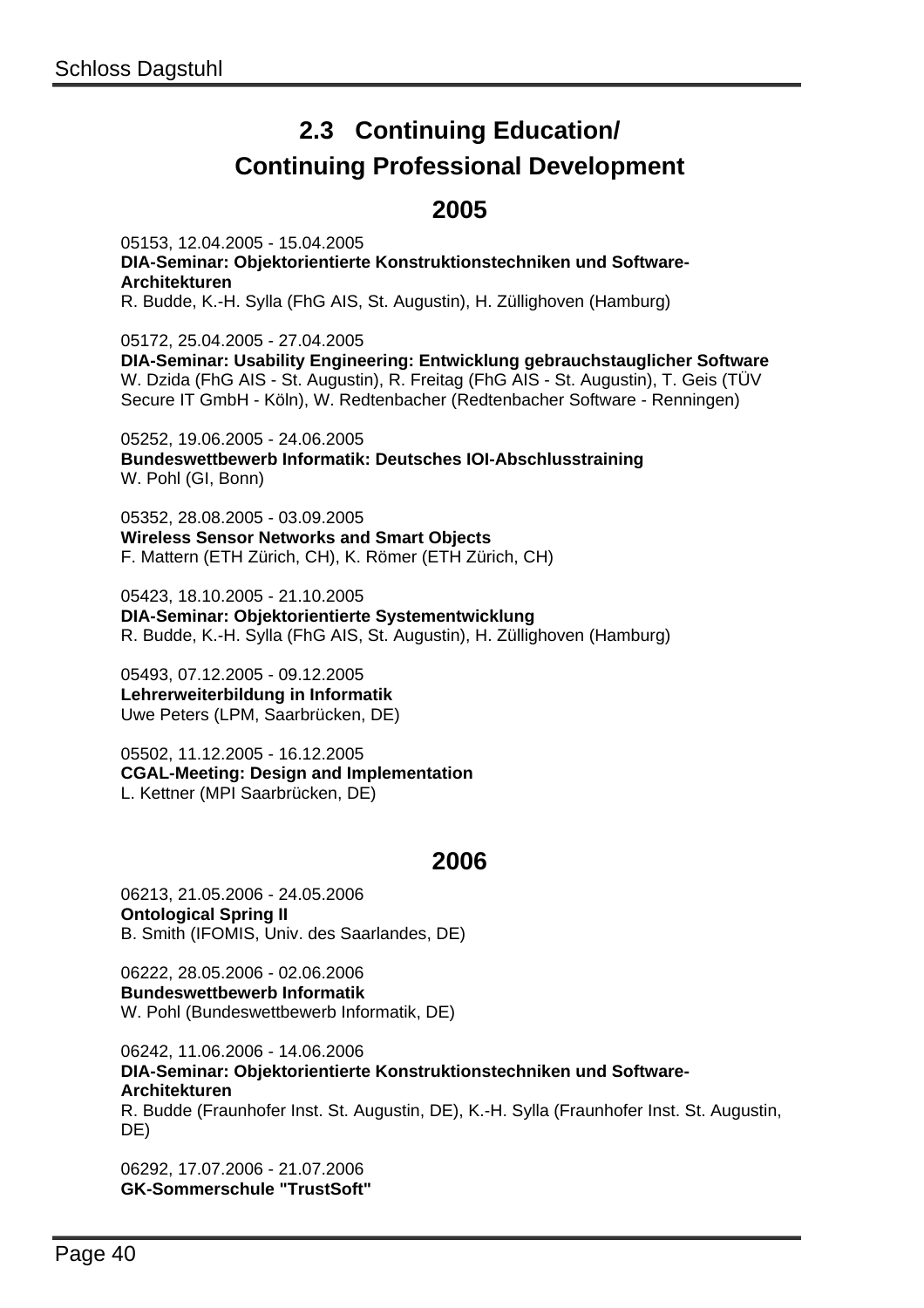R. Reussner (Univ. Oldenburg, DE)

06502, 13.12.2006 - 15.12.2006 **Lehrerweiterbildung in Informatik**  Uwe Peters (LPM, Saarbrücken, DE)

Status: March 2005. Current list: http://www.dagstuhl.de/Events/06/

### **2.4 Other Events**

#### **For information on the individual events, please refer to http://www.dagstuhl.de/Events/05/ or /06/**

### **2005**

05022, 09.01.2005 - 14.01.2005 **Model-Based Development of Embedded Systems**  T. Klein (Carmeq GmbH, DE), B. Rumpe (TU Braunschweig, DE), B. Schätz (TU München, DE)

05042, 23.01.2005 - 28.01.2005 **OTEC Retreat Meeting**  R. Koper (Open Univ, NL)

05043, 23.01.2005 - 26.01.2005 **Kolloquium DFG SPP 1140 Vernetzte mobile Systeme**  M. Zitterbart (Universität Karlsruhe, DE), P. Baumung (Universität Karlsruhe, DE)

05062, 06.02.2005 - 11.02.2005 **International Project Meeting "Component Technology"**  J. Schneider (Robert Bosch GmbH, Stuttgart, DE), P. Lutz (Robert Bosch GmbH, Frankfurt, DE)

05082, 25.02.2005 - 26.02.2005 **AGILE-Treffen**  Im Anschluss an Dagstuhl-Seminar 05081

05092, 27.02.2005 - 01.03.2005 **DFG SPP 1083 "Intelligente Softwareagenten und betriebswirtschaftliche Anwendungsszenarien"**  K.-H. Krempels (RWTH-Aachen, DE)

05102, 08.03.2005 - 11.03.2005 **Software Libraries: Design and Evaluation**  S. Schupp & T. Veldhuizen (Chalmers Univ., SE), J. Järvi (Texas A&M, Austin, US), A. Lumsdaine (Indiana Univ., Bloomington, US), D. Musser (Rensselaer Polytechnic, US)

05112, 17.03.2005 - 18.03.2005 **Int. Graduiertenkolleg der TU Kaiserslautern**  H. Hagen (TU Kaiserslautern, DE)

05122, 20.03.2005 - 23.03.2005 **GIBU 2005: GI-Beirat der Universitätsprofessoren**  B. Becker (Freiburg)

05132, 29.03.2005 - 01.04.2005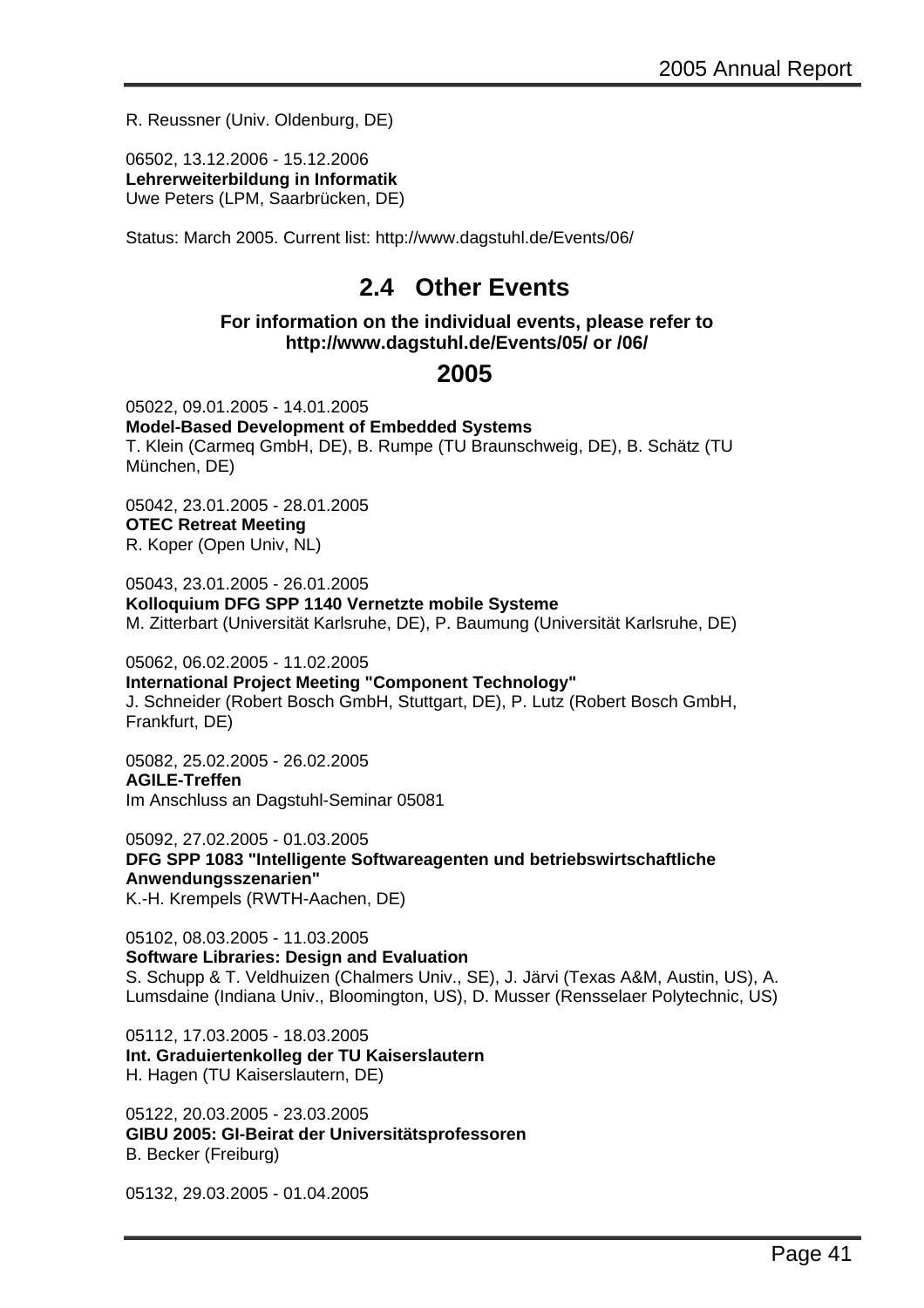**8th Int. DELOS Workshop: Future Digital Library Management Systems**  H.-J. Schek (UMIT Innsbruck, AT) und Y. Ioannidis (University of Athens, GR), G. Weikum (MPI Informatik, Saarbrücken, DE)

05182, 01.05.2005 - 06.05.2005 **Federation over the Web**  K. Jantke (DFKI Saarbrücken, DE), N. Spyratos (Université Paris Sud, FR), Y. Tanaka (Hokkaido University - Sapporo, JP)

05212, 22.05.2005 - 25.05.2005 **Gemeinsamer Workshop der Graduiertenkollegs**  O. Spaniol (RWTH Aachen, DE)

05222, 29.05.2005 - 03.06.2005 **OTEC Retreat Meeting**  R. Koper (Open Univ, NL)

05263, 30.06.2005 - 02.07.2005 **Data Management in a Connected World**  T. Härder (TU Kaiserslautern, DE), Wolfgang Lehner (TU Dresden, DE)

05272, 05.07.2005 - 07.07.2005 **Klausurtagung Telematik Karlsruhe**  M. Schöller (Univ. Karlsruhe, DE), M. Zitterbart (Univ. Karlsruhe, DE)

05282, 10.07.2005 - 15.07.2005 **Language Technology & Cognitive Systems**  M. W. Crocker (Universität des Saarlandes, DE)

05313, 31.07.2005 - 05.08.2005 **International Project Meeting "Component Technology for Embedded Systems"**  J. Schneider (Robert Bosch GmbH, Stuttgart, DE), P. Lutz (Robert Bosch GmbH, Frankfurt, DE)

05362, 03.09.2005 - 04.09.2005 **DELIS-Meeting**  St. Leonardi (Univ. of Rome, IT), F. Meyer auf der Heide (Univ. Paderborn, DE)

05372, 11.09.2005 - 14.09.2005 **Klausurtagung SW-Systems-Engineering**  K. Pohl, S. Reis (Universität Duisburg-Essen, DE)

05383, 19.09.2005 - 21.09.2005 **Projektmeeting Internetökonomie**  M. Schöller (Univ. Karlsruhe, DE), M. Zitterbart (Univ. Karlsruhe, DE)

05392, 26.09.2005 - 28.09.2005 **Klausurtagung Lehrstuhl Studer**  R. Studer (Univ. Karlsruhe, DE)

05403, 03.10.2005 - 06.10.2005 **Klausurtagung Lehrstuhl Hartmut Schmeck**  H. Schmeck (Universität Karlsruhe, DE)

05412, 09.10.2005 - 12.10.2005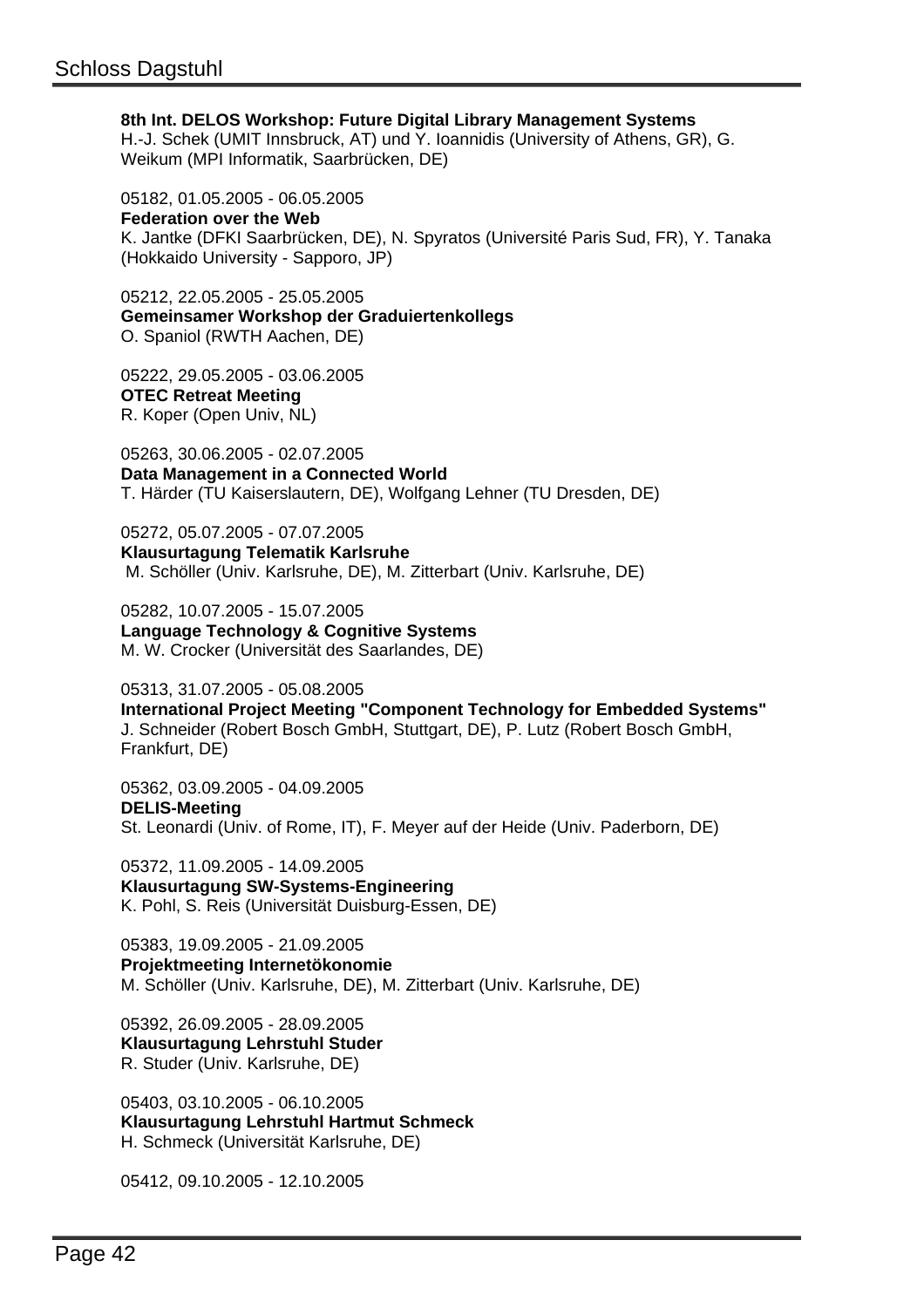**Perspektiven im Bereich numerischer Einschliessungsverfahren**  G. Bohlender (Univ. Karlsruhe, DE), R. Klatte (Univ. Karlsruhe, DE), W. Krämer (Univ. Wuppertal, DE)

05472, 25.11.2005 - 25.11.2005 **Klausurtagung Exzellenzcluster "Dependable Adaptive Systems"**  A. Poetzsch-Heffter (Universität Kaiserslautern, DE)

05482, 27.11.2005 - 30.11.2005 **Evaluation Initiative for XML Document Retrieval**  N. Fuhr (Univ. Dortmund,DE), M. Lalmas (Queen Mary University of London, UK)

05483, 30.11.2005 - 02.12.2005 **DFG SPP "Sicherheit in der Informations- und Kommunikationstechnik"**  G. Müller (Univ. Freiburg, DE), M. Gilliot (Univ. Freiburg, DE)

05492, 09.12.2005 - 10.12.2005 **Klausurtagung FB Informatik, Univ. des Saarlandes**  A. Zeller (Univ. des Saarlandes, DE)

05503, 11.12.2005 - 17.12.2005 **Klausurtagung DFG-Forschungsgruppe Palladio Oldenburg**  R. Reussner (Universität Oldenburg, DE)

### **2006**

06022, 08.01.2006 - 13.01.2006 **Model-Based Development of Embedded Systems**  H. Giese (Uni Paderborn, DE), B. Rumpe (TU Braunschweig, DE), B. Schätz (TU München, DE)

06032, 15.01.2006 - 20.01.2006 **OTEC Retreat Meeting**  R. Koper (Open University, NL)

06042, 25.01.2006 - 28.01.2006 **IFIP WG 2.11 "Program Generation"**  J. Lawall (Univ. of Copenhagen, DK), C. Lengauer (Univ. Passau, DE), W. Taha (Rice University, US)

06043, 22.01.2006 - 27.01.2006 **Perspectives on Computer Science Competitions for (High School) Students**  W. Pohl (BW-Informatik, Bonn DE)

06052, 29.01.2006 - 03.02.2006 **International Project Meeting "Component Technology for Embedded Systems"**  D. Ziegenbein (Robert Bosch GmbH, Stuttgart, DE), P. Lutz (Robert Bosch GmbH, Frankfurt, DE)

06072, 14.02.2006 - 15.02.2006 **Wissenschafts-Pressekonferenz**  F. Meyer zu Tittingdorf (Kompetenzzentrum Informatik, Saarbrücken, DE)

06082, 19.02.2006 - 24.02.2006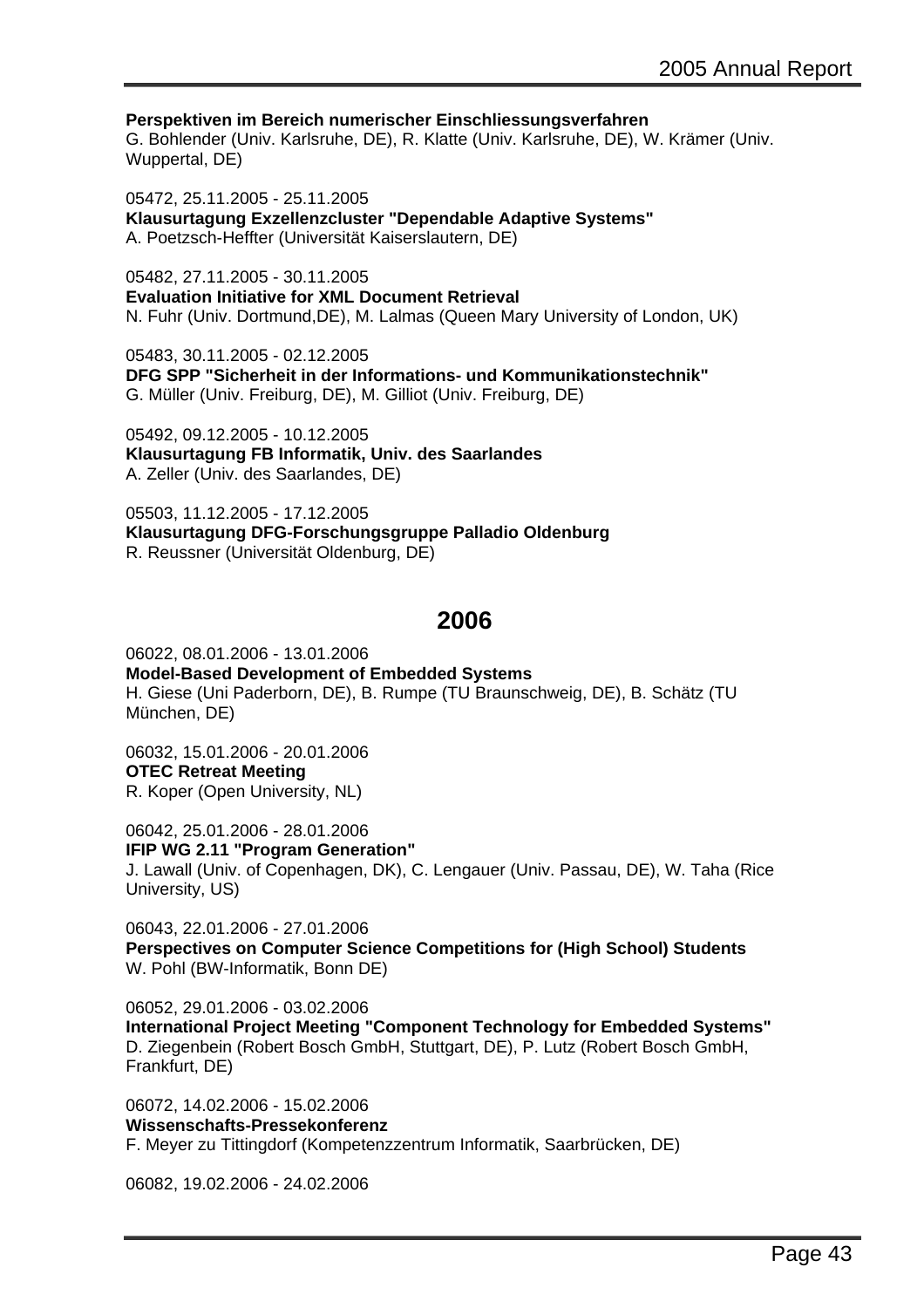**Forschungsnetzwerk Didaktik der Informatik** 

J. Magenheim (Univ. Paderborn, DE)

06122, 19.03.2006 - 24.03.2006 **OTEC Retreat Meeting**  R. Koper (Open Univ, NL)

06152, 09.04.2006 - 12.04.2006 **GIBU 2006: GI-Beirat der Universitätsprofessoren**  B. Becker (Univ. Freiburg, DE)

06162, 19.04.2006 - 21.04.2006 **Klausurtagung LST Zitterbart**  M. Zitterbart (Univ. Karlsruhe, DE), Th. Gamer (Univ. Karlsruhe, DE)

06192, 12.05.2006 - 13.05.2006 **MPI-Retreat**  R. Wetzel, (MPI für Informatik, Saarbrücken, DE)

06202, 14.05.2006 - 19.05.2006 **Grenzflächen der Informatik**  B. Schinzel (Univ. Freiburg, DE)

06203, 18.05.2006 - 19.05.2006 **IVS-Retreat**  H. Hagen (Univ. Kaiserslautern, DE), S. Herzog (DFKI Kaiserslautern, DE)

06212, 21.05.2006 - 24.05.2006 **Kolloquium zum GI Dissertationspreis**  D. Wagner (Universität Karlsruhe, DE)

06243, 14.06.2006 - 16.06.2006 **Int. Graduiertenkolleg der TU Kaiserslautern**  H. Hagen (TU Kaiserslautern, DE)

06272, 05.07.2006 - 07.07.2006 **Klausurtagung "Internet-Ökonomie"**  M. Zitterbart (Univ. Karlsruhe, DE), M. Schöller (Univ. Karlsruhe, DE)

06282, 09.07.2006 - 14.07.2006 **ACS/CGAL Developer Meeting**  M. Sagraloff (MPI für Informatik, Saarbrücken, DE), A. Meyer (MPI für Informatik, Saarbrücken, DE)

06312, 30.07.2006 - 04.08.2006 **9th "Korean" Workshop on Computational Geometry and Geometric Networks**  A. Wolff (Univ. Karlsruhe, DE), X. Goaoc (INRIA-Lorraine, Nancy, FR)

06382, 19.09.2006 - 22.09.2006 **NSPW 2006: New Security Paradigms Workshop**  A. Singer (UC San Diego, US), M. Franz (UC Irvine, US), C. W. Probst (TU of Denmark, DK)

06383, 20.09.2006 - 22.09.2006 **Klausurtagung Lehrstuhl Studer**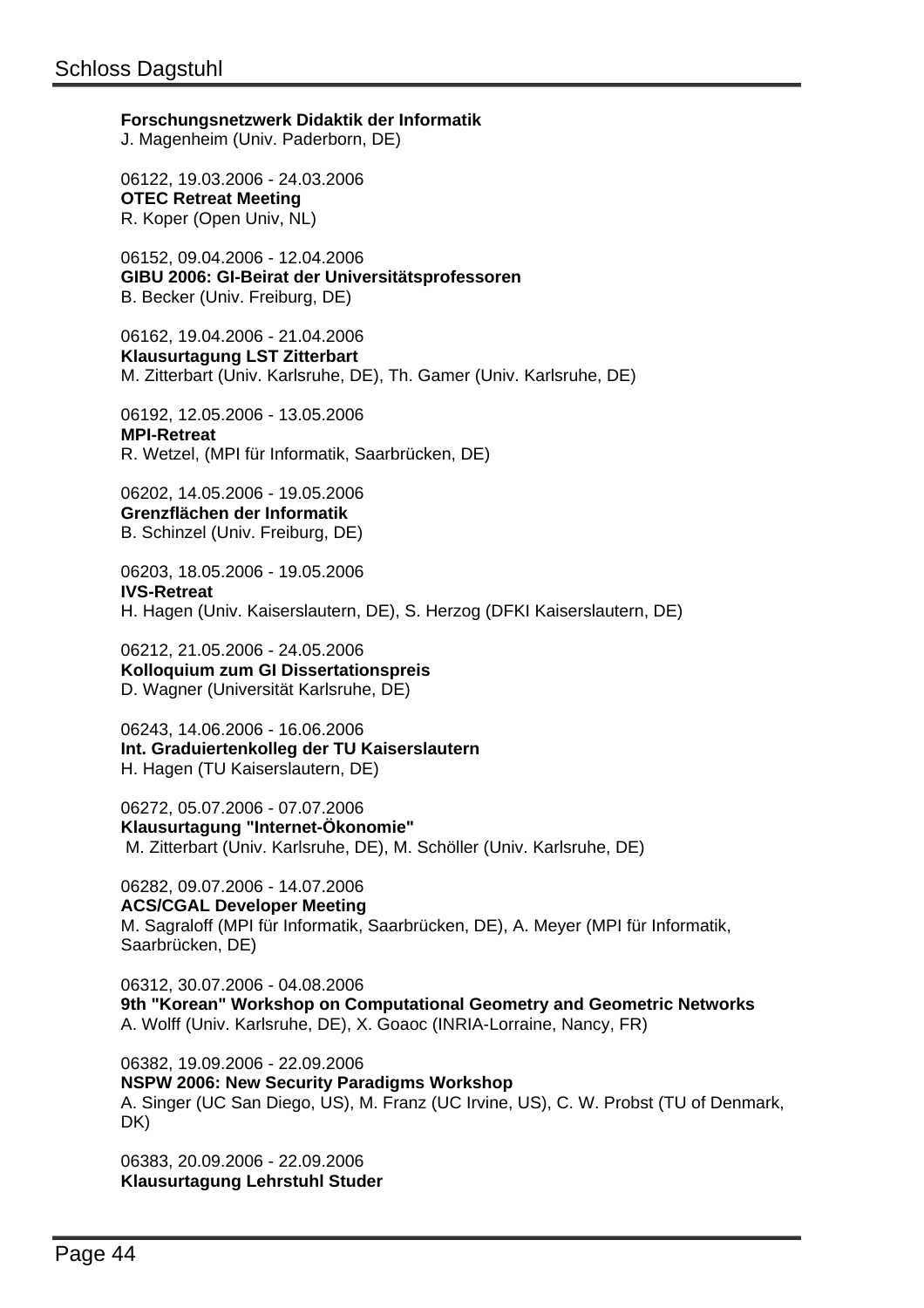R. Studer (Univ. Karlsruhe, DE)

06392, 24.09.2006 - 29.09.2006 **Aufgabenfelder und Methoden empirischer Forschung in der Informatikdidaktik**  J. S. Magenheim (Univ. Paderborn, DE), S. Schubert (Univ. Siegen, DE)

06402, 01.10.2006 - 06.10.2006 **OTEC Retreat Meeting**  R. Koper (Open University - Heerlen, NL)

06412, 10.10.2006 - 13.10.2006 **GI Fachgruppe "Mobilität und Mobile Informationssysteme" (MMS)**  B. König-Ries (Universität Jena, DE)

06422, 15.10.2006 - 19.10.2006 **Klausurtagung AG Schmeck**  H. Schmeck (Univ. Karlsruhe, DE)

06452, 05.11.2006 - 08.11.2006 **Graduate Schools Workshop on Dependability and Software Engineering**  J. Happe, W. Hasselbring, H. Koziolek, M. Rohr, M. Uflacker, T. Warns (Universität Oldenburg, DE)

06512, 17.12.2006 - 20.12.2006 **Evaluation Initiative for XML Document Retrieval**  N. Fuhr (Univ. Dortmund,DE), M. Lalmas (Queen Mary University of London, UK)

Status: March 2005. Current list: http://www.dagstuhl.de/Events/06/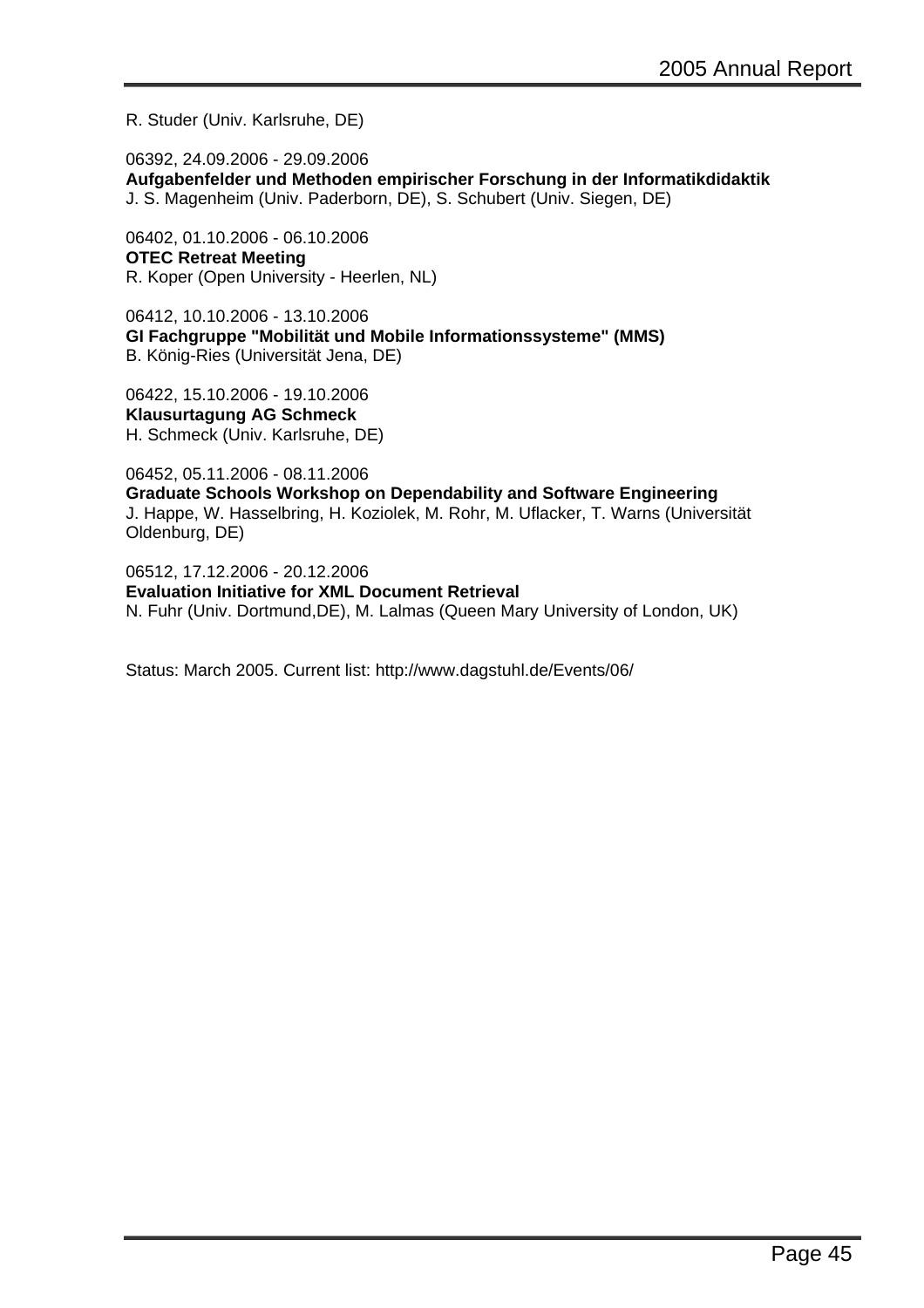# **3. Dagstuhl Guests: Statistics Breakdown According to Country of Origin in 2005**

**Graphic: page 16** 

| <b>Country</b>    | A   | В              | C     | D     |
|-------------------|-----|----------------|-------|-------|
| Germany           | 629 | 606            | 1,235 | 4,133 |
| Belgium           | 33  | $\overline{4}$ | 37    | 169   |
| Denmark           | 12  | $\overline{7}$ | 19    | 92    |
| France            | 104 | 29             | 133   | 576   |
| Finland           | 14  | $\overline{2}$ | 16    | 69    |
| Greece            | 10  | 12             | 22    | 82    |
| United<br>Kingdom | 134 | 31             | 165   | 757   |
| Ireland           | 16  | 4              | 20    | 92    |
| Italy             | 69  | 18             | 87    | 384   |
| Netherlands       | 66  | 37             | 103   | 435   |
| Norway            | 10  | $\overline{2}$ | 12    | 52    |
| Austria           | 52  | $\overline{7}$ | 59    | 246   |
| Poland            | 18  | $\overline{2}$ | 20    | 97    |
| Russia            | 1   | $\overline{0}$ | 1     | 6     |
| Sweden            | 23  | 6              | 29    | 119   |
| Switzerland       | 29  | 17             | 46    | 191   |
| Spain             | 26  | 4              | 30    | 145   |
| Czech<br>Republic | 8   | $\overline{2}$ | 10    | 47    |
| Other<br>Europe   | 25  | 3              | 28    | 198   |
| Europe            | 650 | 187            | 837   | 3,757 |
| Canada            | 51  | 3              | 54    | 266   |
| <b>USA</b>        | 398 | 35             | 433   | 2,010 |

| <b>Country</b>          | A              | в  | C              | D                |
|-------------------------|----------------|----|----------------|------------------|
| <b>North</b><br>America | 449            | 38 | 487            | 2,276            |
| India                   | $\overline{2}$ | 0  | $\overline{2}$ | 9                |
| Japan                   | 28             | 12 | 40             | 183              |
| Singapore               | 5              | 1  | 6              | 24               |
| Other<br>Asia           | 8              | 1  | 10             | 50               |
| Asia                    | 43             | 14 | 58             | 266              |
| Australia               | 20             | 5  | 25             | 111              |
| <b>Brazil</b>           | 4              | 2  | 6              | 28               |
| Israel                  | 52             | 4  | 56             | 261              |
| New Zealand             | 9              | 0  | 9              | 44               |
| Other                   | 6              | 3  | 9              | 48               |
| Rest of world           | 91             | 14 | 105            | 492              |
| Total                   | 1,862          |    |                | 859 2,722 10,924 |

- **A** Seminar participants
- **B** Participants of other events
- **C** Total guests
- **D** Total overnight stays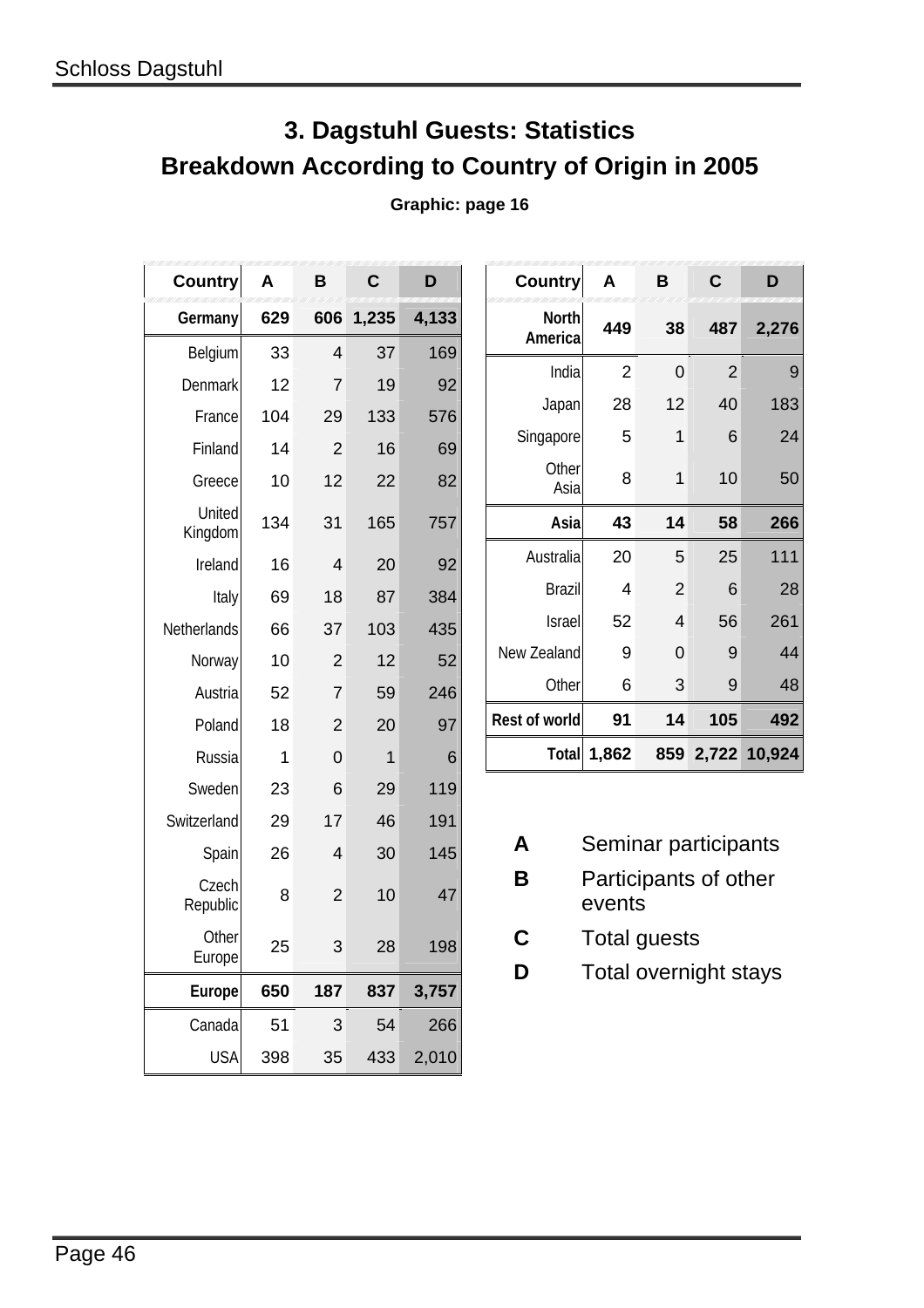### **4.1. Comments of Seminar Participants**

#### *05011 "Computing and Markets" (03.01.- 07.01.2005) Rudolf Müller, Maastricht University, NL*

Besonders die Teilnehmer, die zum ersten mal Dagstuhl besuchten, waren begeistert über die ausgezeichnete wissenschaftliche Atmosphäre, die Sie und Ihre Mitarbeiter im Tagungszentrum schaffen. Erfahrene Dagstuhl und Oberwohlfach Besucher haben mir bestätigt, dass diese beiden Zentren die besten Tagungszentren der Welt sind. Diese Komplimente gebe ich gerne an Sie und Ihr Team weiter.

Ich darf Ihnen noch mitteilen, dass die Publikation der online Proceedings in Gang gesetzt ist.

Ich hoffe natürlich, dass es mir gelingt, mit einem neuen Team und einem neu ausgerichtetem Thema das Direktorium von Schloss Dagstuhl davon zu überzeugen, dass der so fruchtbare Dialog zwischen theoretischer Informatik, Spieltheorie, und Mikro-Ökonomie in ca. 2 Jahren im Rahmen eines Dagstuhl Seminars fortgesetzt werden kann.

#### *05021 "Mathematics, Algorithms, Proofs" (09.01.-14-01.2005) From the "Executive Summary" of the Dagstuhl Seminar Proceedings*

We would like to thank the team of Schloss Dagstuhl. The exceptional working condition we enjoyed there played an important part in the success of this meeting.

#### *05151 "Annotating, Extracting and Reasoning about Time and Events" (10.04.-15.04.2005)*

#### *Graham Katz, Universität Osnabrück, DE*

As one who had the exceptional opportunity to stay in the Dagstuhl Castle for an extra unencumbered weekend recently – between the advisory board meeting on Friday and the beginning of our Seminar on "Annotating, Extracting and Reasoning about Time and Events" on Sunday evening – I would like to express my appreciation of the Dagstuhl Centre. I have never found a place so amenable to thinking and writing. The library's excellent collection is a spur to the intellect, the artwork throughout the Centre a spark to one's creativity and the peace and calm of the setting a balm for the otherwise frequently embattled academic soul. In short it's a great place to do research.

The Centre felt very much like the ideal academic home-away-from-home, and in fact, I began to wonder whether the idea had ever been broached of a researcher-in-residence program. While likely incompatible with the structure of the Centre, it would certainly be wonderful to have the opportunity to retreat to an environment so well outfitted as the Dagstuhl Centre in order to write and think. I dare say that many a Forschungssemester would be significantly enriched by a few weeks at the Centre. Perhaps such an idea might be considered for the long term planning of the Centre.

With regard to our seminar, I think we all agreed that its success was very much contingent upon its having been held at Dagstuhl. The ordered informality of the Centre meshed perfectly with the mood of our participants and led to significant cross-disciplinary discussion which elsewhere would never have come about.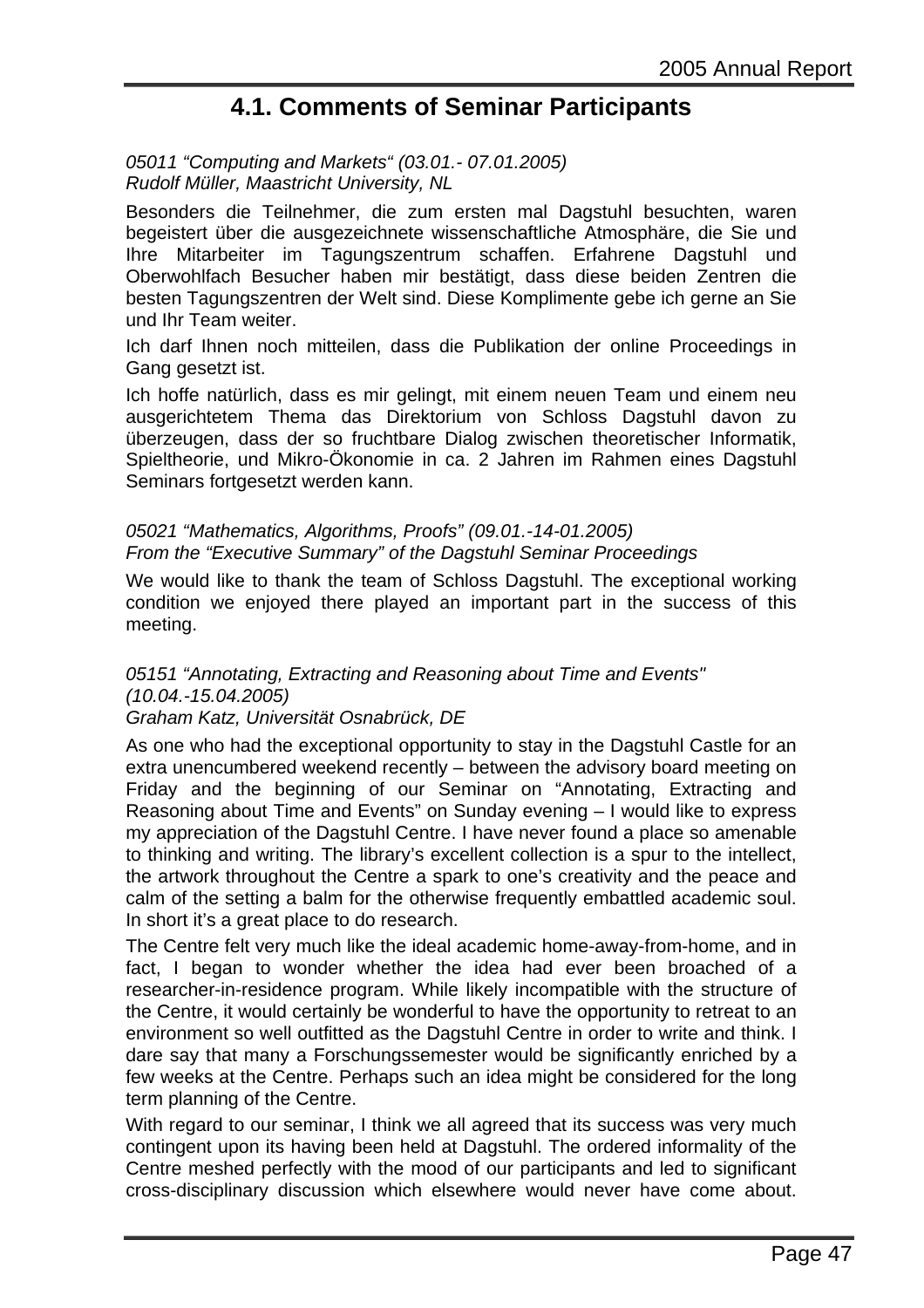### Schloss Dagstuhl

The Centre apparently encourages both serious discussion and the kind of intellectual play that often leads to the best new ideas. I, for one, and as rested, able to return, renewed, to the day-to-day of university life, as I did this week. For that I would like to thank the Dagstuhl staff.

Best of luck for the future of the IBFI.

#### *05191 "Graph Drawing" (08.05.-13-05.2005) Rainer Koschke, Univ. Bremen, DE*

Jeder Informatiker sollte einmal nach Dagstuhl. Das ist wie Mekka.

#### *05221 "Geometric Modelling " (29.05.- 03.06.2005) From the "Report of the Dagstuhl Seminar"*

The organizers would like to thank the team of Schloss Dagstuhl for helping to make this workshop a success. As always, we enjoyed the warm atmosphere of the Schloss, which supports formal discussions along with informal exchanges of ideas.

#### *05271 "Semantic Grid: The Convergence of Technologies" (03.07.- 08.07.2005) From the "Report on the Dagstuhl Seminar"*

Highlights of the week included endless in-depth discussions at the atmospheric wine cellar, bicycle excursions to the nearby forests, the traditional "Wednesdayexcursion" which consisted of a visit of the Villeroy & Boch museum, a boat-trip on the river Saar, a stop-over at the beautiful Saarschleife and a wine-tasting, an finally the marvellous "Thursday-barbecue" with local draught beer which culminated in the famous "lounge party" featuring lively dancing, art performance, and ontology engineering. The lounge party truly showed the convergence of communities as seminal work on an ontology about Virtual Organisations was jointly performed by Grid and Semantic Web people. We also thank the people at Schloss Dagstuhl for keeping our work focused by providing very pleasant surrounding and perfect service.

#### *05271 "Semantic Grid: The Convergence of Technologies" (03.07.- 08.07.2005) York Sure, Univ Karlsruhe, DE*

Schloss Dagstuhl seminars are incredibly cool – you get to spend a week being pampered in an environment where your only worry is thinking. It has the best CS library I have come across. And its really cheap!

#### *05371 "Principles and Practices of Semantic Web Reasoning" (11.09. – 16.09.2005)*

*Uta Schwertel, Ludwig-Maximilians-Univ. München, DE* 

Ihre gute Organisation ermöglichte es uns, uns auf unsere Diskussionen und Vorträge zu konzentrieren und dadurch ein sehr erfolgreiches Seminar abzuhalten.

Von sehr vielen Teilnehmenden am Seminar habe ich auch das Feedback bekommen, dass Ihre Organisation und Ihre Räumlichkeiten sehr positiv empfunden wurden, ideal um gute Arbeit zu leisten.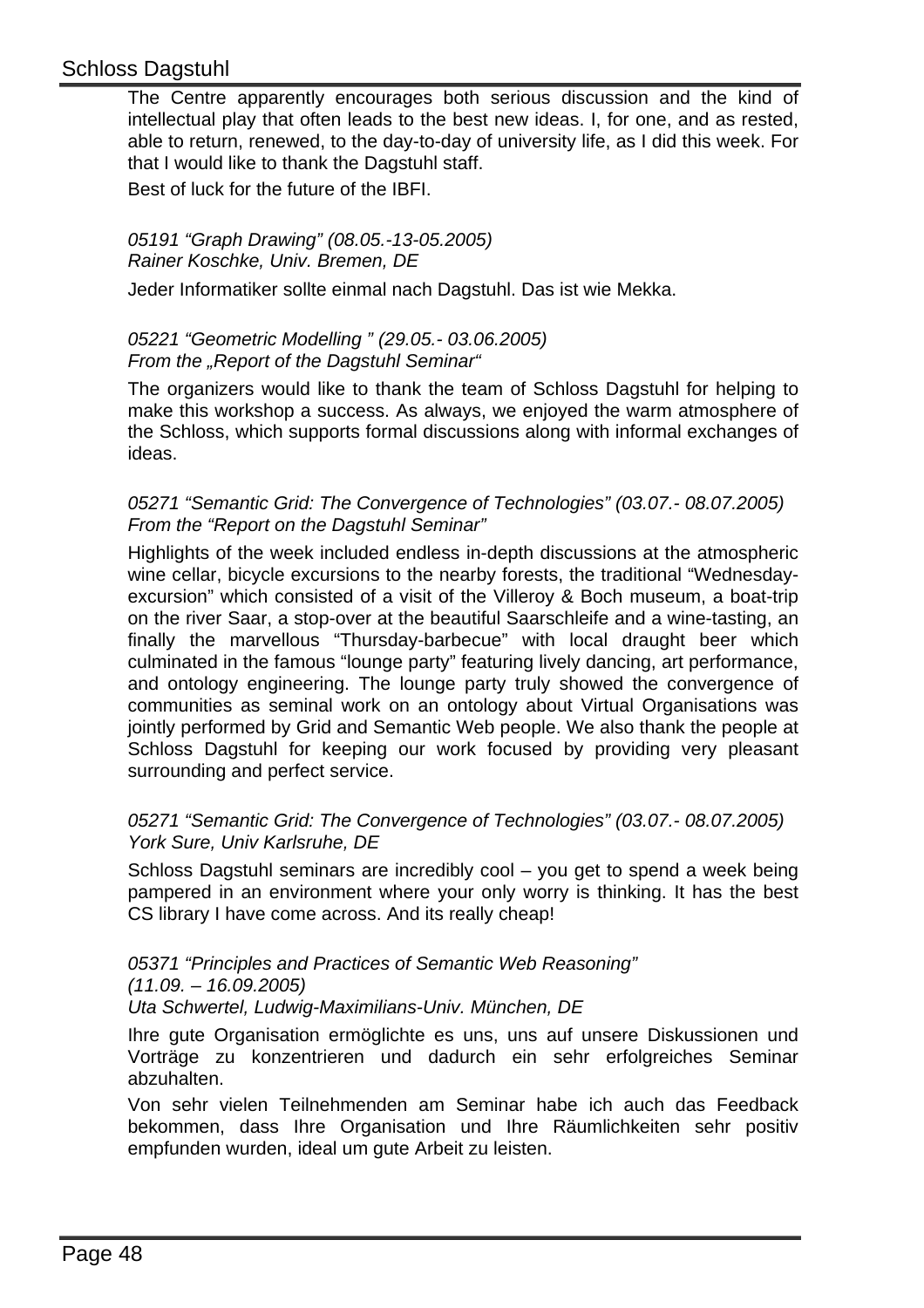*05421 "Data Always and Everywhere" (16.10.-21.10.2005) Goetz Graefe, Microsoft Research, Redmond, US* 

Ich habe bei dem Seminar einiges gelernt und freue mich auf die nächste Gelegenheit.

#### *05501 "Automatic Performance Analysis" (12.12.-16.12.2005) Michael Gerndt, TU München, DE*

Wie auch bei anderen Seminaren hinterließ auch dieses Seminar bei allen Teilnehmern einen sehr positiven Eindruck. Hierzu trägt vor allem die freundliche und offene Atmosphäre im Haus wesentlich bei. Als Organisatoren wissen wir natürlich die immer freundliche und professionelle Hilfe bei der Vorbereitung und Durchführung eines solchen Seminars zu schätzen.

*05501 "Automatic Performance Analysis" (12.12.-16.12.2005) Barton Miller, University of Wisconsin- Madison, US* 

Dagstuhl is a superb place to conduct a meeting and we always appreciate having the opportunity to organize or attend such a meeting.

### **4.2. Comments: Participants of Other Events**

*05062 " International Project Meeting Component Technology" (06.02. – 11.02.2005) Rahul Kapoor, Robert Bosch Corporation, Pittsburgh, PA, US*  I think it is a very nice place to promote creative thinking.

*Dirk Ziegenbein, Robert Bosch GmbH, Stuttgart, DE* 

Alles in allem, habe ich noch keine produktivere Umgebung erlebt.

#### *Martin Herrmann, Robert Bosch GmbH, Stuttgart, DE*

Ich bin sehr begeistert von dieser Einrichtung, die Unterbringung, das sehr gute Essen, das Ambiente und die komplette Ausstattung ergeben einen perfekten Tagungsort.

#### *Jörn Schneider, Robert Bosch GmbH, Stuttgart, DE*

Ablauf und Einrichtung zielen auf das Wesentliche: ein Ambiente zur intensiven Projektklausur. Kurz: Kopf und Magen, Seele und Geist wurden in erfrischender Weise stimuliert.

#### *05102 " Software Libraries:Design and Evaluation " (06.02. – 11.02.2005) Todd Veldhuizen, Indiana University, Bloomington, IN, US*

Thanks so much to you and everyone at Dagstuhl for helping us to organize our workshop. Everything  $-$  the facilities, the food, the building, the surroundings  $$ was excellent and made an ideal setting for our meeting, which was very productive.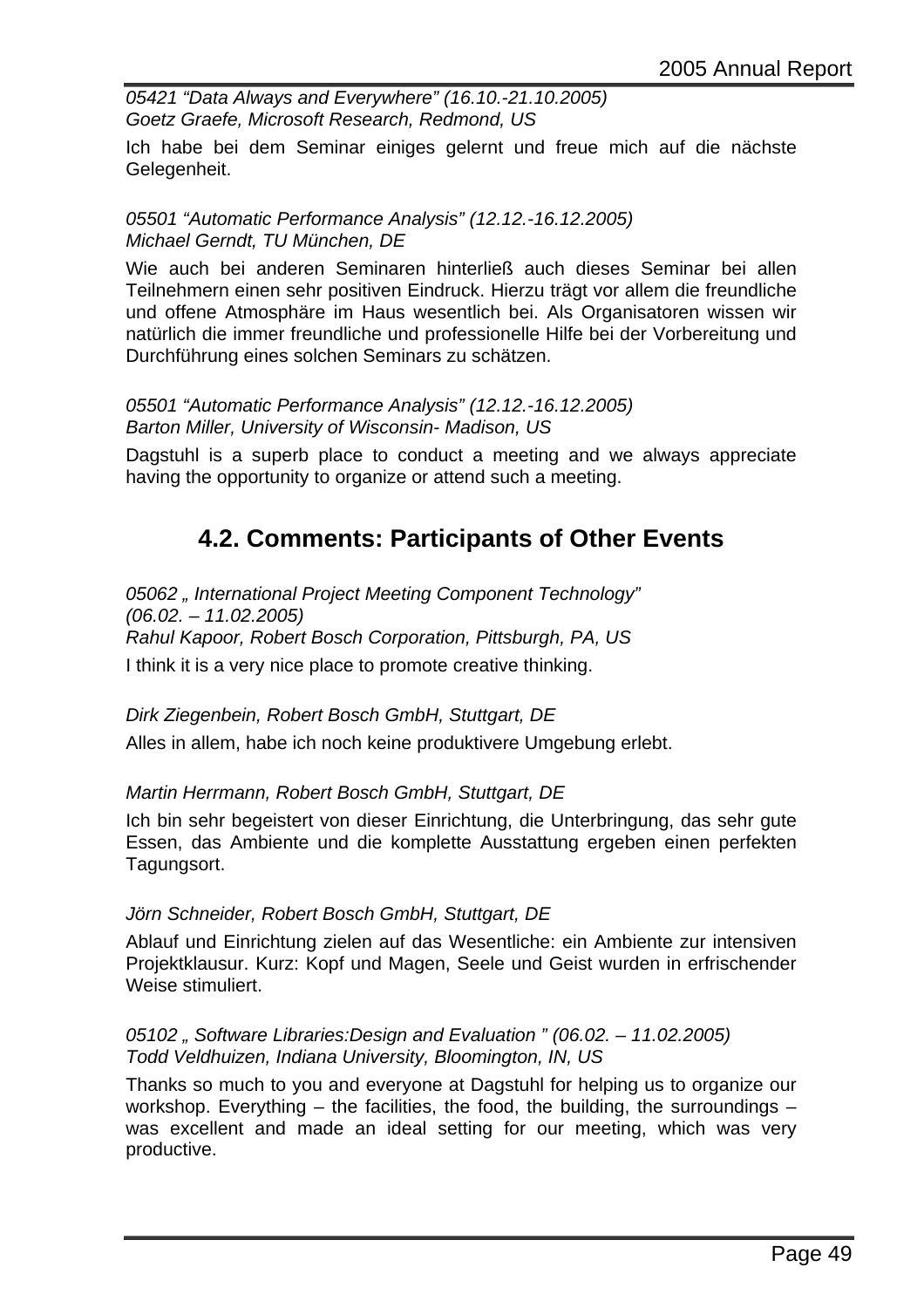### Schloss Dagstuhl

#### *05209 " Forschungsaufenthalt " (17.05. – 01.08.2005) Vahur Kotkas, Tallin University of Technology, Tallin, EE*

Now, after being two weeks in Dagstuhl I would like to express my gratitude to You for allowing me to work here. The rooms are clean and quiet (excluding the bird song ;)), the personell is nice and helpful. Everything one can think of is at hand. Each week come new interesting people to communicate with. This is truly the best place to get some work done!

#### *05212 " Gemeinsamer Workshop der Graduiertenkollegs " (22.05. – 25.05.2005) Otto Spaniol, RWTH Aachen, DE*

Die Teilnehmer am GK-Workshop waren begeistert von der Dagstuhl-Atmosphäre und haben das immer wieder zum Ausdruck gebracht. Vielen Dank dafür, dass uns diese Veranstaltung ermöglicht wurde (und auch in den Folgejahren wieder ermöglicht werden soll). Ich glaube wir hatten die zahlenmäßig größte Gruppe, die jemals in Dagstuhl war; ein spezieller Rekord.

*05352 " Summer School: Wireless Sensor Networks and Smart Objects " (28.09. – 03.10.2005)* 

*Friedemann Mattern, ETH Zürich, CH* 

Letzte Woche hatten wir unsere Summer School in Dagstuhl; es war ein voller Erfolg!

Ich möchte mich, auch im Namen meines Mitorganisators Kay Römer, bei Ihnen für die Unterstützung während der Vorbereitung bedanken; es war wirklich toll, dass wir Schloss Dagstuhl wieder für eine solche Veranstaltung nutzen konnten!

Bitte geben Sie meinen Dank auch an die anderen Beteiligten weiter; über die Organisation vor Ort, natürlich auch die Küche und die hilfreichen Damen an der Rezeption, habe ich viel Löbliches von den Teilnehmern gehört! Vielleicht freut sich auch Prof. Wilhelm zu hören, dass Schloss Dagstuhl bei den rund 60 Doktoranden (und natürlich auch den Referenten!) so gut ankam. Für mich selbst war es auch sehr schön, für eine Gruppe wirklich engagierter und interessierter junger Leute eine solche Veranstaltung in dieser Umgebung bieten zu können.

*05352 " Summer School: Wireless Sensor Networks and Smart Objects " (28.09. – 03.10.2005)* 

*Kay Römer, ETH Zürich, CH* 

Ich würde mich wirklich freuen, eine ähnliche Veranstaltung in Zukunft wieder organisieren zu dürfen.